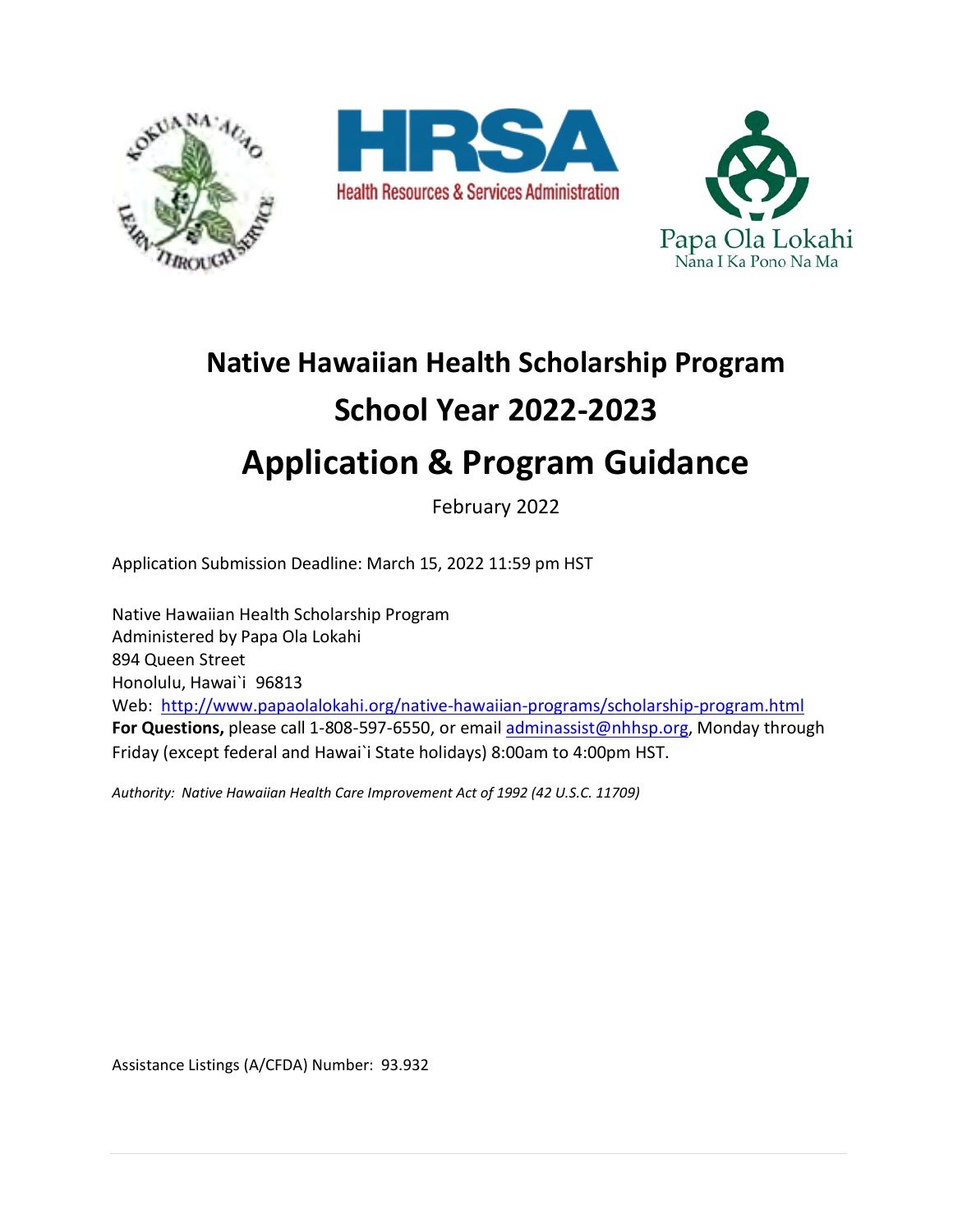# **Table of Contents**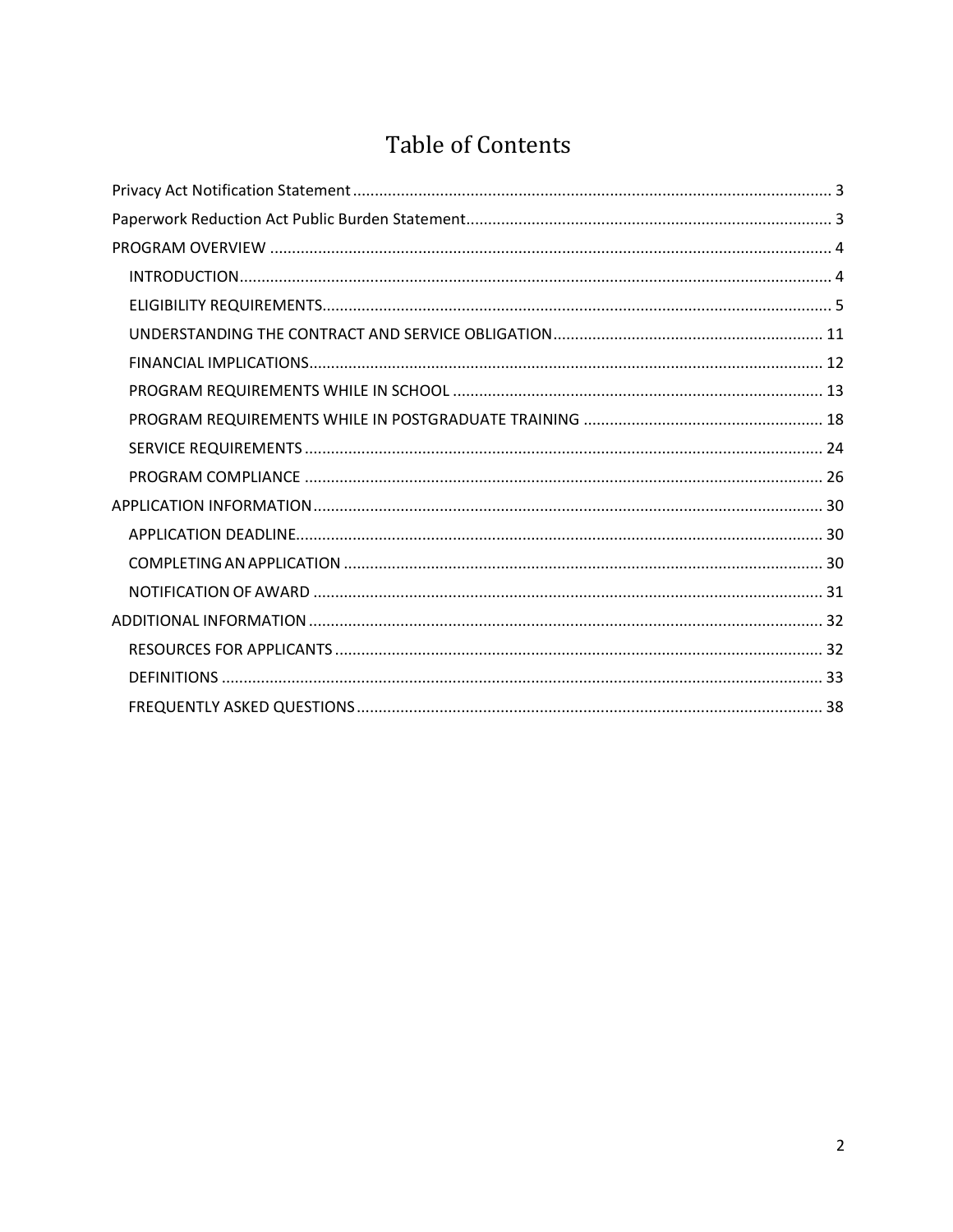# **Privacy Act Notification Statement**

#### <span id="page-2-0"></span>**General**

This information is provided pursuant to the Privacy Act of 1974 (Public Law 93-579), as amended, for individuals supplying information for inclusion in a system of records.

#### **Statutory Authority**

42 U.S.C. 11709, as amended.

#### **Purposes and Uses**

The purpose of the Native Hawaiian Health Scholarship Program (NHHSP) is to provide federal financial support for Native Hawaiians who are students of health professions schools, in return for a commitment to provide primary health services to the Native Hawaiian population in the State of Hawai`i. The information that applicants supply will be used to evaluate their eligibility, qualifications, and suitability for participating in NHHSP. In addition, information from other sources will be considered (e.g., credit bureau reports).

An individual's contract, application, required supplemental forms, supporting documentation, related correspondence and data are maintained in a system of records to be used within the U.S. Department of Health and Human Services to monitor NHHSP-related activities. The information may also be disclosed outside the Department, as permitted by the Privacy Act and Freedom of Information Act, to the Congress, the National Archives, the Government Accountability Office, and pursuant to court order and various routine uses (see [http://www.hrsa.gov/about/privacyact/09150037.html\)](http://www.hrsa.gov/about/privacyact/09150037.html).

#### **Effects of Nondisclosure**

Disclosure of the information sought is voluntary; however, if the information is not submitted, except for the replies to questions related to Race/Ethnicity, an application may be considered incomplete and therefore may not be considered for funding under this announcement.

#### **Paperwork Reduction Act Public Burden Statement**

<span id="page-2-1"></span>The purpose of this information collection is to obtain information through the Native Hawaiian Health Scholarship Program, which is used to assess an applicant's eligibility and qualifications for the NHHSP. Clinicians interested in participating in NHHSP must submit an application to NHHSP, which is administered by Papa Ola Lokahi. An agency may not conduct or sponsor, and a person is not required to respond to, a collection of information unless it displays a currently valid OMB control number. The OMB control number for this information collection is 0915-0146 and it is valid until 07/31/2023. This information collection is required to obtain or retain a benefit (NHHSP: The Native Hawaiian Health Care Improvement Act of 1992, as amended [42 U.S.C. 11709]). Public reporting burden for this collection of information is estimated to average 1 hour per response, including the time for reviewing instructions, searching existing data sources, and completing and reviewing the collection of information. Send comments regarding this burden estimate or any other aspect of this collection of information, including suggestions for reducing this burden, to HRSA Reports Clearance Officer, 5600 Fishers Lane, Room 14N136B, Rockville, Maryland, 20857 or [paperwork@hrsa.gov.](mailto:paperwork@hrsa.gov)

#### **Non-Discrimination Policy Statement**

In accordance with applicable federal laws and U.S. Department of Health and Human Services (HHS or Department) policy, the Department does not discriminate on the basis of any non-merit factor, including race, color, national origin, religion, sex, sexual orientation, gender identity, disability (physical or mental), age, status as a parent, or genetic information.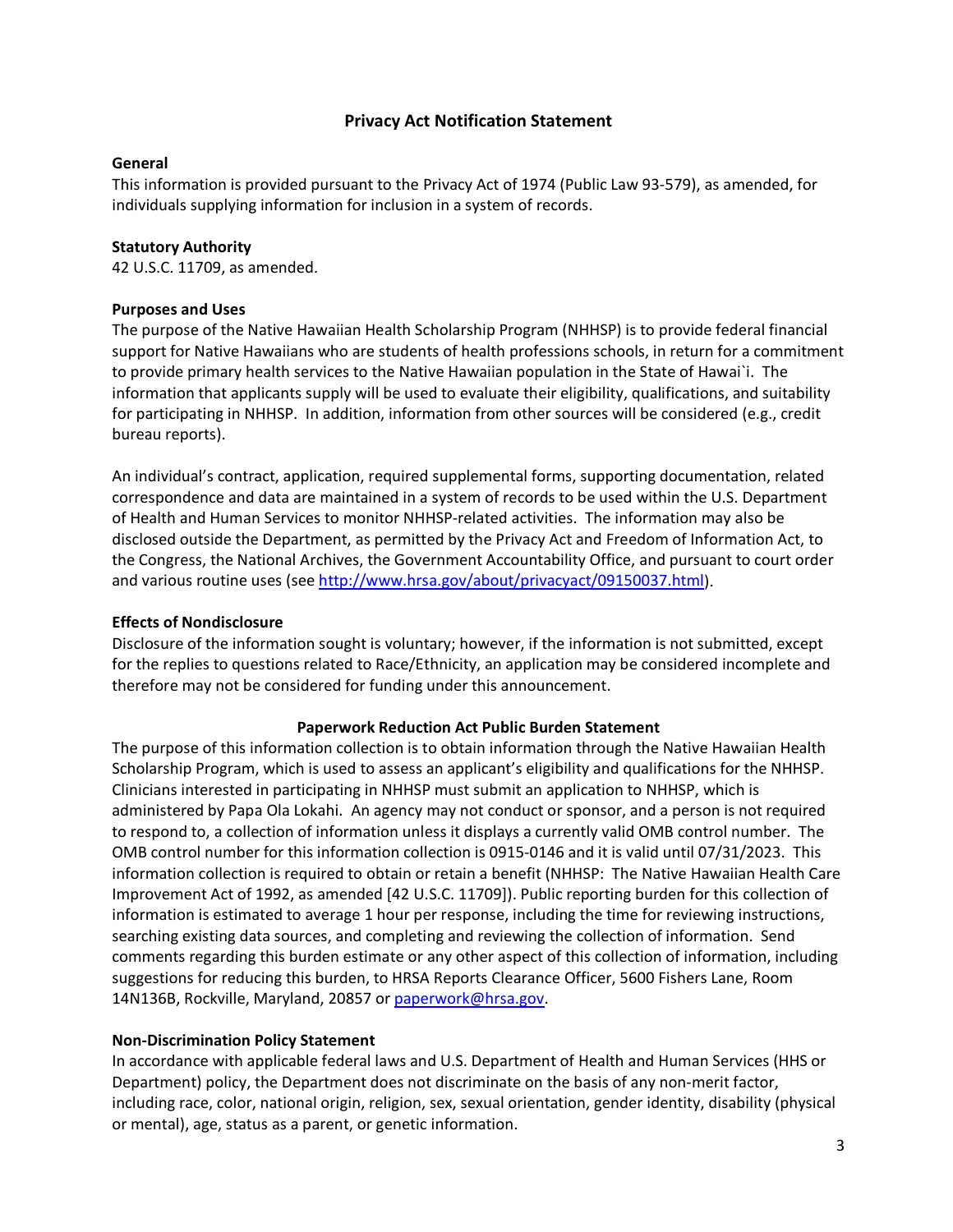#### **PROGRAM OVERVIEW**

#### <span id="page-3-1"></span><span id="page-3-0"></span>INTRODUCTION

The Native Hawaiian Health Scholarship Program (NHHSP) which Health Resources and Services Administration (HRSA) administers through Papa Ola Lokahi (POL), is charged with increasing the supply of Native Hawaiian health care professionals trained in disciplines and specialties most needed to deliver quality, culturally competent, primary care health services to Native Hawaiians and others in the State of Hawai`i.

The purpose of NHHSP is to provide scholarships for Native Hawaiian students in exchange for a minimum 2-year full-time service commitment in an eligible service obligation setting (see [Eligible Sites](#page-23-1) [section\)](#page-23-1) which meets the following requirements, in order of priority:

- 1. First, one of the five Native Hawaiian Health Care Systems (NHHCS), and
- 2. Second, in a Health Professional Shortage Area (HPSA) in Hawai`i,<sup>[1](#page-3-2)</sup> or Medically Underserved Areas (MUA) in Hawai`i,<sup>[2](#page-3-3)</sup> or a geographic area or facility that is:
	- o Located in the State of Hawai`i; and
	- $\circ$  Has a designation made by the Secretary,<sup>[3](#page-3-4)</sup> acting through the Public Health Service.

# **Benefits of NHHSP**

Scholarship: NHHSP provides the following:

- a. Funds to support school tuition and fees;
- b. An annual payment for Other Reasonable Costs (ORC) to cover expenses not included in tuition and fee costs, for example books, clinical supplies, instruments, etc.; and
- c. Monthly stipend to cover living expenses.

Service in Hawai`i: The service component of the NHHSP is an opportunity for the recipient to contribute to the health needs of the Hawaiian people in the most disadvantaged communities.

#### **Scholarship Program Administration**

NHHSP is administered by HRSA through a cooperative agreement with POL. POL will recruit eligible applicants based on the results of its needs assessment, and will be responsible for reviewing the applications, interviewing eligible applicants, and collaborating with HRSA to select the final applicants to participate in the NHHSP.

POL will provide participants with an orientation to NHHSP requirements, monitor and ensure that all participants remain in compliance with their obligations and in good academic standing as determined by the school in which they are enrolled, and provide supportive counseling as needed throughout their education and service obligation. HRSA will collaborate with POL to grant deferments of service to pursue postgraduate training, assign NHHSP participants to placement sites, grant waivers and

<span id="page-3-4"></span><sup>3</sup> "Secretary" means the U.S. Secretary of Health and Human Services or his/her designee.

 $\overline{a}$ 

<span id="page-3-2"></span> $^1$  A HPSA is a geographic area, a facility, or a population group, which has been determined by the Secretary to have a shortage of health professionals. As set forth in 42 C.F.R. Part 5, HPSAs are identified based on agency or individual requests for designation.

<span id="page-3-3"></span><sup>&</sup>lt;sup>2</sup> An MUA is an urban or rural area that the Secretary has determined to have a shortage of personal health services pursuant to criteria published in the Federal Register on October 15, 1976.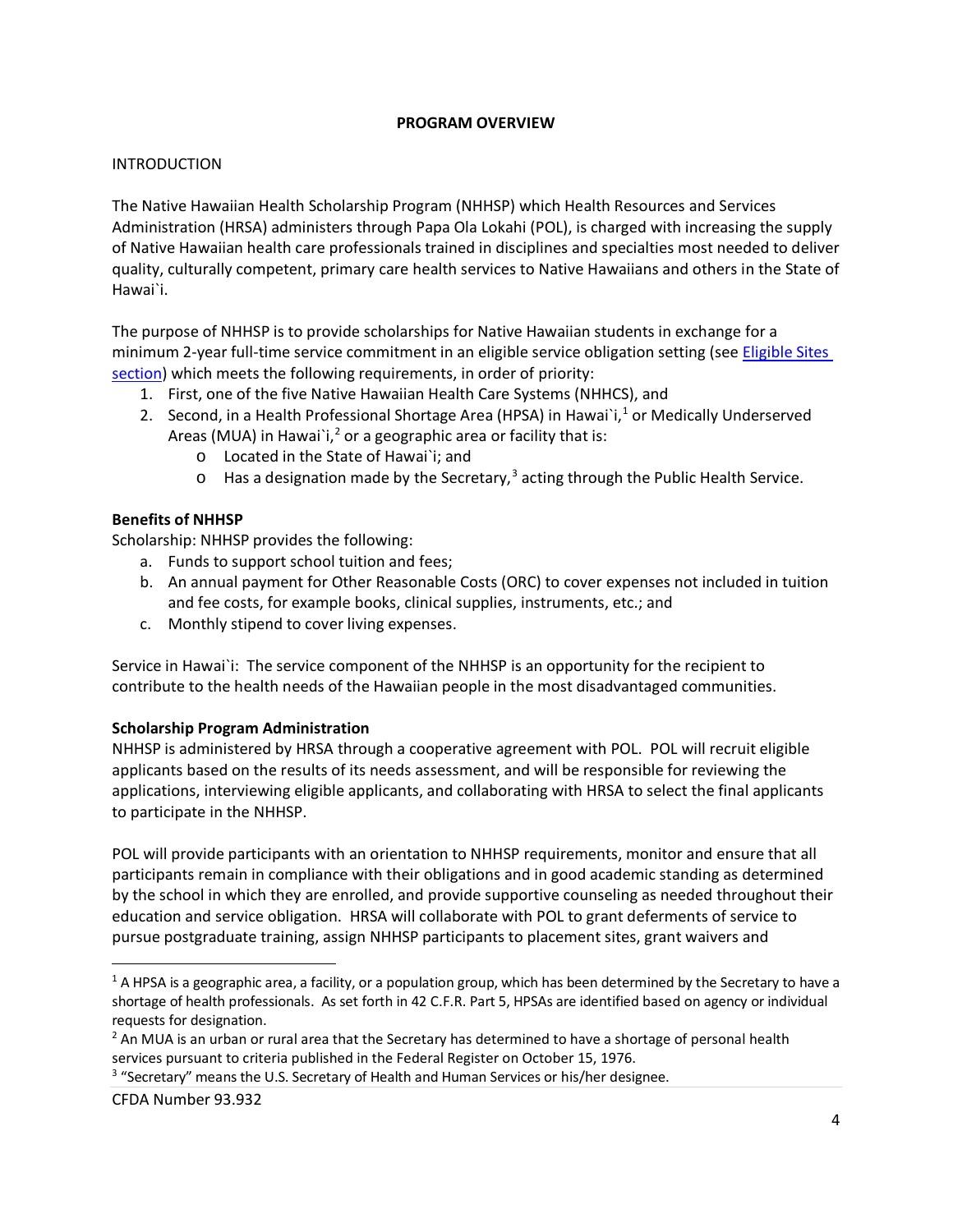suspensions of the service obligation when warranted, and determine if participants have breached the scholarship obligation.

# <span id="page-4-0"></span>ELIGIBILITY REQUIREMENTS

# **Eligibility Requirements**

To be eligible for a scholarship, all applicants must:

- 1. **Be of Native Hawaiian Ancestry**. According to 42 U.S.C. 11711(3), "the term 'Native Hawaiian' means any individual who is (A) a citizen of the United States, and (B) a descendant of the aboriginal people, who prior to 1778, occupied and exercised sovereignty in the area that now constitutes the State of Hawai`i, as evidenced by—(i) Genealogical records, (ii) Kūpuna (elders) or Kama'aina (long-term community residents) verification, or (iii) Birth records of the State of Hawai`i."
- 2. **Be enrolled as a full-time student (see [DEFINITIONS](#page-32-0)** section**) in a fully accredited health professions program (see [DEFINITIONS](#page-32-0)** section**) located in a State, the District of Columbia, the Commonwealth of Puerto Rico, the Commonwealth of the Northern Marianas, the U.S. Virgin Islands, the Territory of Guam, the Territory of American Samoa, the Republic of Palau, the Republic of the Marshall Islands, or the Federated States of Micronesia**. Applicants attending schools outside of these geographic areas are not eligible for the NHHSP award, although they may be citizens of the United States and of Native Hawaiian ancestry. To be considered for a scholarship award for the 2022-2023 school year, **classes must begin no later than September 30, 2022**. Applicants planning to be on a leave of absence from school that will preclude fulltime class attendance on or before September 30, 2022, should not submit an application to NHHSP for the 2022-2023 academic year.

#### **Definitions:**

- a. **Full-time**. A full-time student is defined as a student enrolled in a school for the number of credit hours or courses in any academic term that is considered by the school to be full-time. **Please be advised that any courses that are not required or are unrelated to the qualifying degree program, as well as repeat courses that NHHSP has already paid for, will not count toward the hours required for full-time status.**
- b. **Fully Accredited School or Degree Program**. A department, division, or the administrative unit in a college or university which provides primarily or exclusively a program of education leading to a health-related degree and is accredited by a national accrediting agency and/or state approval agency recognized by the U.S. Secretary of Education.
- 3. **Be enrolled in one of the following NHHSP-Eligible Health Professions** as identified in the needs assessment conducted by POL every 2 years:
	- a. Clinical Psychology (Ph.D. or Psy.D.):
		- i. Doctoral degree in a program accredited by the American Psychological Association.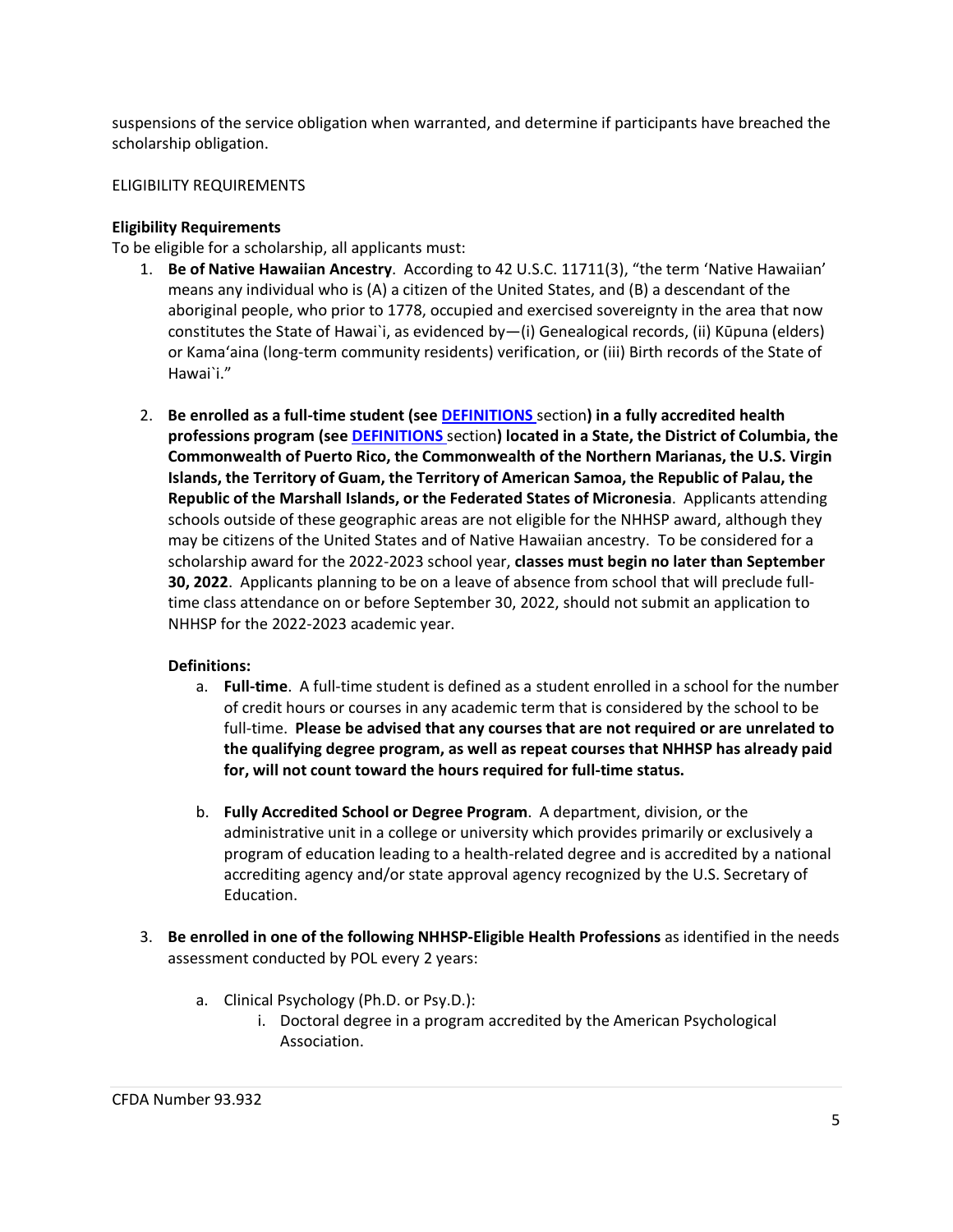- b. Dentistry (D.D.S or D.M.D.):
	- i. Doctoral degree in a program accredited by the Commission of Dental Accreditation of the American Dental Association.
- c. Dental Hygiene (B.S.D.H. or A.S.D.H.):
	- i. Bachelor's or associate's degree in a program accredited by the Commission of Dental Accreditation of the American Dental Association.
- d. Dietetics/Nutrition (M.S..):
	- i. Master's degree in a program accredited by the Accreditation Council for Education in Nutrition and Dietetics of the Academy of Nutrition and Dietetics.
- e. Nursing, Nurse-Midwifery and Nurse Practitioner (D.N.P., A.D.N., B.S.N., M.S.N., C.N.M. or N.P.):
	- i. Nursing (D.N.P, A.D.N., B.S.N., and M.S.N.): Doctoral, Master's, Bachelor's or Associate's degree in a program accredited by the Commission on Collegiate Nursing Education and/or the National League for Nursing Accrediting Commission.
	- ii. Nurse-Midwifery (N.M.): Master's degree, or a post baccalaureate or postmaster's certificate in a program fully accredited by the American College of Nurse Midwives Division of Accreditation, and/or the American Midwifery Certification Board.
	- iii. Primary Care Nurse Practitioner (N.P.): Master's degree or a post baccalaureate certificate in a program accredited by the Council on Accreditation for the National Association of Nurse Practitioners in Women's Health, and/or the certifying body recognized by the Hawai`i Board of Nursing, in the nurse practitioners primary care specialties of adult, geriatrics, family, pediatrics, community public health or women's health (obstetrics and gynecology).
- f. Physician (M.D. or D.O.):
	- i. Doctoral degree in an allopathic or osteopathic program accredited by the Liaison Committee on Medical Education (sponsored by the American Medical Association and the Association of American Medical Colleges) and/or the American Osteopathic Association/Commission on Osteopathic College Accreditation. Medical students must have a future specialty interest in one of the following: Family Practice, General Internal Medicine, General Pediatrics, Obstetrics/Gynecology, Psychiatry, or Ophthalmology.
- g. Physician Assistant (M.S.P.A.):
	- i. Master's degree in a program accredited by the Accreditation Review Commission on Education for the Physician Assistant (ARC-PA). Such ARC-PA programs must also lead to national certification by the National Commission on Certification of Physician Assistants. Note that only those who have already completed at least 2 years of undergraduate work or a bachelor's degree can apply to these programs.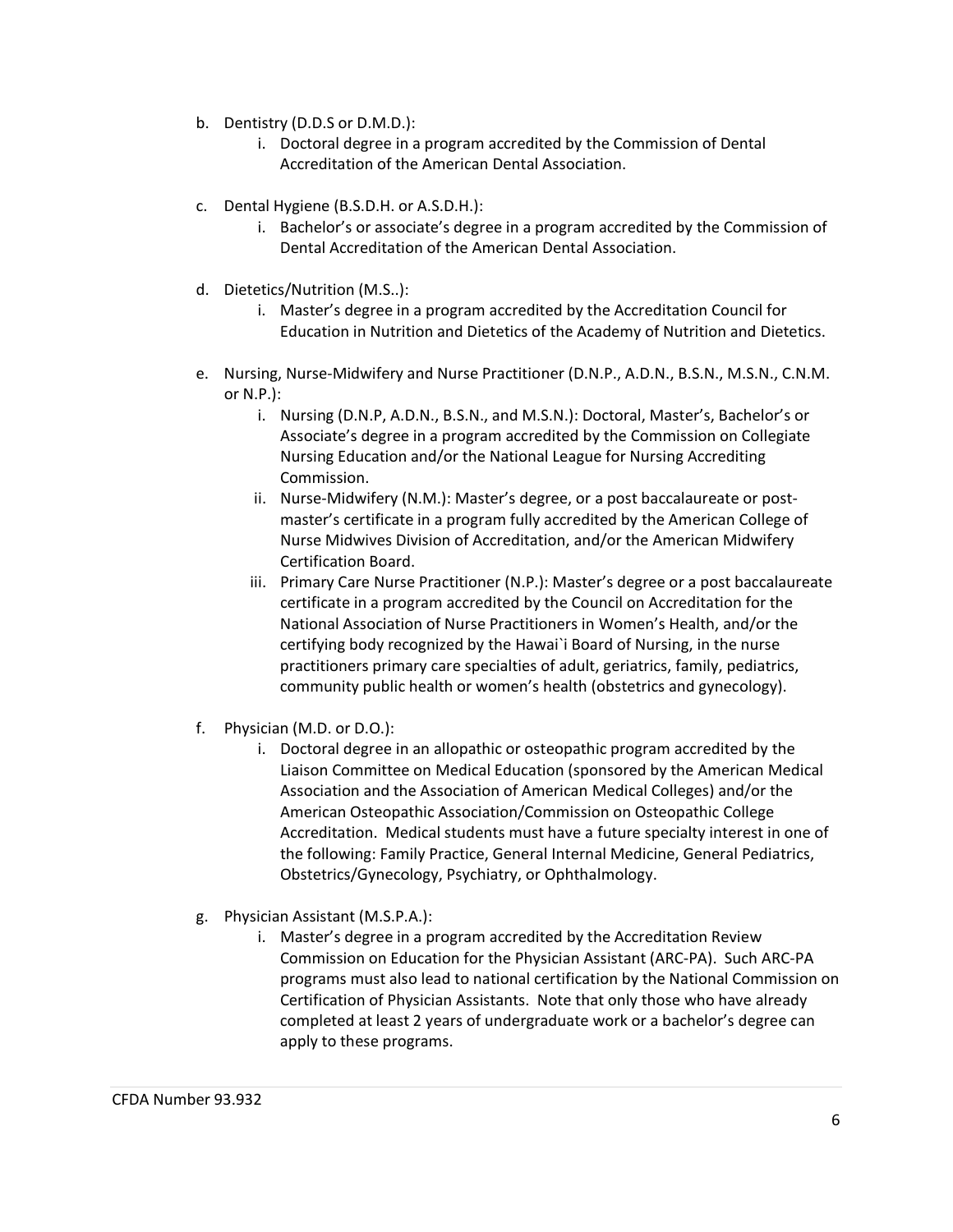- h. Social Work (M.S.W.):
	- i. Master's degree in a program accredited by the Council on Social Work Education. Specific specialty for this degree includes Health, Mental Health, Child and Family, and Aging.
- 4. **Complete the NHHSP online application and submit all required documents and forms no later than March 15, 2022 by 11:59 pm HST.** If you are selected to receive an award, you will be required to sign a contract with HRSA.

# 5. **An applicant will be deemed ineligible if the applicant:**

- a. Has a breach of a prior service obligation to the Federal Government, a state or local government, or other entity even if the applicant subsequently satisfied that obligation through service, monetary payment or other means;
- b. Has a judgment lien arising from a Federal debt;
- c. Is currently excluded, debarred, suspended, or disqualified by a federal agency from financial and nonfinancial assistance and benefits under Federal programs and activities;
- d. Enrolled in an eligible field of study that specializes in areas other than primary health care. For example, Physician Assistant programs with an emphasis in surgical or emergency room focus are disallowed;
- e. Is in the pre-professional phase of their health professions education. For example, taking undergraduate prerequisites for admission to medical school;
- f. Enrolled or pursuing a degree not previously indicated in the Eligibility Requirements section;
- g. Enrolled or pursuing a degree not recognized or licensed by the State of Hawai`i, Department of Commerce and Consumer Affairs, Division of Professional and Vocational Licensing;
- h. Has an existing service obligation. Applicants who are already obligated to a Federal, state, or other entity for professional practice or service after academic training are not eligible for NHHSP awards unless the entity to which the obligation is owed provides a written statement satisfactory to the Secretary that: i) there is no potential conflict in fulfilling the NHHSP obligation and the entity's obligation, and ii) the NHHSP obligation will be served first. NHHSP participants who subsequently enter other service obligations and are not immediately available after completion of their degree to fulfill their NHHSP obligations will be subject to the breach-of-contract provisions described in the Program Compliance section. (See next page for an [exception for individuals of a](#page-7-0)  [Reserve component of the Armed Forces including the National Guard\)](#page-7-0);
- i. Has defaulted on a prior service obligation to the Federal Government, a state or local government, or other entity, even if the applicant subsequently satisfied that obligation through service, monetary payment or other means; or
- j. Has defaulted on any federal payment obligations (e.g., Health Education Assistance Loans, Nursing Student Loans, Federal Housing Administration loans, federal income tax liabilities, federally guaranteed/insured loans such as student or home mortgage loans, etc.) or non-Federal payment obligations (e.g., court-ordered child support payments); or
- k. Has had a federal or non-federal debt written off as uncollectible.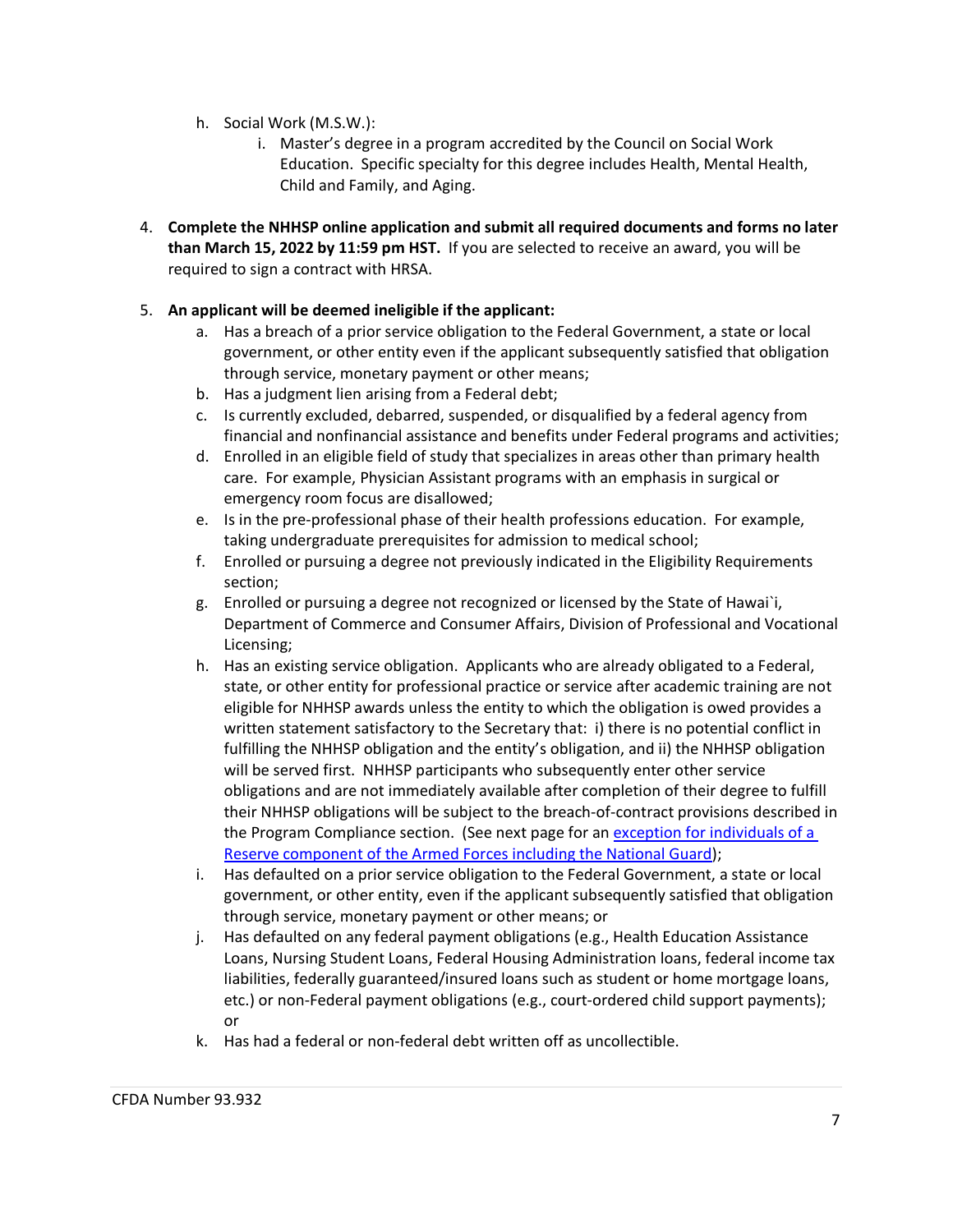Eligible applicants in needed health professions, as identified in the needs assessment conducted by POL every 2 years, will be competitively evaluated and scored. All applicants who demonstrate a high potential for providing quality primary health services may not receive a NHHSP award due to limited funding.

NHHSP recipients, except military reservists, who subsequently enter other service commitments and are not available to commence service as required will be subject to the breach-of-contract provisions described in the **[Breaching the Contract](#page-25-1)** section.

<span id="page-7-0"></span>**EXCEPTION:** Individuals in a Reserve component of the Armed Forces or National Guard are eligible to participate in the NHHSP. Reservists should understand the following:

- Placement opportunities may be limited by the NHHSP in order to minimize the negative impact that deployment would have on the vulnerable populations served by the reservist.
- Military training or service performed by reservists will not satisfy the NHHSP service commitment. If a participant's military training and/or service, in combination with the participant's other absences from the service site, will exceed 7 weeks (28 workdays) per service year, the participant should request a suspension. The NHHSP obligation end date will be extended to compensate for the break in NHHSP service.
- If the approved NHHSP service site where the reservist is serving at the time of deployment is unable to reemploy that reservist, the NHHSP will reassign the participant to another NHHSP-approved service site to complete the remaining NHHSP service commitment. Because it is sometimes difficult to identify short-term assignments, a participant may be asked by the service site to sign an employment contract, which extends beyond the completion date of the NHHSP service commitment.

Be advised that a credit check and a check of the U.S. System for Award Management, for a list of individuals and organizations who are excluded from receiving federal funds, will be performed as part of the application approval process.

Among eligible applicants, NHHSP determines scholarships using various selection factors and funding priorities.

# **Selection Factors**

- 1. **Academic Performance, Transcripts and Cumulative GPA**. NHHSP is seeking well-prepared applicants who demonstrate the ability to excel and maintain good academic standing as determined by the school in which the applicant is enrolled, throughout their education. The required applicant transcripts are reviewed to assess the applicant's ability to manage the rigors of the impending college curriculum.
- 2. **Commitment to a Career Working with Native Hawaiian Communities**. Applicants must demonstrate a strong commitment to providing adequate and quality health care services; interest/motivation to provide care to Native Hawaiian populations; and relevant work experience and/or activities (e.g., community service, research, and internships) that have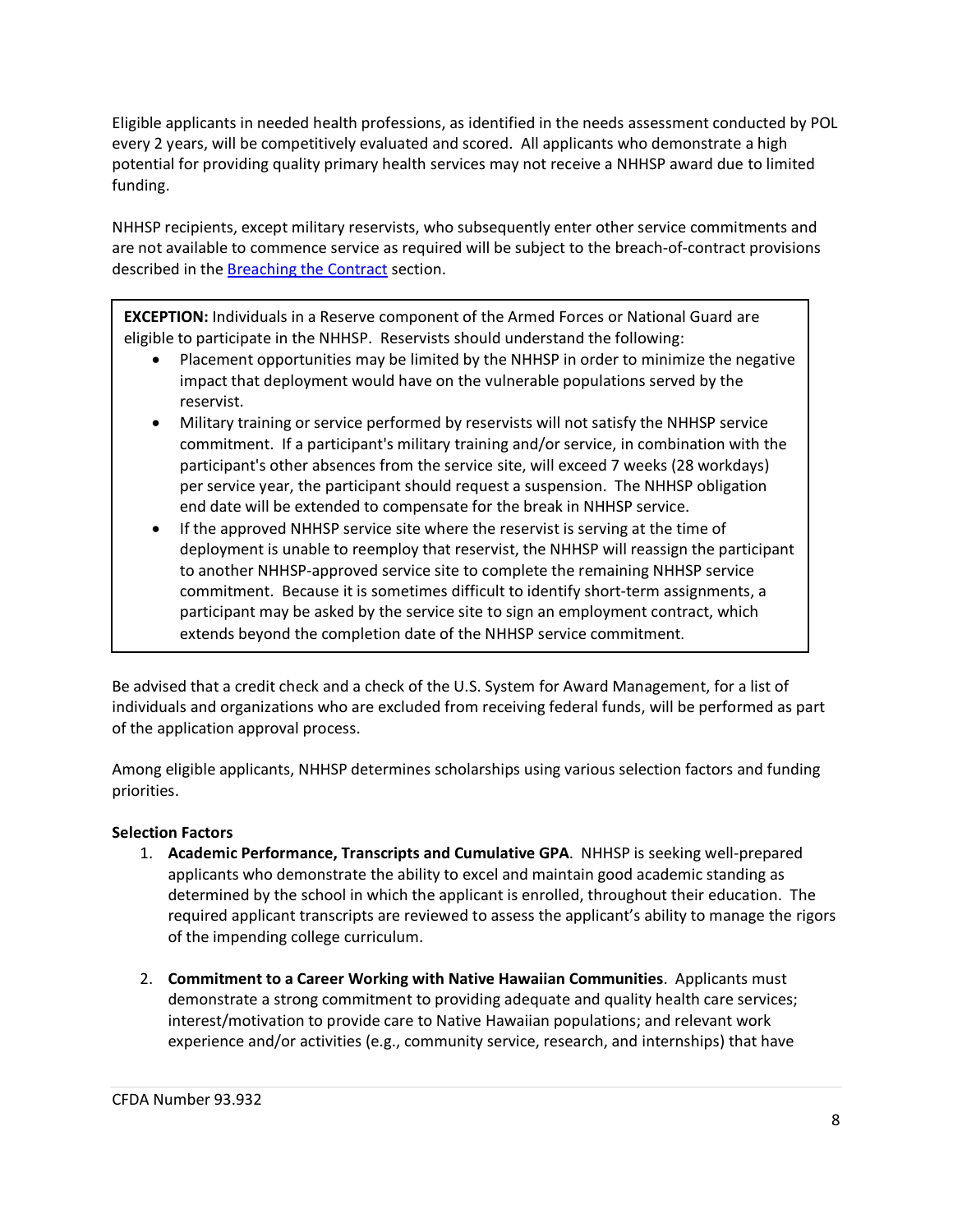prepared the applicant to work in various Native Hawaiian island communities. This factor is reviewed through the following:

- a. **Applicant's Resume and Personal Statement.** The applicant's resume and responses to three questions/inquiries are intended to aid NHHSP in the review process and help gauge an applicant's background and interest in health care and a commitment toward working in Native Hawaiian communities, and to assess short and long-term goals.
- b. **Digital Story.** The applicant will create and submit a 6-minute digital story in a pechakucha format in response to how their role will raise the health status of Native Hawaiians. The digital story will use still pictures with a voice over. Acceptable formats are: .avi, .mp4, .mov. The 6 minute digital story should speak to the following Native Hawaiian values of reciprocity (pānaʻi) as it pertains to raising the health status of Native Hawaiians.

To assist you with your 6-minute video consider the following:

- What does "raising the health status" mean to you?
- What role will you have?
- What are your responsibilities towards achieving "raising the health status"?
- c. **Interview**. Provides an opportunity for the applicant to express their interest in and desire to serve the Native Hawaiian community, to relate their understanding of Native Hawaiian health disparities and the relevant historical and cultural issues that serve as barriers in accessing adequate and quality health care services.
- d. **Recommendation Letters**. Provide a detailed description of the applicant's performance in school; education/work achievements; community/civic or other non-academic achievements; ability to work and communicate constructively with others; and interest and motivation to serve Native Hawaiian populations through work experience, course work, special projects, research, etc.

#### **Funding Priorities**

NHHSP will apply the following statutory priorities for funding, in this order, to applicants who are determined to be eligible and qualified:

- 1. First, to current or former NHHSP participants who are seeking, and are eligible for, additional support for the 2022-2023 school year or through the date of their graduation;
- 2. Second, to any application submitted by an applicant with attributes, as evidenced by his/her résumé, narrative statement, etc., that increases the probability that the applicant will continue to serve within Native Hawaiian communities beyond the period of obligated service. Applications and interviews will be scored numerically based on the extent to which the applicants demonstrate characteristics that increase the probability they will continue to serve underserved Native Hawaiians after the completion of their service obligations. These characteristics include:
	- a. Strong primary care post-service career goals in underserved Native Hawaiian communities, especially those on neighboring Hawaiian Islands; and
	- b. Significant pre-service health experiences in rural or urban community-based health care agencies serving Native Hawaiians in underserved areas.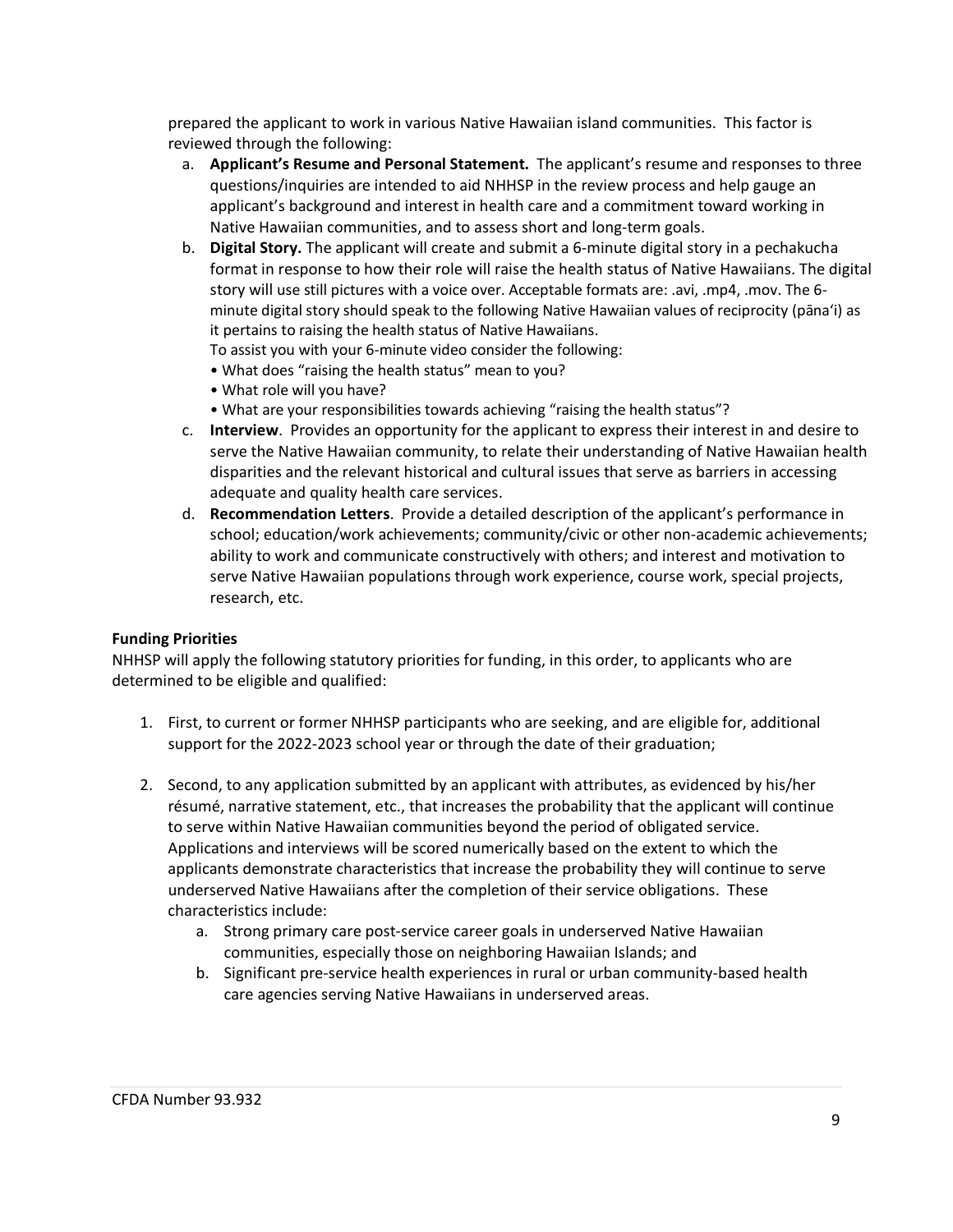3. Third, subject to subparagraph (b) above, to any application submitted by an individual who is from a disadvantaged background (i.e. an applicant who is from a disadvantaged background and with attributes that increase the probability that they will continue to serve within Native Hawaiian communities beyond the period of obligated service). **Note**: Applicants who wish to claim a "disadvantaged background" status must provide support documents to validate this status. For example, applicants who wish to claim "disadvantaged backgrounds" should submit a written statement with their application from the student financial aid administrator certifying their participation in, or eligibility for participation in, a federal program for disadvantaged students by April 30, 2022, 11:59 pm HST which may be emailed to [adminassist@nhhsp.org.](mailto:adminassist@nhhsp.org.)

#### **Anticipated Awards**

NHHSP remains committed to support selected participants for most of their tuition costs while they are in NHHSP, plus an annual allotment for ORC to cover expenses not included in tuition and a monthly stipend for living expenses. All components of the NHHSP award are taxable. Not all applicants who demonstrate a high potential for providing quality primary health services may receive a NHHSP award due to limited funding. NHHSP awards an average of ten scholarships per year.

Should an applicant's mailing address or contact information change at any time during the application process, it is imperative that the applicant notify the NHHSP, *in writing*, immediately upon any changes. Please send your change of address or contact information to:

> **Native Hawaiian Health Scholarship Program Administered by Papa Ola Lokahi 894 Queen Street, Honolulu, Hawai'i 96813 E-mail: [adminassist@nhhsp.org](mailto:adminassist@nhhsp.org)**

#### **Process Once Application is Approved**

Potential awardees will be required to furnish banking information to facilitate the electronic transfer of funds (Direct Deposit Form/Instructions) and submit a completed Employee's Withholding Allowance Certificate (W-4 form) and other forms as determined by NHHSP. The awardees will also be notified by email and required to attend NHHSP's Pre-Selection Orientation in July 2022.

#### **Declination of an Award**

Potential awardees will be given the opportunity to decline awards without penalty. The NHHSP awards are then offered to other potential awardees.

A signed letter declining the scholarship offer must be mailed or faxed to the NHHSP no later than seven business days after receipt of the award letter. Telephone declinations will not be accepted. Once a selectee declines the NHHSP award in writing, the applicant cannot reclaim the award. A decision to decline the NHHSP award is final and cannot be changed under any circumstances. An applicant who declines an award may apply in the next application cycle.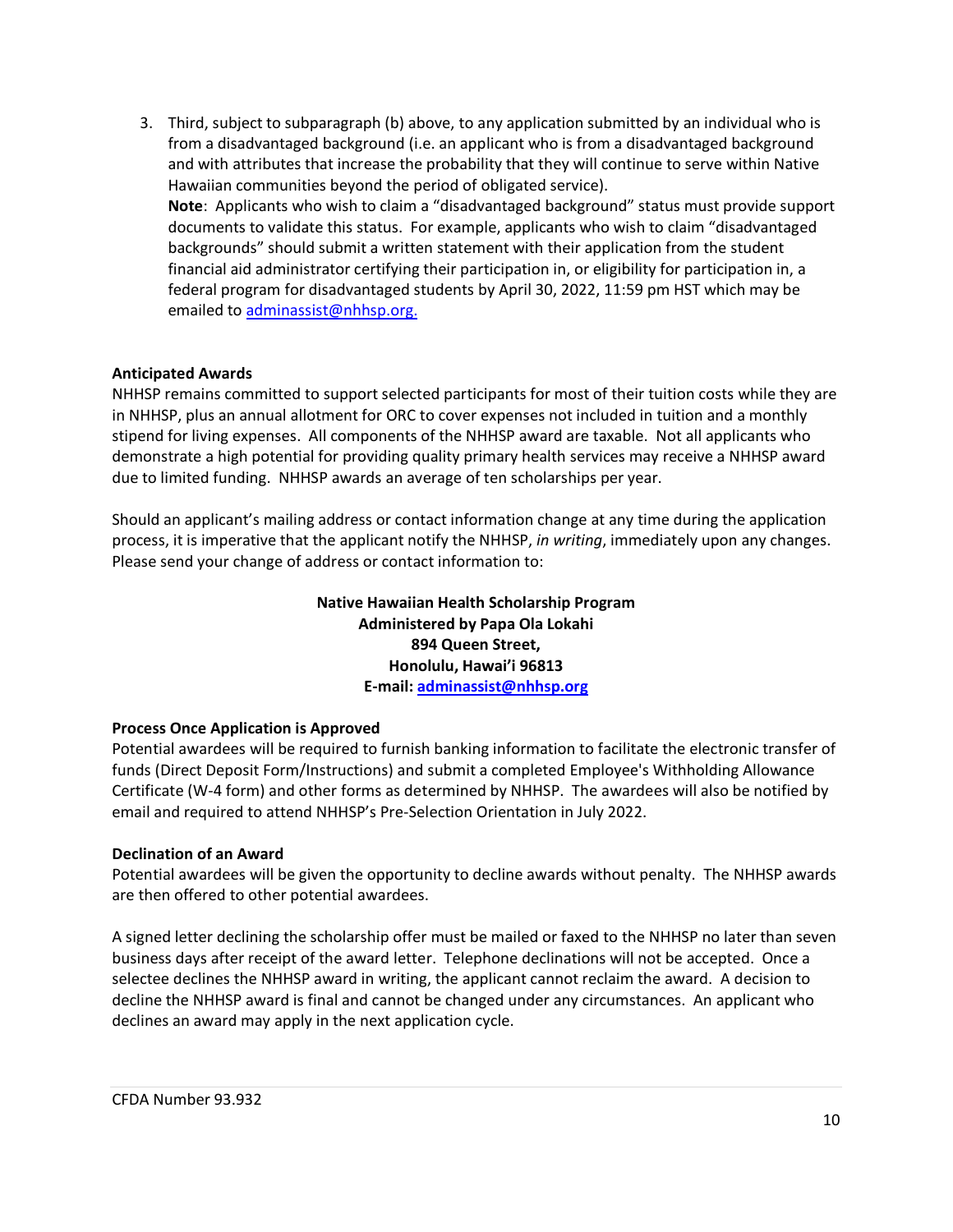#### <span id="page-10-0"></span>UNDERSTANDING THE CONTRACT AND SERVICE OBLIGATION

# **Contract Period**

The NHHSP award and contract is for the 2022-2023 academic year (July 1, 2022 – June 30, 2023). Any funding provided after June 30, 2022, is considered another contract year. Any additional school years (Optional Contracts) requested by the applicant and agreed to by the Secretary or designee are indicated in the executed contracts. Support will be provided during the academic years agreed to in the executed contracts (not to exceed 4 years), beginning with the 2022-2023 academic year, and will be based on the cost of the initial school of record (i.e., the school attended at the time the initial contract is executed). Awards are for consecutive academic terms. Those attending schools where the standard curriculum is designed to be completed in more than 4 years will be considered eligible to receive awards for the last 4 years of their course of study.

# **Additional Support after Receipt of Awards**

Additional NHHSP support will only be provided for the specific degree that the NHHSP participant's original contract funded, through graduation for a maximum of 4 academic years of support. To request a continuation of funding for subsequent academic years that meet NHHSP award criteria, the participant must submit a request, and if approved, must sign a new contract for that academic year(s) and a report verifying that he/she is still in an acceptable level of academic standing. NHHSP will notify the participant when this submission is due.

The granting of continuation awards depends upon the availability of funds for NHHSP and is contingent upon the participant's:

- (a) Continued eligibility to participate in NHHSP (e.g., acceptable level of academic standing, not repeating coursework, etc.). Be advised that a credit check will be conducted as part of the eligibility process; and
- (b) Compliance with policies and procedures established by NHHSP for requesting continued support; and
- (c) Past compliance with program policies and requirements.

Participants requesting continued support must be able to financially support themselves until the scholarship benefit payment schedule can be reinstated. If a continuation award is granted, the first payment may not be received until mid-November but will include stipends retroactive to July 1 and the annual "Other Reasonable Cost" (ORC) payment.

Reminder: All components of the NHHSP award are taxable.

#### **Contract Termination**

The Secretary may terminate an NHHSP contract for an academic year if the participant, on or before June 1 of the school year: (1) submits a written request to terminate the contract for that academic year; and (2) repays all amounts paid to, or on behalf of, that participant (tuition, stipends and ORC) for that academic year.

If a NHHSP participant does not meet these requirements, he/she will incur a minimum 2-year service commitment for the full or partial year of support received, as set forth in the "Program Requirements" Section of this Guidance.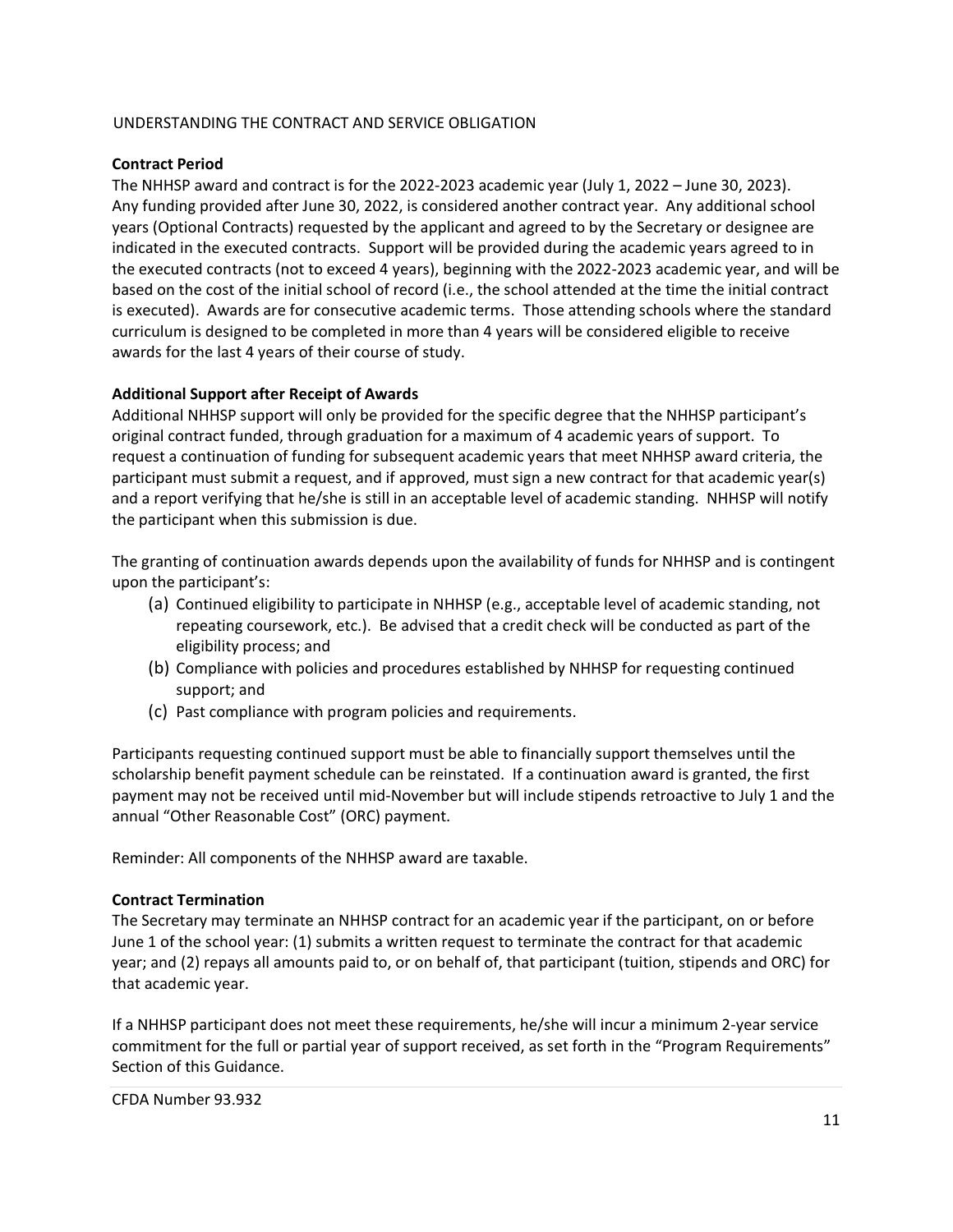#### **Service Obligation**

All participants incur, at a minimum, a 2-year full-time service obligation (or part-time equivalent) and may have a longer service obligation, as set forth below.

NHHSP participants incur an obligation to provide 1 year of full-time service for each full or partial school year of support received beyond 2 years as set forth in the table below. For example, a student who receives a full year of support (12 months) the first school year, a partial year of support (6 months) the second school year, and a full year of support the third school year will owe the equivalent of 3 years of full-time clinical service. If a participant receives support for 1 year or less, there is still an obligation to serve 2 years.

| <b>Years of Scholarship Support</b>        | <b>Years of Service Obligation</b> |
|--------------------------------------------|------------------------------------|
| Up to 1 Full-Time School Years (2022-2023) | 2 Years Full-Time                  |
| Up to 2 Full-Time School Years (2023-2024) | 2 Years Full-Time                  |
| Up to 3 Full-Time School Years (2024-2025) | 3 Years Full-Time                  |
| Up to 4 Full-Time School Years (2025-2026) | 4 Years Full-Time                  |

#### <span id="page-11-0"></span>FINANCIAL IMPLICATIONS

**All components of the NHHSP award are taxable. HRSA will withhold federal income tax owed on all components of the NHHSP award (i.e., monthly stipend payment, ORC, payment for tuition and fees), and will withhold the "employee" share of FICA tax. In addition, all the NHHSP funds disbursed to the participant, or to their school on the participant's behalf, will be reported to the IRS on a Form W-2.**

Federal Insurance Contributions Act (FICA) taxes are composed of Social Security and Medicare taxes paid by individuals and employers. While receipt of a NHHSP award does not make the recipient an employee of HRSA, the IRS considers the funds paid to participants of a similar HRSA scholarship program to be wages and HRSA as the "employer" because HRSA controls the payment of the funds. Thus, employment tax (FICA) applies to the entire award – tuition, fees, stipend and ORC. The agency must pay the employer share of FICA tax (currently 7.65%) and withhold the employee share of FICA (currently 7.65%) from your NHHSP award.

Withholding income and employee FICA tax from the tuition payments means that portions of the award may be reduced as a result. If the amount withheld does not cover a NHHSP participant's tax obligations, the participant is responsible for paying the remainder to the IRS.

HRSA suggests that participants speak with a professional tax advisor, visit [www.irs.gov,](http://www.irs.gov/) or contact the IRS Tax Help Line at (800) 829-1040 to determine whether they need to file a tax return. Please note that a participant is not excused from having to file a tax return with the IRS by virtue of HRSA's reporting the NHHSP award "income" to the IRS or withholding federal income and FICA tax from the NHHSP award. This change went into effect in 2018.

NHHSP after-tax calculation is an individual assessment, which includes many factors that are specific to the individual taxpayer. For example, the amount of the NHHSP award, the participant's marital status,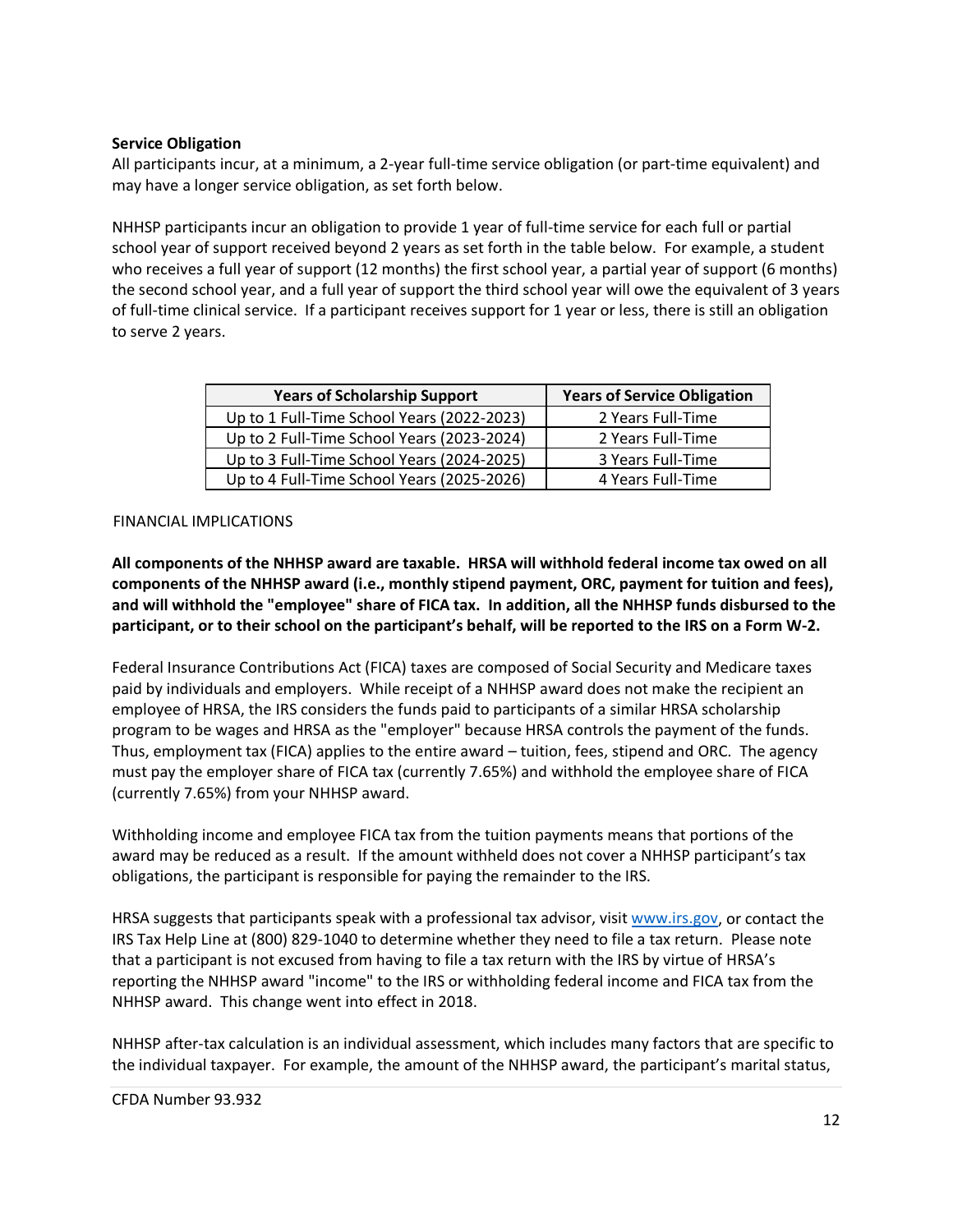and the number of allowances the participant claims on their W-4 will affect the amount of federal income tax that is withheld from the award. Thus, HRSA is not able to project the amount of federal income tax each NHHSP participant will owe. However, each participant's FICA tax withholding is the same: the "employee" share equals 7.65% of the total NHHSP award (6.2% for Social Security and 1.45% for Medicare).

HRSA recommends that participants get professional tax advice to help consider their individual tax situation and the net effect that the withholding and reporting changes may have on their award benefits and tax liability.

All components of the award will be taxed proportionately. All NHHSP participants will have their federal income and FICA taxes withheld from each component of the award, tuition, fees, stipend and ORC, at the time each payment occurs.

# <span id="page-12-0"></span>PROGRAM REQUIREMENTS WHILE IN SCHOOL

# **Requirements for Participants while in School**

- 1. **Maintain Enrollment**. The NHHSP participant must maintain enrollment in their designated program until it is complete. Every NHHSP participant must verify their enrollment status for each term (semester, quarter) by adhering to the following process:
	- a) A designated school official (i.e. person(s) designated by the school to verify a participant's enrollment status) must certify the scholar's full-time enrollment by completing, signing and providing a school seal to the *Scholar Enrollment Verification Form* (SEVF).
	- b) A designated school official must submit a list of the courses and credit hours each term for which NHHSP will receive an invoice and describe the tuition and fees.
	- c) The NHHSP participant must also submit an official or unofficial transcript at the completion of each term for the previous (last completed) term.

NHHSP participant who fail to complete this process each term could jeopardize their scholarship and stipend. Participants not in compliance may be recommended for default.

- 2. **Maintain an Acceptable Level of Academic Standing**. A NHHSP participant must be in an acceptable level of academic standing, or the level at which a student retains eligibility to continue attending school under the school's standards and practices, for the duration of the academic year. Applicants on academic probation are not considered to be in an acceptable level of academic standing by NHHSP.
- 3. **Notify NHHSP of Any Changes in Enrollment Status.** NHHSP participants are required to notify NHHSP in writing as soon as one of the following events is anticipated or has occurred:
	- a) Repeat course work for which NHHSP has already made payments;
	- b) A change in the NHHSP participant's graduation date;
	- c) A leave of absence approved by the school;
	- d) Withdrawal or dismissal from school;
	- e) A change from full-time student status as determined by the school's registrar, to a less than full-time student status;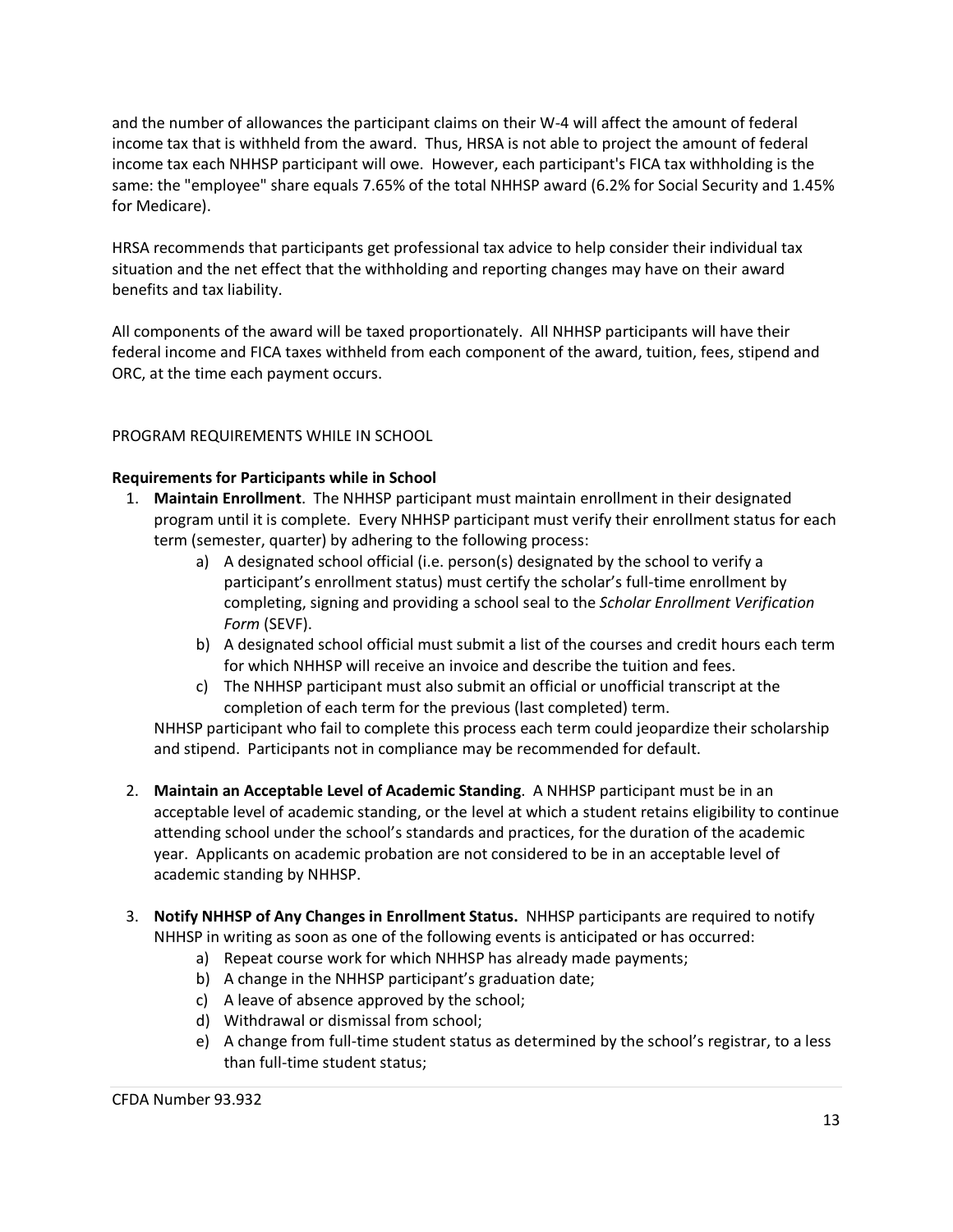- f) Voluntary withdrawal from any courses during an academic term; OR
- g) A transfer to another school or program.
- 4. **Notify NHHSP in writing of changes in personal or banking information.** NHHSP participants must immediately notify NHHSP of any changes in mailing address, email address, name, or financial institution (bank) information to ensure an uninterrupted flow of scholarship payments. In the case of a name change, please supply legal documentation for the change, such as a copy of a marriage certificate.

Non-compliance with the above requirements could have an adverse impact on a participant's receipt of NHHSP payments. Participants may be placed in default and may have to repay the funding they have received to date.

# **Change in Enrollment Status**

A change in enrollment status can result in a reduction or discontinuation of benefits. A NHHSP participant is required to notify NHHSP in writing as soon as one of the events listed above is anticipated. If a change in enrollment status has already occurred, the NHHSP participant must submit a letter from the school verifying that the change has occurred. Enrollment status change notifications should be sent to:

# **Native Hawaiian Health Scholarship Program Administered by Papa Ola Lokahi 894 Queen Street, Honolulu, Hawai'i 96813**

Please be advised that if NHHSP has any questions concerning a participant's eligibility for continued support, NHHSP may delay the payment of all benefits pending clarification of the participant's continuing eligibility status.

# **Tuition, Required Fees, ORC, and Stipend**

NHHSP uses a Data Collection Worksheet (DCW) to collect information on tuition, fees, and student expenses for the current and upcoming school years. A school official will be asked to complete a DCW for each applicant considered for an award. This information will be used to determine award calculations including: Annual Tuition (In-state or out-of-state), Eligible Program Fees, Books, and ORC (e.g., Clinical Supplies/Instruments, and Uniforms) for the entire academic year (including estimated summer fees). If the school official does not complete the DCW, Program participants may experience delays in the process of their future tuition payments to their institutions. Please note, once submitted, information on the DCW cannot be changed after the award is made. If you are selected for an award, please ensure that school officials are aware of NHHSP specific invoicing and payment requirements. All educational institutions will be required to submit an invoice to NHHSP for the payment of tuition and eligible fees for each term that the student is enrolled. All funds will be disbursed electronically; therefore, each institution must make sure they are registered with the **System for Award Management** (SAM). The first payment for new NHHSP participants will be made no later than November 2022, and will include stipend payments retroactive to July 1, 2022, and the annual payment for ORC.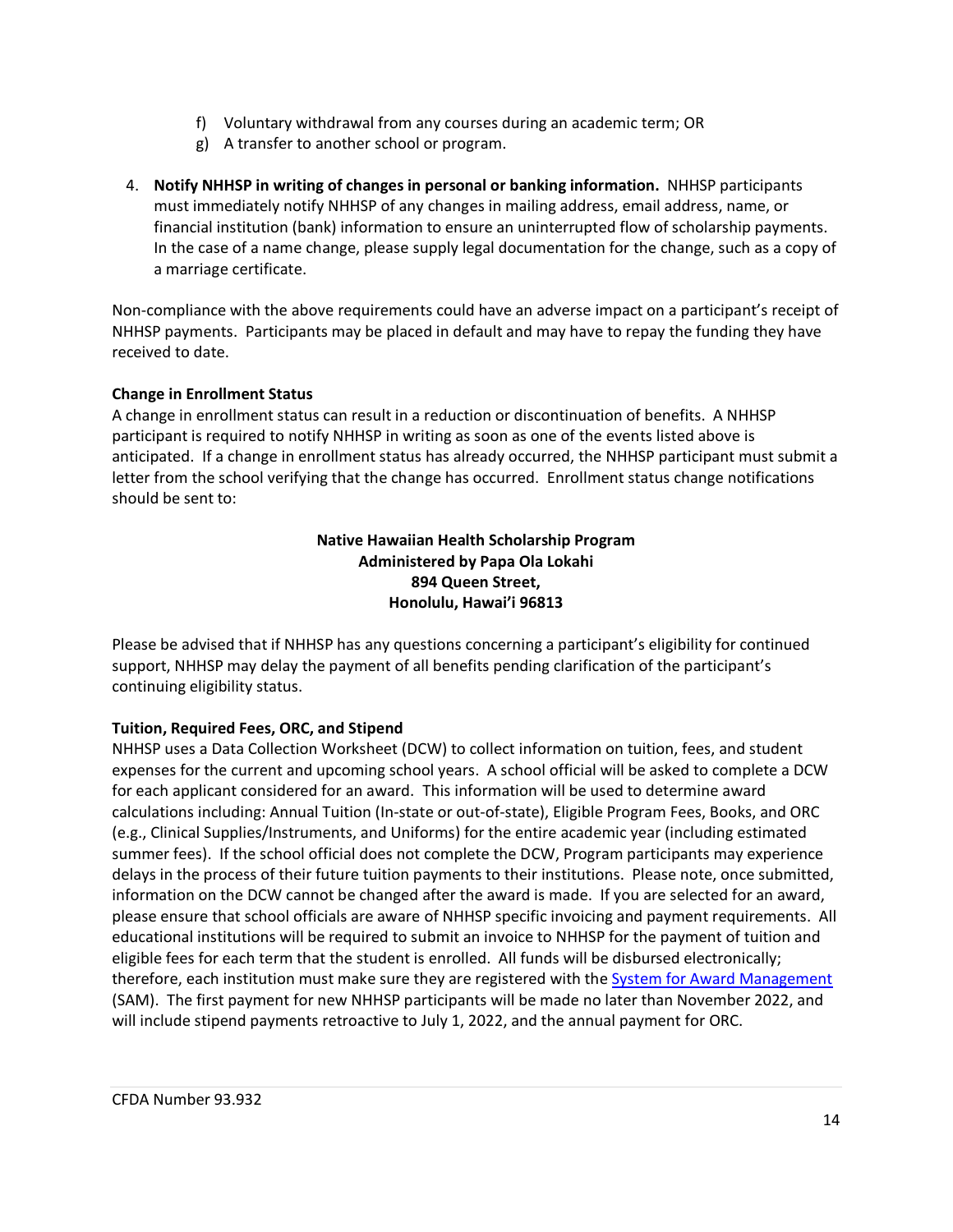# **Financial Support Criteria**

# **1. Tuition and Required Fees**

- a. **Tuition and eligible required fees will be paid directly to the school.** The school or the school's authorized financial office must submit an invoice to NHHSP for payment of tuition and fees for each term. Any fees on the invoice that are included in the ORC (discussed below) will not be approved for payment to the school.
- b. **Summer sessions.** NHHSP will only pay tuition and fees for required courses in summer school sessions when (1) summer session is an academic term normally required by the school for all students in the same program, and (2) the summer session is in progress during the participant's contract period.
- c. **Repeated coursework.** NHHSP will not pay tuition and fees for repeated coursework for which NHHSP has previously made a payment (e.g., cost of the repeated course, overload fees). If the repeated course work does not delay the participant's graduation date, the scholarship payments for other tuition and fees may continue. The decision to continue scholarship payments while a participant is repeating coursework will be made at the discretion of NHHSP. Participants who must repeat coursework should immediately contact NHHSP or risk losing their monthly stipend payments.
- d. **Increases in tuition or required fees.** Payments for any increases in tuition or required fees that are reported by the school after the award has been made are not guaranteed and are subject to the availability of funds.
- e. **Attending more than one school.** For participants enrolled in programs that require taking classes at more than one school/campus, please be advised that payments will only be made to other institutions that have degree program agreements with the institution as indicated on the NHHSP application and only for courses required as part of the degree program.
- f. **NHHSP will pay for ONLY the courses that are required for graduation.** NHHSP will not pay for additional courses beyond those required for graduation. Also, NHHSP will not pay for tuition costs or fees unrelated to the degree/program, such as membership dues for student societies/associations, loan processing fees, penalty or late fees, and other similar expenses.
- g. **Transfers to other academic institutions are strongly discouraged.** Transfers to other academic institutions are strongly discouraged once the applicant has been accepted into NHHSP. Transfers will be considered on a case-by-case basis and **only** for exceptional circumstances. Transfers must be approved by NHHSP in advance to ensure continued eligibility for funding. Scholarship awards are based on the cost of attendance at the initial school of record for all school year contracts executed during the FY 2022 application cycle. If a transfer is approved, NHHSP will not cover any increase in tuition and/or fees for the new institution; the participant will be responsible for the difference. Changes in **type** of degree program **will not** be approved.

# **2. Other Reasonable Costs (ORC) Payment**

- a. ORC is an additional, annual payment provided directly to each NHHSP participant to assist in the payment of books, clinical supplies/instruments, and uniforms. This information is obtained directly from the institution and is determined independently for each application. ORC payments will vary from student to student depending on the student's program and graduation date.
- b. The ORC payment will be reduced proportionately for students who plan to attend less than a full school year (e.g., December graduates).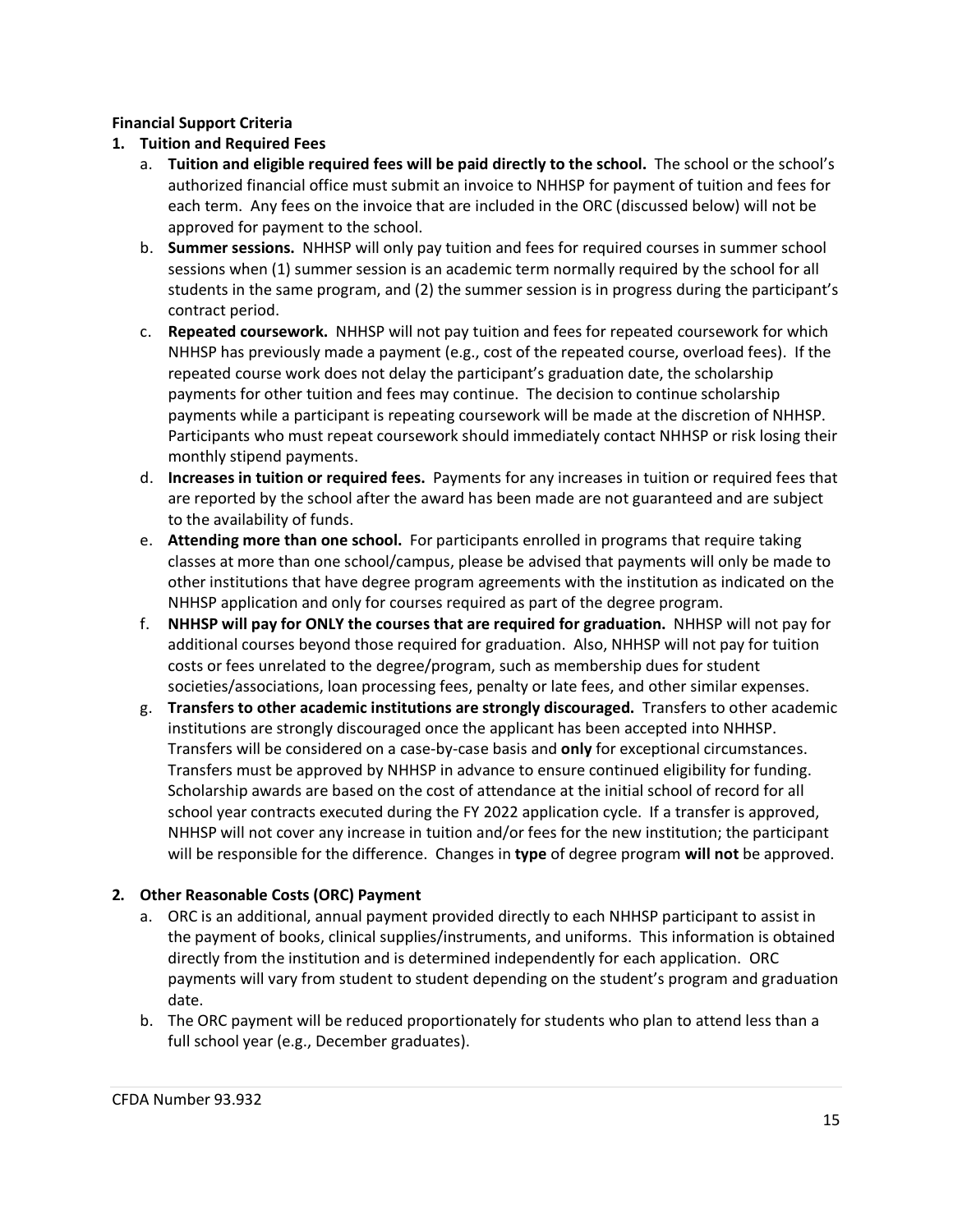# **3. Stipend Amount**

- a. During the 2022-2023 academic year, NHHSP will pay each full-time student a monthly amount of \$1,466 (before federal taxes). The stipend payments may be delayed or placed on hold if requested NHHSP documents—invoices, enrollment verification forms, current term courses and credit hours, previous term official or unofficial transcripts, etc.—have not been received. Stipend payments may also be stopped if a student is repeating coursework that has already been paid for by NHHSP. See ["Program Requirements While in School"](#page-12-0) for more information.
- b. Stipend payments will stop the month the course work is completed or when the contract ends, whichever comes first.

Note: Receipt of the stipend payment does not mean that the NHHSP participant is employed by the Federal Government or participates in any of the benefits available to federal employees.

# **Additional Funding by an Alternative Source**

Receipt of the NHHSP award does not automatically preclude an applicant from receiving funds from other programs, if no service obligation is involved. However, many student assistance programs are based on the applicant's financial need or may be limited to the payment of expenses already paid by NHHSP. Applicants should contact their financial aid officer to determine how the receipt of an NHHSP award may affect them.

# 1. **Financial Aid Received Before Notice of Award**

*Grants and Scholarships.* If tuition and fees for the academic year have been paid by another source of financial aid (e.g., Pell Grant, state grants or other scholarships) before the student received notice of the NHHSP award, then the school may return payments to the funding source and submit an invoice to NHHSP for payment.

*Loans.* If a new NHHSP participant has taken out a student loan to cover the cost of tuition and fees for their summer and/or fall 2022 semester(s) while waiting for notice of an NHHSP award, the student's academic institution should supply an itemized invoice to the NHHSP showing the amount of tuition and fees paid for with that student loan. NHHSP will pay that amount to the academic institution to cover the tuition costs covered by the loan, while the participant is responsible for returning that loan amount to the lending institution. After the fall 2022 semester, NHHSP will not pay tuition and fee costs covered by student loans.

#### 2. **Financial Aid Received After Notice of Award**

If a student receives financial aid to pay tuition and fees from sources other than NHHSP after they have received notice of the NHHSP award, the school will be instructed not to submit an invoice to NHHSP for costs that have already been covered by the other source of financial aid. If the other source of financial aid covers the full cost of tuition and fees, the school should submit documentation stating that it will not be seeking payment for the term. However, if a balance remains, then the school may submit an invoice for the balance remaining. Please note this section only relates to financial aid/loans that are used for tuition and fees. The amount of the student's NHHSP award is not affected if the student collects financial aid/loans for non-tuition expenses such as cost of living expenses. However, the invoice must demonstrate the use of:

- First, other sources of funds for tuition and fees,
- Second, tuition and fees not covered by other sources of funds for which NHHSP is invoiced, and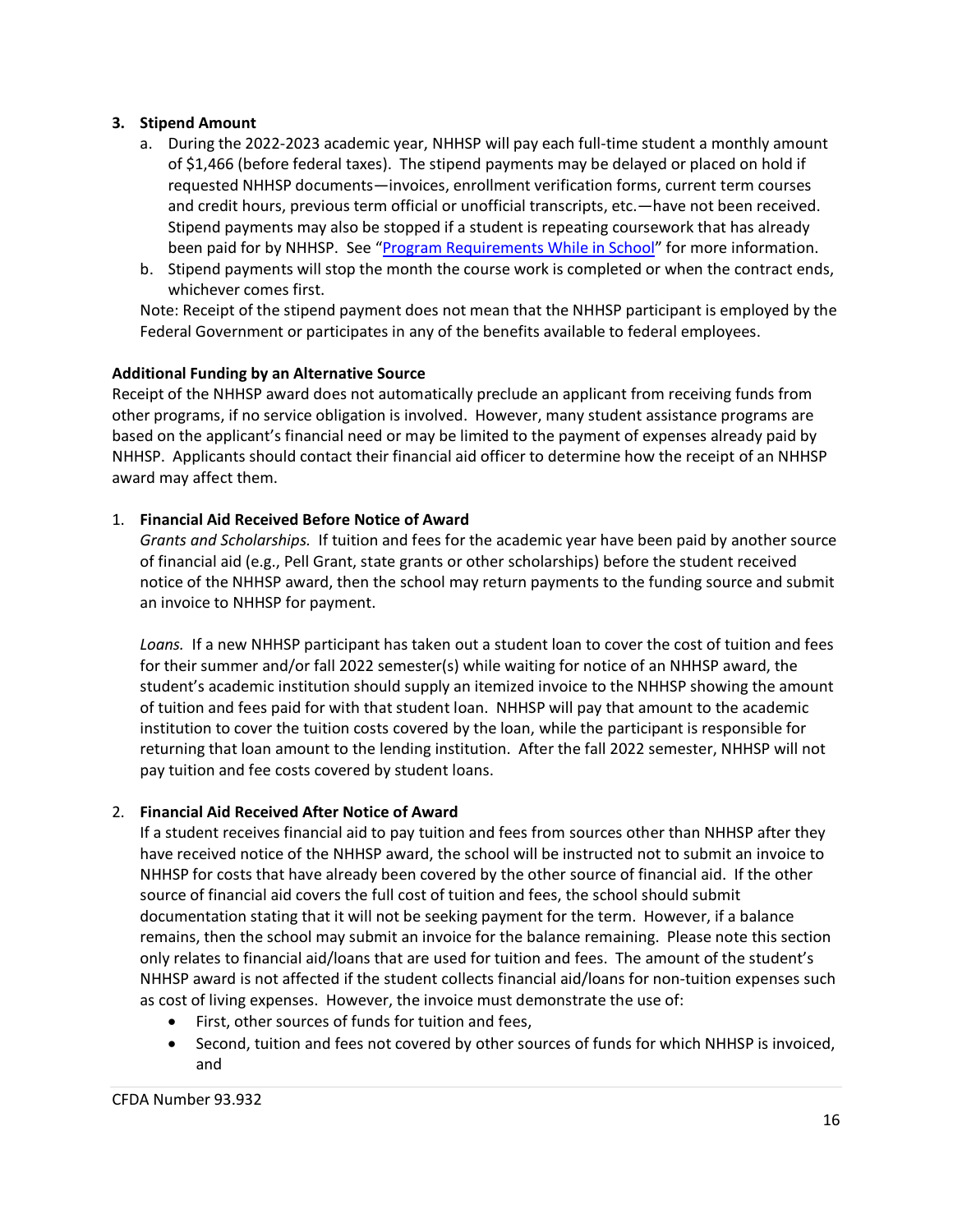• Finally, if a balance remains on the student's account after NHHSP has been paid less taxes withheld, the student may use other sources of funds to cover the remaining balance owed to the school.

# **Impact of the NHHSP's Payment of Tuition and/or Stipend**

# 1. **Changes in Enrollment Status**

A change in enrollment status may result in a discontinuation of benefits. A participant is required to promptly notify NHHSP if one of the events listed below is anticipated. If a change in enrollment status has already occurred, the participant must submit a letter from the school verifying the status change.

- a. Repeat course work for which NHHSP has already made payments. NHHSP may continue payments for stipends and all other non-repeated course work, provided that the participant continues to meet the NHHSP requirements;
- b. A change in the participant's graduation date;
- c. A leave of absence approved by the school. All payments will be discontinued;
- d. A withdrawal or dismissal from school. All payments will be discontinued;
- e. A change from full-time student status to a less than full-time student status. All benefits may be discontinued. An exception may be made if the participant is in the final academic term. In such instances, a participant with a student status change may receive scholarship support if the participant maintains enrollment and an acceptable level of academic standing and does not change the graduation date;
- f. A voluntary withdrawal from courses during an academic term. All payments will be discontinued; OR
- g. A transfer to another school (See below).

# 2. **Changes in Schools**

Changes in schools are strongly discouraged once the applicant has been accepted into NHHSP. Changes in schools must be approved in advance by NHHSP to ensure continued eligibility for funding and will be considered only for exceptional circumstances. Scholarship awards are based on the cost of attendance at the initial school of record for all school year contracts executed during the FY 2022 application cycle. If a transfer is approved, NHHSP will not cover any increase in tuition and/or fees for the new institution; the participant will be responsible for the difference. Changes in type of degree program **will not** be approved. Participants must perform their Service Obligation in a health profession capacity that is consistent with the degree program for which they were awarded the scholarship.

# 3. **Delinquent Federal and State Debt**

Under the Treasury Offset Program, the U.S. Treasury Department is authorized to offset a student's NHHSP payments if the student is delinquent on a federal debt. In addition, the Treasury Department is authorized to offset NHHSP payments for application to the student's State debts, including delinquent child support payments.

#### <span id="page-16-0"></span>4. **NHHSP Overpayments**

NHHSP payments received by a participant, including payments made to a school on the participant's behalf during the periods while the participant is on an approved leave of absence, is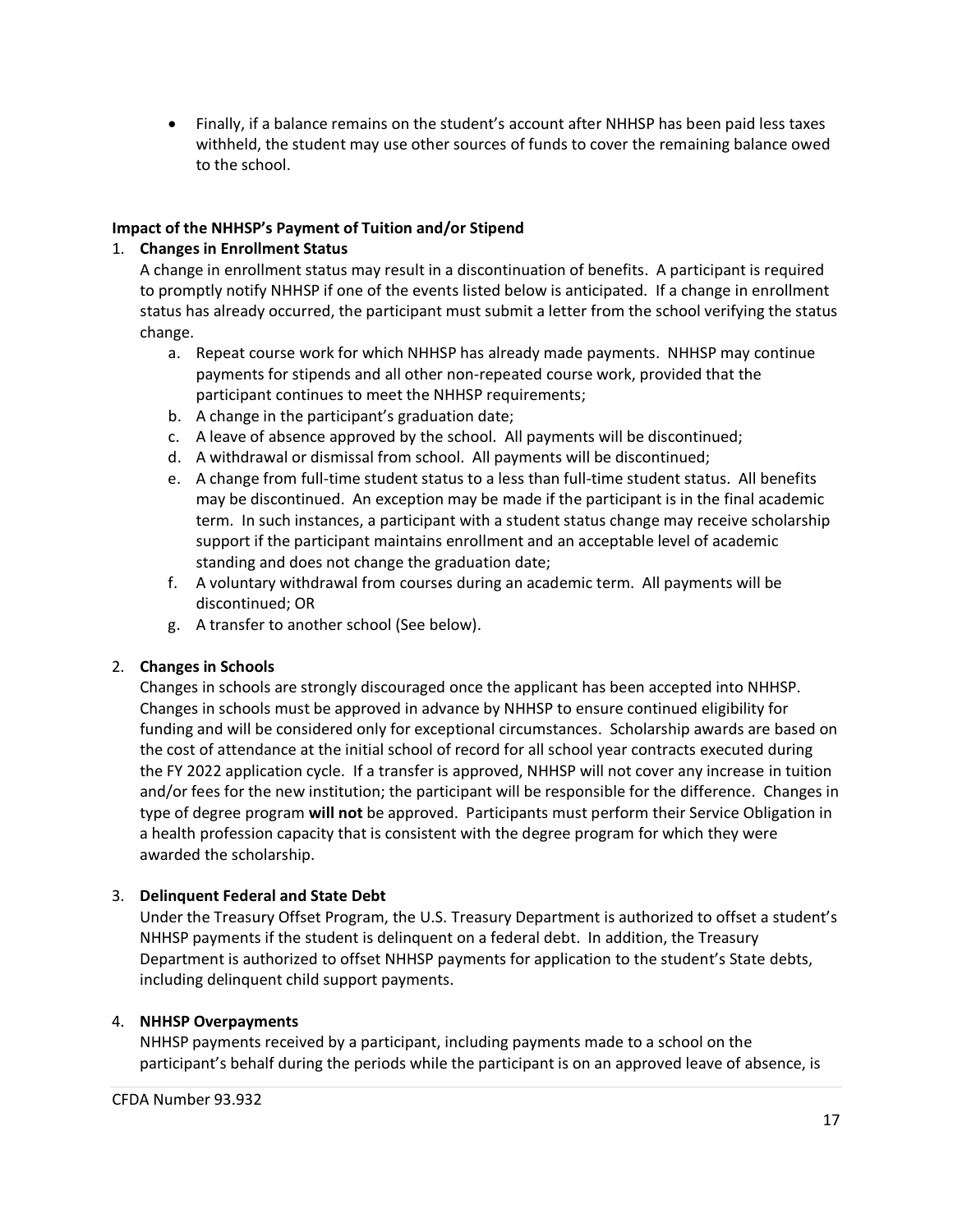repeating course work, or is otherwise ineligible to receive payments are considered overpayments. Overpayments may also occur due to administrative error. A participant receiving an overpayment should immediately contact NHHSP and promptly return all overpayments to avoid interest accrual and debt collection procedures. Debt collection procedures include:

- a. Sending delinquent overpayments to a debt collection agency,
- b. Reporting the overpayments to credit reporting agencies,
- c. Offsetting federal and/or state payments due to the participant (e.g., IRS income tax refund) to collect the overpayments, and
- d. Recovery through Administrative Wage Garnishment, and/or referral of the overpayments to the U.S. Department of Justice for enforced collection.

For participants who receive subsequent funding under NHHSP and who previously received any overpayments which have not been repaid, the overpayments will be collected through administrative offset. NHHSP will withhold scholarship funds payable to, or on behalf of, the participant (including stipends, ORC payments, and, if necessary, tuition payments) until the overpayment owed is paid in full. Administrative offset is not a repayment option for NHHSP participants who wish to terminate a contract.

#### 5. **Resumption of Benefits**

To resume benefits discontinued under existing scholarship contracts, NHHSP participants must submit documentation from their school official confirming that they are now eligible to receive scholarship support (e.g., not repeating course work, returned from a leave of absence, resumed full-time student status, etc.). Requests for the resumption of scholarship benefits should be sent to NHHSP. They will be considered on a case-by-case basis by NHHSP to determine the participant's eligibility to receive continuing funds. For participants who have not repaid overpayments previously received, the resumption of scholarship benefits will be subject to the administrative offset described in the [NHHSP Overpayments s](#page-16-0)ection above. For participants whose benefits were discontinued due to their withdrawal or dismissal from school or due to their transfer to an ineligible program or school, benefits will not be resumed.

#### 6. **Veteran Benefits**

Educational benefits from the U.S. Department of Veterans Affairs (G.I. Bill) generally continue along with NHHSP funds, if awarded, since Veteran benefits were earned by prior active duty in a uniformed service. However, Scholarship benefits may be reduced for participants receiving funding under the Post 9/11 G.I. Bill.

#### <span id="page-17-0"></span>PROGRAM REQUIREMENTS WHILE IN POSTGRADUATE TRAINING

**Physicians** are required to complete a residency in an accredited primary care training program in an NHHSP-approved specialty and must begin performance of their NHHSP service obligation no later than six months after completion of their residency. However, physicians may request to defer (i.e., postpone) their period of obligated service to complete advanced training (e.g., chief residency or fellowship) if it is consistent with the needs of NHHSP.

**Dentists** may request to defer (i.e., postpone) their period of obligated service to complete NHHSPapproved postgraduate training. NHHSP participants in these disciplines who choose not to complete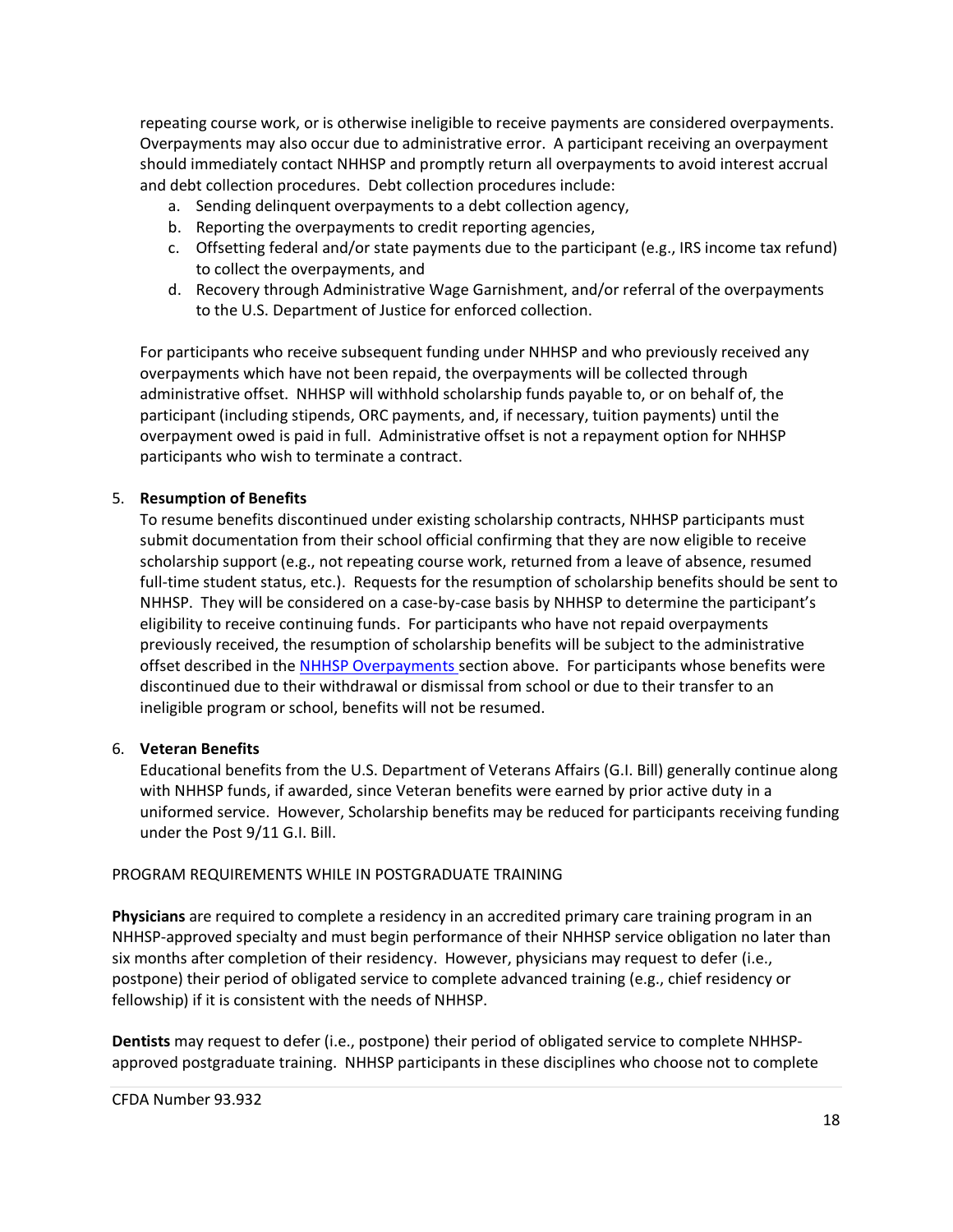postgraduate training must begin performance of their NHHSP service obligation no later than six months after graduation from the health professions training program.

**Clinical Psychologists** must complete postgraduate training (including supervised experience) that is required for licensure to practice in the State of Hawai`i. Candidates approved by NHHSP for postgraduate training must begin performance of their NHHSP service obligation no later than six months after the completion of their training.

During the final year of health professions education, NHHSP participants will be sent information on NHHSP-approved postgraduate training programs and how they should obtain approval from NHHSP of their postgraduate training plans. NHHSP participants may postpone their period of obligated service while they complete postgraduate training (including residency, chief residency, or fellowship) if NHHSP determines that the training is consistent with the needs of NHHSP to deliver primary health care services in NHHSP-eligible service obligation settings. NHHSP expects eligible NHHSP participants to start their postgraduate training after graduation on or around July 1. NHHSP participants may pursue only the postgraduate training that NHHSP has officially approved and **may not** make any changes to the type or length of postgraduate training without prior approval from NHHSP.

Note: When selecting a residency program or other postgraduate training program, it is the responsibility of the NHHSP participant to research the program. The program must provide adequate training to enable the NHHSP participant to sit for the appropriate boards, if applicable.

NHHSP participants who enter training not approved by NHHSP will be in breach of their contract and subject to the damages provision. See [Breaching the Contract](#page-25-1) information in the Program Compliance section.

#### **Approved Postgraduate Training Programs**

#### 1. **Physicians**

For allopathic and osteopathic medical NHHSP participants entering postgraduate training in 2022- 2023, the approved residencies are accredited programs in:

| <b>Family Medicine</b>                                                                                  | 3 years |
|---------------------------------------------------------------------------------------------------------|---------|
| General Internal Medicine                                                                               | 3 years |
| <b>General Pediatrics</b>                                                                               | 3 years |
| Obstetrics-Gynecology                                                                                   | 4 years |
| General Psychiatry                                                                                      | 4 years |
| Internal Medicine/Family Medicine                                                                       | 4 years |
| Internal Medicine/Pediatrics                                                                            | 4 years |
| Family Medicine/Psychiatry                                                                              | 5 years |
| Internal Medicine/Psychiatry                                                                            | 5 years |
| Rotating internship with a request to complete a<br>residency in one of the above specialties (DO only) | 1 year  |
|                                                                                                         |         |

NHHSP may approve, on a case-by-case basis, and consistent with the needs of NHHSP, additional residencies not listed above. Allopathic and osteopathic medical NHHSP participants MUST complete one of the NHHSP-approved residencies described above prior to beginning service or be subject to the damages provision described in [Breaching the Contract.](#page-25-1) Physicians are required to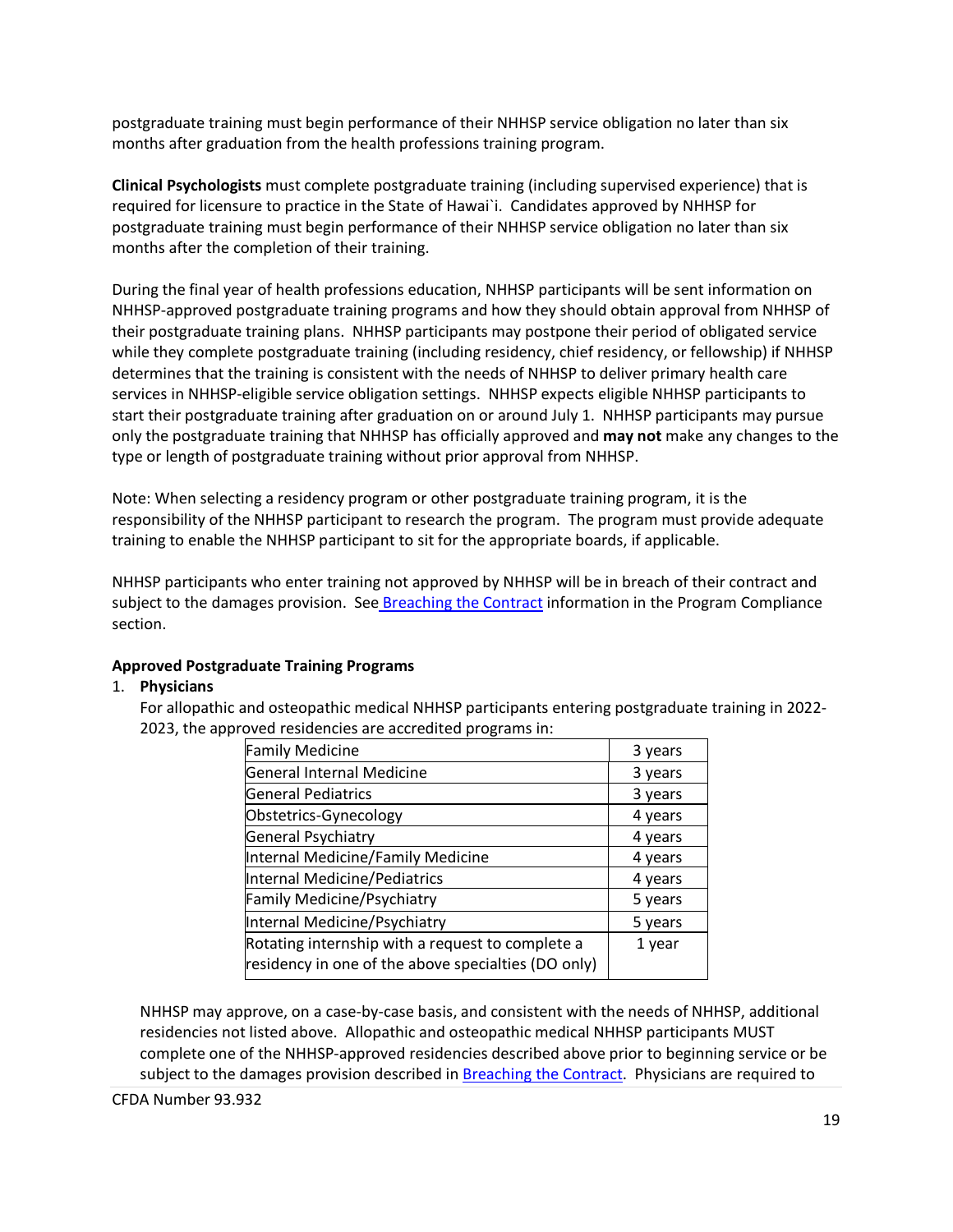use their best efforts to enter an approvable residency program by July 1 of their graduation year either through the residency match process or outside the match process. Allopathic and osteopathic medical students who are unable to commit themselves to primary care postgraduate training in any of the above-listed approved residencies are advised **NOT** to apply for participation in NHHSP.

**Fellowships (Optional)**. NHHSP may approve, on a case-by-case basis, consistent with the needs of NHHSP, requests submitted by NHHSP participants in their last year of residency training to complete one of the following fellowships:

- a. A 2-year Child Psychiatry Fellowship which follows the completion of residency training in General Psychiatry;
- b. A 1-year Obstetrics/Gynecology Fellowship which follows the completion of residency training in Family Medicine;
- c. A 1-year Geriatrics Fellowship which follows the completion of residency training in Family Medicine or General Internal Medicine; or
- d. A 1-year Addictions Medicine Fellowship which follows the completion of residency training in General Internal Medicine, Family Medicine, General Pediatrics and General Psychiatry.

# 2. **Dentists**

For dental NHHSP participants entering postgraduate training in 2022-2023, the approved residencies are accredited programs in:

| <b>General Practice Dentistry</b>       | 1 Year  |
|-----------------------------------------|---------|
| Advanced Education in General Dentistry | 1 year  |
| <b>Pediatric Dentistry</b>              | 2 Years |
| <b>Public Health Dentistry</b>          | 2 Years |

Dental NHHSP participants are encouraged but not required to complete one of the above-listed postgraduate clinical training programs approved by NHHSP prior to commencing service. *Dental students* who wish to pursue training other than the programs listed above are advised not to apply for participation in NHHSP.

**Fellowship (Optional)**. NHHSP may approve, on a case-by-case basis, consistent with NHHSP needs, requests submitted by NHHSP participants in their last year of residency training to complete a 1 year Geriatric Dentistry fellowship following the completion of postgraduate training.

# 3. **Clinical Psychologists in Hawai`i**

For Clinical Psychologists entering postgraduate training in 2022-2023, the approved postgraduate training requirements in accordance with Chapter 465, Hawai`i Revised Statutes, and Chapter 98, Hawai`i Administrative Rules concerning Psychologists in the State of Hawai`i are as follows. You must complete 1 year (1,900 hours) of postdoctoral experience in health service in psychology under the supervision of a:

- a. Licensed psychologist, or
- b. Psychologist who holds an ABPP diplomat certificate, or
- c. Person who holds a doctoral degree in psychology or educational Psychology from an accredited institution, granted prior to 1970, and is listed in the National Register of Health Service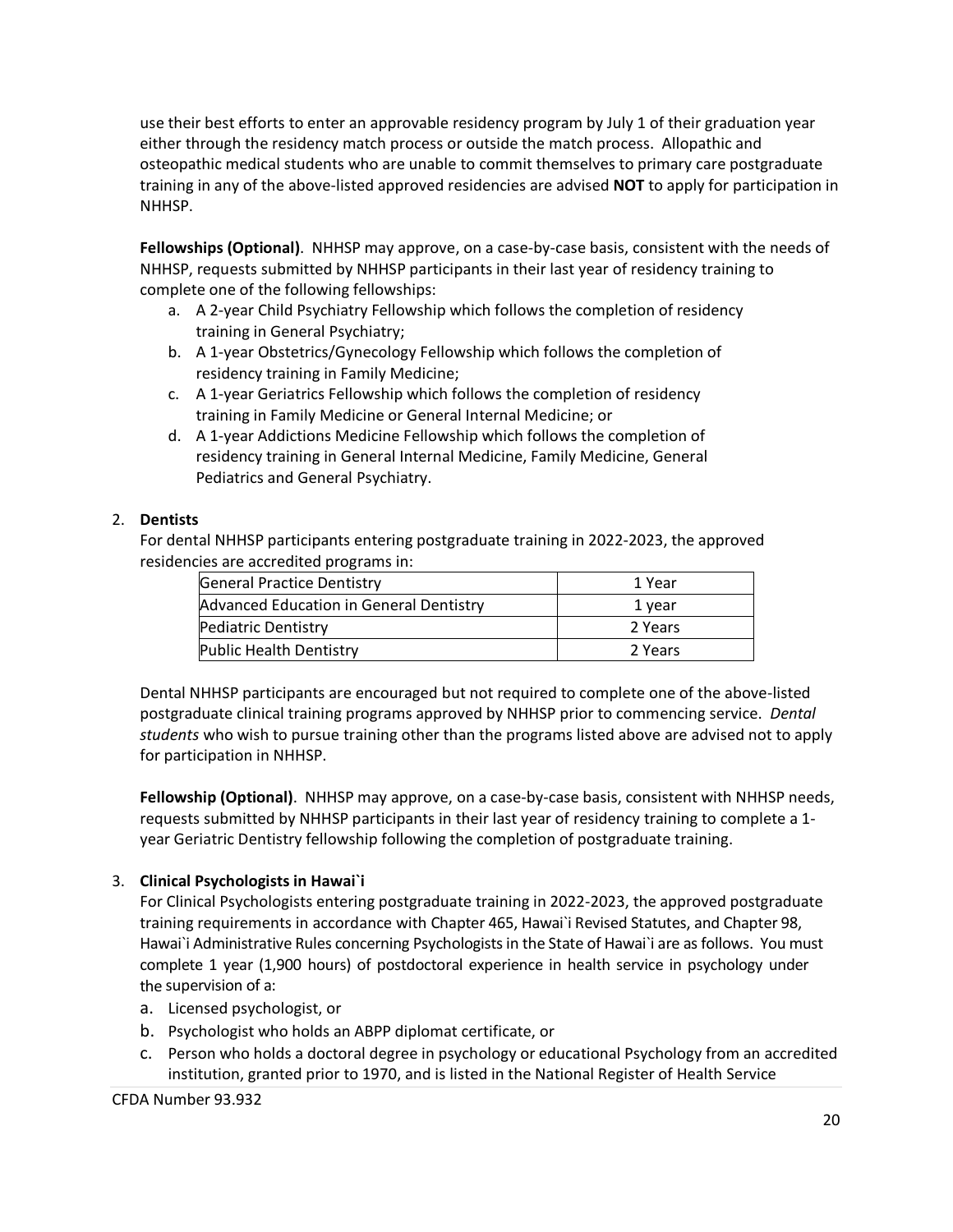Providers in Psychology.

# **Other NHHSP-Eligible Health Professions**

A NHHSP participant in any other discipline may submit a written request to complete postgraduate training to NHHSP. NHHSP will only approve deferment requests for proposed postgraduate training that is consistent with the delivery of primary health services in NHHSP-eligible service obligation settings and as may be required for licensure purposes in the State of Hawai`i.

NHHSP participants must 1) obtain their license, and 2) start their postgraduate training no later than six months after graduation. Post-residency NHHSP participants have three months to commence employment after residency program completion, before being considered non-compliant with contract terms and at risk of default.

NHHSP participants may pursue only the postgraduate training that NHHSP has officially approved and may not make any changes to the type or length of postgraduate training without prior approval from NHHSP. NHHSP participants who have not requested or have not been granted service deferment to complete a postgraduate training program are required to begin their NHHSP service obligation upon degree completion no later than nine months after graduation from the health professions training program. During the final year of a NHHSP participant's educational program, NHHSP participants will be sent information on how to pursue postgraduate training and how to notify and obtain approval from NHHSP.

# **Failure to Complete Required Training**

NHHSP participants who fail to begin or complete the required postgraduate training/residency programs listed above will be considered in breach of their contracts. If determined to be in breach of their contracts, these individuals will owe the United States damages equal to three times the amount of scholarship support they received plus interest. See [Breaching the Contract](#page-25-1) information in the Program Compliance section.

#### **Financial Support from NHHSP or Service Credit during Postgraduate Training**

NHHSP participants **do not** receive NHHSP financial support, nor do they incur additional periods of obligated service for participating in any type of postgraduate training. Moreover, periods of postgraduate training **are not** credited toward satisfying the scholarship service obligation, even though the training may occur in a facility located in an eligible NHHSP service obligation setting.

#### **Ineligible Postgraduate Training Programs**

Postgraduate training programs that are **not approved** include the following:

- a. Non-primary health care programs (e.g., emergency medicine, surgery, radiology, neurology, anesthesiology, ophthalmology, pathology, oral surgery, endodontics, etc.) or other programs which NHHSP determines are not consistent with the needs of NHHSP to provide primary health services in its eligible service obligation settings;
- b. Postgraduate health professions education conducted by a branch of the Armed Forces of the United States. Participants in such programs incur military service obligations that conflict with the service obligation required under NHHSP; and
- c. Transitional residency training (except as specified above for DOs).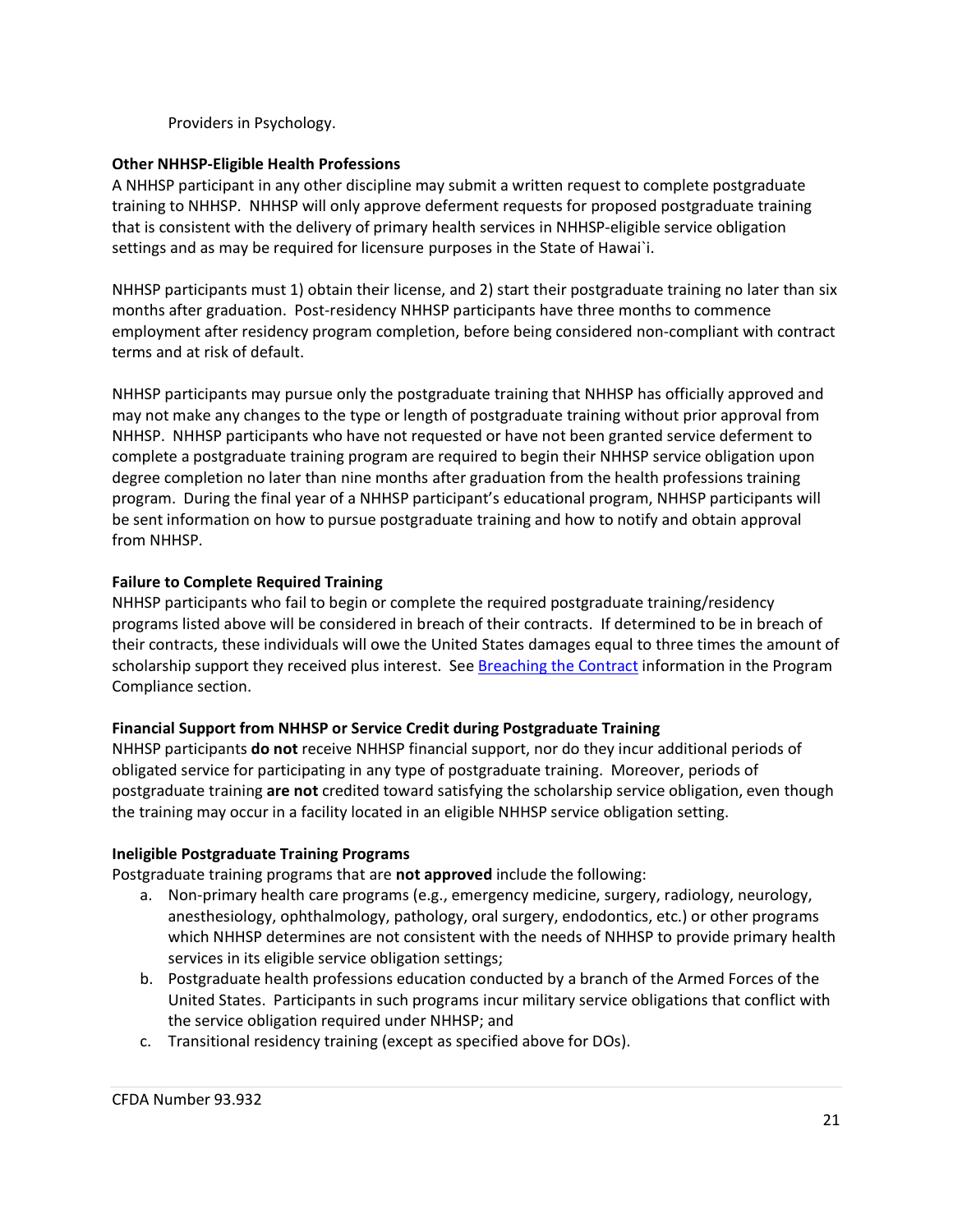#### **Licensure/Certification Requirements**

Prior to commencing service obligation, NHHSP participants must be permanently licensed in their scholarship-supported profession prior to commencing service. Credit towards fulfillment of the service obligation will not be given in the absence of a current, full, permanent, unencumbered, unrestricted health professional license in the State of Hawai`i. NHHSP participants are expected to take the appropriate licensure exam at the earliest possible date, in order to begin service within the timeframe as noted above. No service credit will be given to any NHHSP participant for practice in an NHHSPapproved site prior to receipt of their permanent, unencumbered, unrestricted license. Responsibility for obtaining the required State of Hawai`i license prior to the service start date rests with the NHHSP participant (Go to [www.hawaii.gov/dcca/areas/pvl](http://www.hawaii.gov/dcca/areas/pvl) for specific requirements and instructions in obtaining the required license to practice in the State of Hawai`i). In addition, each NHHSP participant is responsible for meeting the applicable board and licensure/certification requirements as outlined below.

# 1. **Clinical Psychologists**

All Clinical Psychologists must complete a doctoral degree (PhD or PsyD) from a board approved program or accredited institution, complete a supervised internship of at least 1,980 hours, complete a supervised post-doctoral experience of 1,900 hours, and complete the examination required for licensure. Clinical Psychologist NHHSP participants are expected to take the certification exam at the earliest possible date. If the NHHSP participant is unsuccessful in obtaining a license, the NHHSP participant should immediately contact NHHSP in writing to request a suspension.

# 2. **Dentists**

All Dentists must successfully complete the National Board Dental Examination Part 1 and 2 prior to beginning their NHHSP service obligation. To assure that dentists will have licensure in states with the greatest dental needs, NHHSP reserves the right to determine which regional or state clinical licensing exam the dental NHHSP participantshould take and pass. Dental NHHSP participants are expected to take the appropriate exams at the earliest possible date. If the NHHSP participant is unsuccessful in obtaining a license, the NHHSP participant should immediately contact NHHSP in writing to request a suspension.

# 3. **Dental Hygienists**

All Dental Hygienists must graduate from a dental hygiene school accredited by CODA, pass the National Board Dental Hygiene Examination, and pass a regional dental hygiene examination until a national clinical hygiene examination becomes available. Dental Hygienist NHHSP participants are expected to take the appropriate exams at the earliest possible date. If the NHHSP participant is unsuccessful in obtaining a license, the NHHSP participant should immediately contact NHHSP in writing to request a suspension.

# 4. **Dietitians/Nutritionists**

All dietitians/nutritionist must graduate from a graduate program accredited by the Accreditation Council for Education in Nutrition and Dietetics, pass the certification exam of the Commission on Dietetic Registrations, and attain a Hawaii license as a Dietitian. Dietitian NHHSP participants are expected to take the appropriate exams at the earliest possible date. If the NHHSP participant is unsuccessful in obtaining a license, the NHHSP participant should immediately contact NHHSP in writing to request a suspension.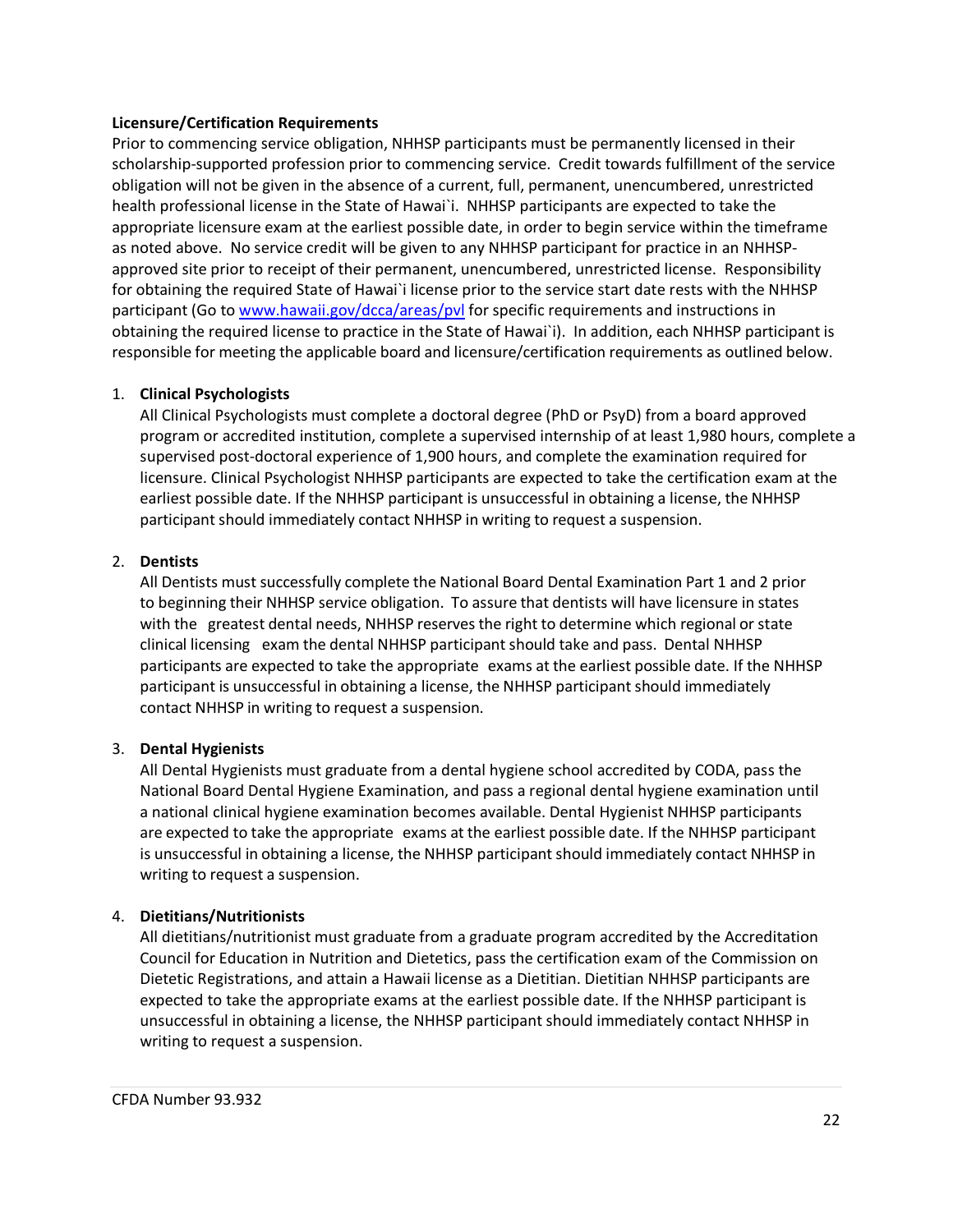5. **Nurses** 

# **a. AD or BS in Nursing (RN)**

All Nurses seeking license as a Registered Nurse must graduate from an accredited nursing program, pass the NCLEX-RN established by the National Council of State Boards of Nursing. Nurse NHHSP participants are expected to take the appropriate exams at the earliest possible date. If the NHHSP participant is unsuccessful in obtaining a license, the NHHSP participant should immediately contact NHHSP in writing to request a suspension.

# **b. MSN, NM, or DNP (APRN)**

All Nurses seeking license as an Advanced Practice Registered Nurse must graduate from an accredited graduate nursing program, have an active Registered Nurse License in the State of Hawaii, pass the specialty certification exam to practice in such discipline. Nurse NHHSP participants are expected to take the appropriate exams at the earliest possible date. If the NHHSP participant is unsuccessful in obtaining a license, the NHHSP participant should immediately contact NHHSP in writing to request a suspension.

# 6. **Physicians**

To ensure that physician NHHSP participants are able to fulfill their service obligation upon completion of their primary care postgraduate training, all physicians must successfully complete Steps 1, 2 (clinical skills and clinical knowledge components) and 3 of the United States Medical Licensing Examination (USMLE) or Levels 1, 2 (cognitive evaluation and performance evaluation components), and 3 of the Comprehensive Osteopathic Medical Licensing Examination (COMLEX) by the time they complete their primary care residency training program. Specifically, NHHSP expects all MD/DO NHHSP participants to take and pass:

- a. Step 1 of the USMLE or Level 1 of the COMLEX by the end of the second year of their MD/DO program.
- b. Step 2 (both components) of the USMLE or Level 2 (both components) of the COMLEX by the end of the fourth year of their MD/DO program.
- c. Step 3 of the USMLE or Level 3 of the COMLEX by the end of the first year of their post-graduate (residency) training program.

MD/DO NHHSP participants unable to pass all parts of the licensing examination and obtain a license to practice medicine by the time their service is scheduled to begin should immediately contact NHHSP in writing to request a suspension.

# 7. **Physician Assistants**

All Physician Assistants must be graduates of a board approved physician assistant school and pass the national certification examination by the National Commission on Certification of Physician's Assistants (NCCPA) prior to beginning their NHHSP service obligation. Physician Assistant NHHSP participants are expected to take the certification exam at the earliest possible date. If the NHHSP participant is unsuccessful in passing the exams and obtaining a license, the NHHSP participant should immediately contact NHHSP in writing to request a suspension.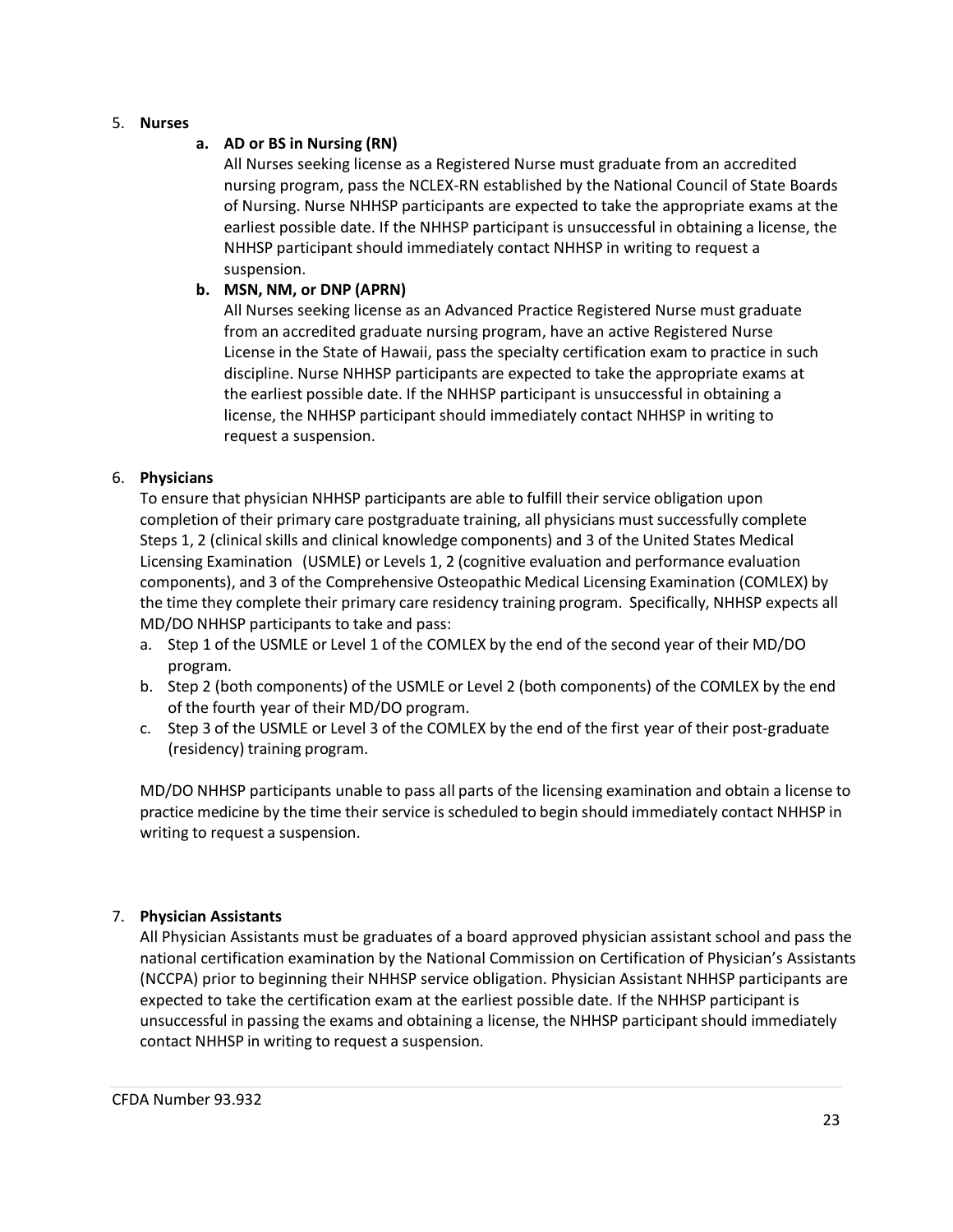#### 8. **Social Workers**

NHHSP MSW participants may forego the license requirement if the service site/position/employer does not require a license for employment. The position must clearly describe how the MSW will fulfill their responsibility at the service site within the scope of primary care.

# **Certification Requirements for Other NHHSP-Eligible Health Professions**

NHHSP participants of other disciplines as referenced in the [Eligibility Requirements](#page-4-0) and [Award](#page-30-0)  [Process](#page-30-0) section must successfully pass a discipline-specific and, if applicable, a specialty-specific, national certification exam prior to beginning their service obligation and are expected to take the appropriate certification exam at the earliest possible date.

If the NHHSP participant is unsuccessful in obtaining a license or passing the exams by the time the service obligation is scheduled to begin, the NHHSP participant should immediately contact NHHSP in writing, to request a suspension. For more information see the section ["Suspension,](#page-27-0)" of this APG.

# <span id="page-23-0"></span>SERVICE REQUIREMENTS

# **Service Obligation Life Cycle**

Scholarship recipients incur 1 year of obligated service for each full or partial school year of support received. The minimum service obligation is two years; the maximum is 4 years. NHHSP participants are obligated to provide full-time clinical or non-clinical primary health services, as assigned, in the Native Hawaiian Health Care System (NHHCS) or other federally designated primary care sites in Hawai`i (see below, "**Eligible Sites**").

NHHSP participants who receive an approved deferment are expected to begin service no later than three months from the date the period of approved deferment expires. Those who do not receive a deferment to complete postgraduate training are expected to begin service no later than nine months from the date the NHHSP participant graduates.

Credit for service toward the NHHSP obligation does not begin until the NHHSP participant: (1) has obtained a permanent, unrestricted license/certification, if required to practice the scholarshipsupported health profession in the State of Hawai`i; (2) has received written approval from NHHSP to serve at that specific site; and (3) has begun to provide full-time clinical and/or non-clinical services at the approved site.

#### <span id="page-23-1"></span>**Eligible Sites**

 $\overline{a}$ 

By law, the NHHSP service commitment must be completed in a full-time capacity, in order of priority, in:

- a. First, one of the five Native Hawaiian Health Care Systems (NHHCS), and
- b. Second, in a HPSA or MUA in Hawai`i<sup>[4](#page-23-2)</sup> or a geographic area or facility that is:
- i. Located in the State of Hawai`i; and

<span id="page-23-2"></span><sup>&</sup>lt;sup>4</sup> An MUA is an urban or rural area that the Secretary has determined to have a shortage of personal health services pursuant to criteria published in the Federal Register on October 15, 1976.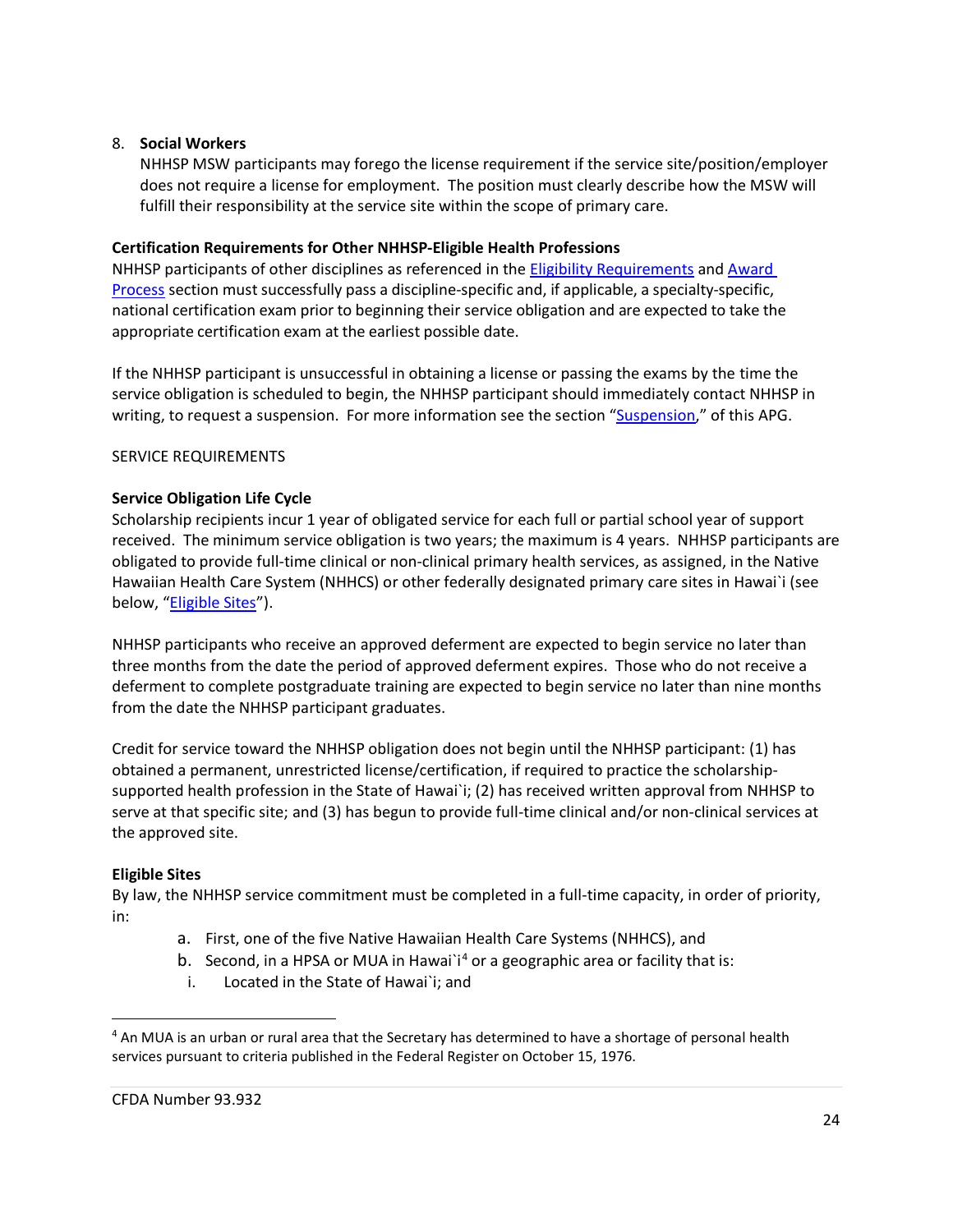ii. Has a designation that is similar to the designation that is made by the Secretary,<sup>[5](#page-24-0)</sup> acting through the Public Health Service.

In approving sites for NHHSP participants, NHHSP will give first priority to positions at the NHHCS and second priority to positions at federally designated primary care sites that predominantly serve Native Hawaiians.

NHHSP participants cannot fulfill their NHHSP service obligations:

- Outside of the State of Hawai`i;
- By serving in one of the Armed Forces of the United States or a Veterans Health Administration facility; or
- By membership in the National Health Service Corps (NHSC).

# **Qualified Sites for NHHSP**

Prior to the NHHSP participant's graduation date or, if applicable, the expiration of the NHHSP participant's approved deferment, NHHSP will provide NHHSP participants with information about 1) the placement process for that year and 2) the approved sites for their discipline.

NHHSP participants apply for positions at approved sites for their discipline. If a NHHSP participant and an approved site reach an agreement regarding employment, the prospective employer must submit an annual employment verification letter on official letterhead to POL. The letter should include the following information:

- Name of NHHSP participant;
- Statement of NHHSP participant's full-time employment status;
- Name of employer;
- Employer's address, telephone number, facsimile number, e-mail address;
- Service area location;
- Start date of full-time employment;
- Hours worked per week;
- Percentage of Native Hawaiians to be served by the NHHSP participant; and
- Detailed position description.

Upon receipt of the employment verification letter, NHHSP will send a letter to the NHHSP participant approving the assignment, unless there are concerns with the placement site prompting further investigation.

NHHSP will consider the NHHSP participant's assignment preferences with respect to the available placement opportunities. However, NHHSP reserves the right to make final decisions on all placements, in order to comply with statutory requirements for the placement of scholarship recipients.

#### **Requirements for Full-Time Clinical Practice**

By law, NHHSP participants must be engaged in the full-time clinical or non-clinical practice of their

CFDA Number 93.932

 $\overline{a}$ 

<span id="page-24-0"></span><sup>&</sup>lt;sup>5</sup> "Secretary" means the U.S. Secretary of Health and Human Services or his/her designee.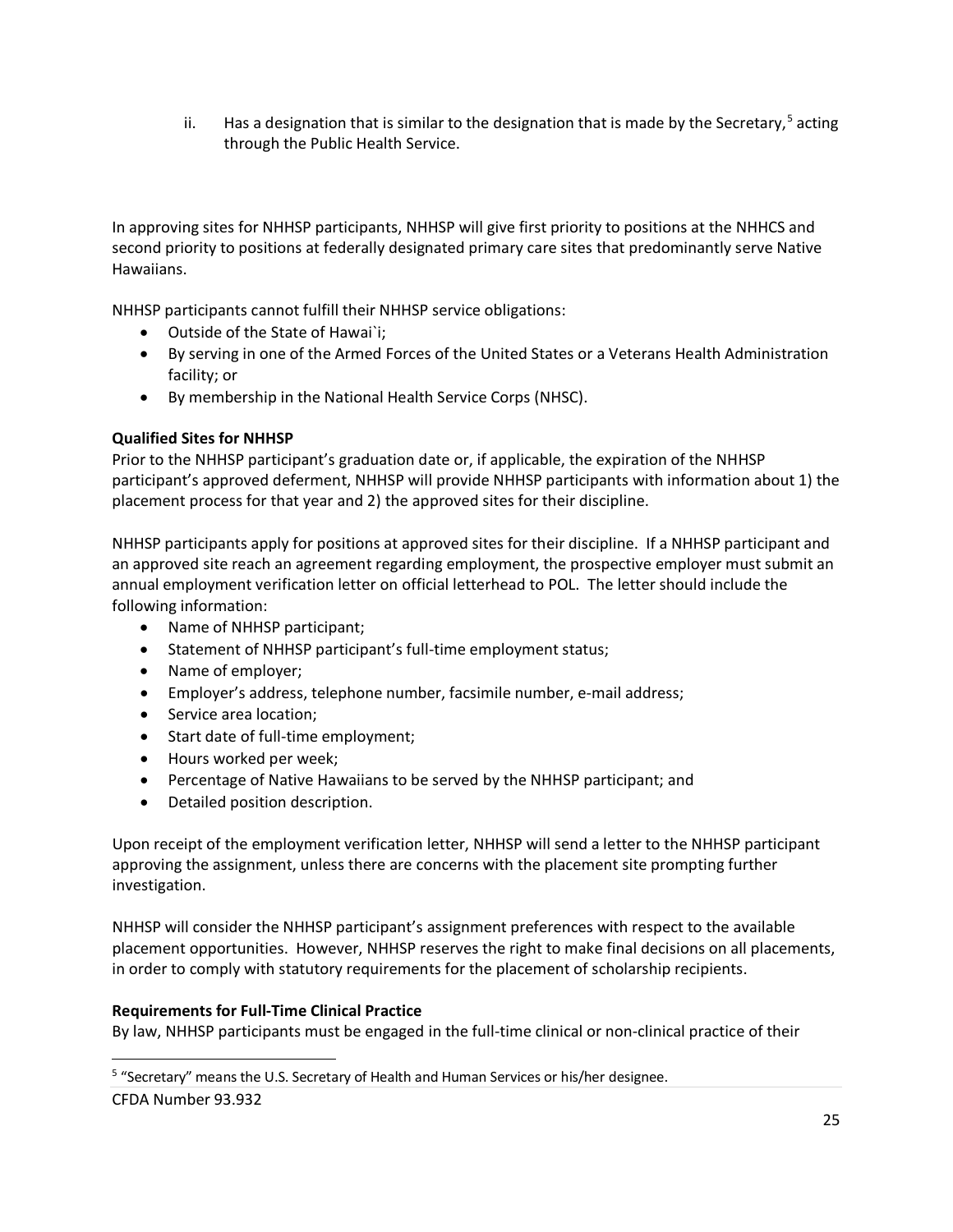discipline/specialty at the practice site to which they are assigned. Full-time practice is defined as a minimum of 32 hours per week, for a minimum of 45 weeks per year. The 32 hours per week may be compressed into no less than 3 days per week, with no more than 12 hours of work to be performed in any 24-hour period.

For all health professionals, time spent "on call," does NOT count toward the required 32 hours/week. No more than 7 weeks (28 workdays) per year can be spent away from the practice for holidays, vacation, continuing professional education, illness, or any other reason. All NHHSP participants will work under the personnel system of the approved site. Malpractice insurance should be addressed in any written employment contract between the NHHSP participant and the employing entity.

For absences greater than 7 weeks in a 52-week service year, the participant should request a suspension. Absences greater than 7 weeks in a service year (52-week period) will extend the service obligation end date.

Non-clinical or other administrative activities include research, attending staff meetings, court appearances, and other non-treatment related activities pertaining to the participant's approved NHHSP practice.

# **End of Service Obligation**

The last day of the service obligation is determined in whole years from the start date. For example, the last day of service for a NHHSP participant with a 3-year service obligation who began service on July 15, 2022 would be July 14, 2025. Adjustments in the ending date will be made by HRSA if the NHHSP participant takes more than the allowable time away from the site and/or if the obligation is suspended, interrupted, or otherwise delayed.

#### **Failure to Complete Service Obligation**

A NHHSP participant who fails, for any reason, to begin or complete the service obligation at an assigned site is liable to pay the United States damages equal to three times the amount of the scholarship support received plus interest, proportionally reduced for any service completed. See ["Breaching the](#page-25-1) [Contract"](#page-25-1) below.

#### <span id="page-25-0"></span>PROGRAM COMPLIANCE

#### <span id="page-25-1"></span>**Breaching the Contract**

A participant is in breach of the NHHSP contract if he or she:

- a. Fails to maintain an acceptable level of academic standing;
- b. Is dismissed from the academic program for disciplinary reasons;
- c. Voluntarily terminates or withdraws from the academic program; or
- d. Fails to begin or complete the service obligation as specified in theNHHSP participant's NHHSP contract.

The NHHSP participant's withdrawal or dismissal from school is a breach of the scholarship contract, and the NHHSP participant shall be liable to repay to the United States all scholarship funds paid to the NHHSP participant and to the school on the NHHSP participant's behalf. The amount owed must be paid in full within 3 years of the date of default. No interest will be charged on any part of this debt to the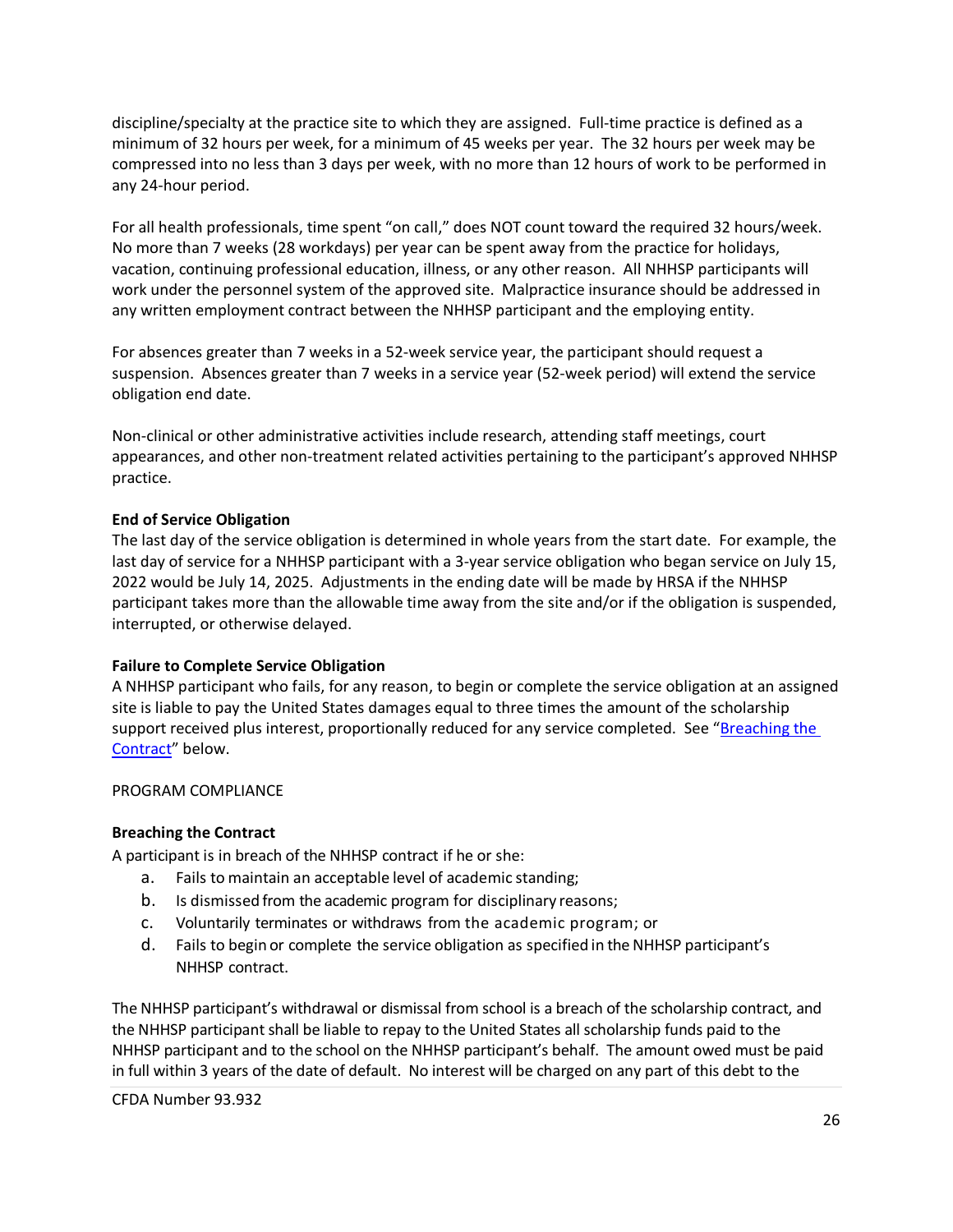United States during the 3-year repayment period. However, if payment in full is not made within the 3 year period, interest will be assessed thereafter.

The NHHSP participant who completes academic training but fails, for any reason, to begin or complete the service obligation or fails to begin or complete required postgraduate advanced training is in breach of the scholarship contract and shall be liable to pay to the United States damages equal to three times the Scholarship Program award plus interest.

The damages which the United States is entitled to recover shall be paid within 1 year of the date of default.

Please note that NHHSP participants who default on their NHHSP contract will be ineligible to participate in other federal scholarship and loan repayment programs, including the Nurse Corps and the NHSC Programs.

# **Debt Incurred by a Breach of Contract is Not Paid**

Failure to repay the NHHSP debt within 1-3 years (as applicable) will result in delinquency and has the following consequences:

- a. *The debt will be reported to credit reporting agencies.* During the repayment period, the debt will be reported to credit reporting agencies as "current." If the debt becomes past due, it will be reported as "delinquent."
- b. *The debt may be referred to a debt collection agency and the Departmentof Justice.* Any delinquent NHHSP debt may be referred to a debt collection agency. If the debt collection agency is unsuccessful in receiving payment in full, the debt may be referred to the U.S. Department of Justice for enforced collection.
- c. *Administrative offset.* Federal and/or state payments due to the NHHSP participant (e.g., an income tax refund) may be offset by the U.S. Department of Treasury to repay delinquent NHHSP debt. Recovery through Administrative Wage Garnishment may also be enforced to repay a delinquent NHHSP debt.
- d. *Medicare/Medicaid Exclusion.* Delinquentdefaulters who are unwilling to enter into, or stay in compliance with, an agreement to repay their scholarship debt can be excluded from participation in Medicare, Medicaid and other federal health care programs.

# **Maternity/Paternity/Adoption Leave**

If a NHHSP participant plans to be away from the site for maternity/paternity/adoption leave, the NHHSP participantis required to inform NHHSP before taking the leave. NHHSP will allowNHHSP participants to be away from their site within the timeframes established by either the Family Medical Leave Act (up to 12 weeks) or the NHHSP participant's state of residence; however, the NHHSP participant must adhere to the leave policies of his or her NHHSP-approved service site. If a NHHSP participant plans to take additional leave, the NHHSP participant is required to request a suspension (see ["Suspension"](#page-27-0) below), which may or may not be approved by NHHSP. Requests should be submitted to the Program in writing. Remember that a NHHSP participant is required to serve a minimum of 45 weeks per service year and is allowed to be away from the NHHSP-approved service site for no more than 35 workdays per service year; therefore, a NHHSP participant's obligation end date will be extended for each day of absence over the allowable 35 workdays.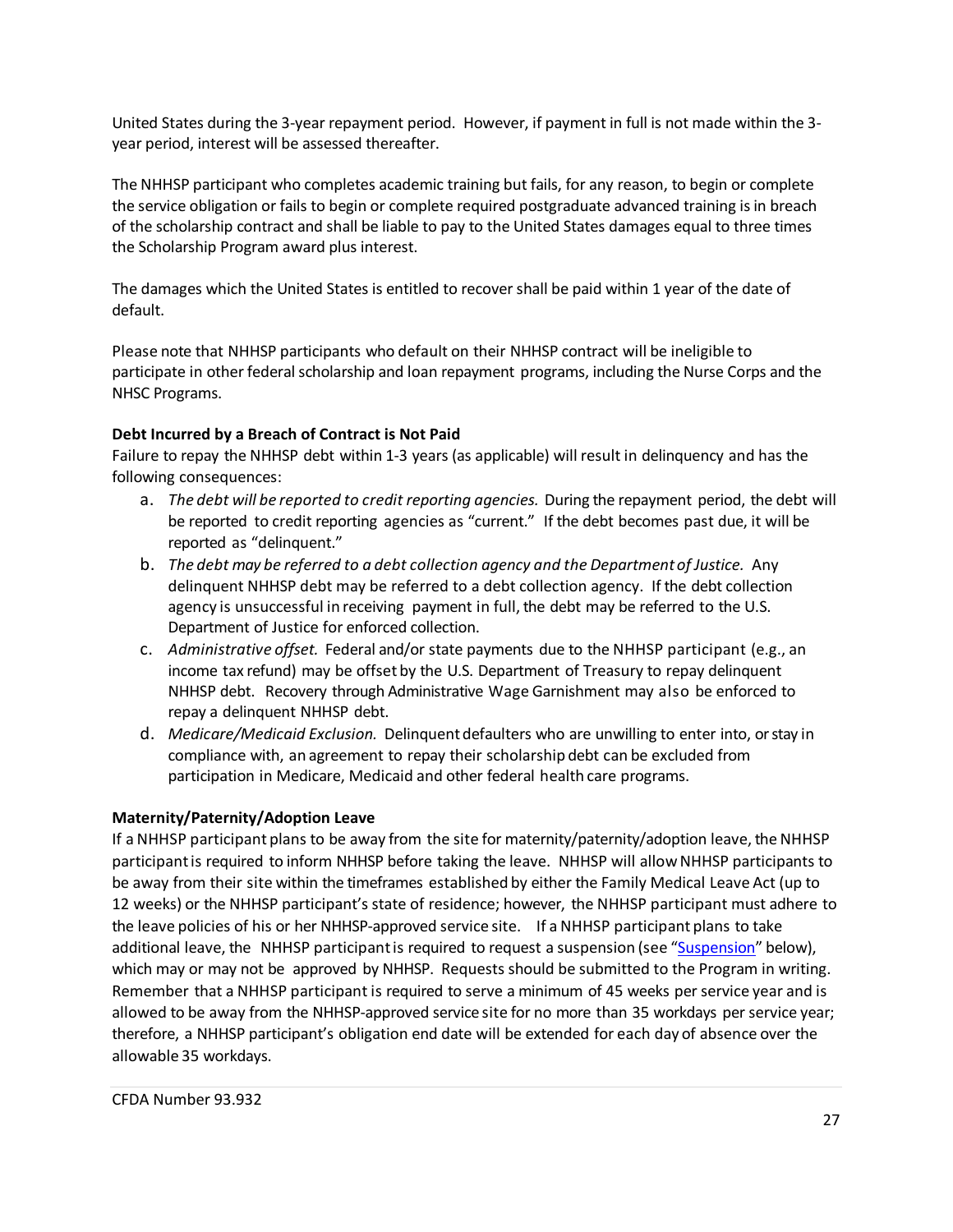#### **Suspensions & Waivers**

The Secretary may, under certain circumstances, suspend (put "on hold") or waive (excuse) the NHHSP service or payment obligation in whole or in part. A request for a suspension or waiver must be submitted to the Program in writing to: Native Hawaiian Health Scholarship Program, POL, 894 Queen Street, Honolulu, Hawai`i 96813. Additional supporting documentation will be required following submission of the request.

#### <span id="page-27-0"></span>1. **Suspension**

This mechanism provides temporary relief to an NHHSP participant if he/she has short-term (not permanent) circumstances that currently make compliance with the obligation impossible or would involve an extreme hardship such that enforcement of the obligation would be unconscionable. Periods of approved suspension will extend a participant's NHHSP service obligation end date.

The major categories of service suspensions are set forth below.

- a. Medical or Personal Hardship A suspensionmay be granted for up to 1 year, if the participant provides independent medical documentation of a physical or mental health disability, or personal hardship, including a terminal illness of an immediate familymember (e.g., child, or spouse, including a same-sex spouse regardless of where the couple lives), which results in the participant's temporary inability to perform the NHHSP service obligation. Upon receipt of the suspension request, NHHSP will notify the participant of instructions for submitting supporting documentation.
- b. Parental (Maternity/Paternity/Adoption) Leave Participants mustnotify NHHSP of pending parental leave and provide appropriate documentation. Parental leave of 12 weeks or less will be automatically approved, if properly documented. If the participant's parental leave will exceed 12 weeks during that service year, a suspension may be granted by NHHSP based on documented medical need or if additional parental leave time is permitted under State law.
- c. Call to Active Duty in the Armed Forces Participants who are also military reservists and are called to active duty will be granted a suspension, for up to 1 year, beginning on the activation date described in the reservist's call to active duty order. In addition to the written request for a suspension, a copy of the order to active duty must be submitted to NHHSP. The suspension will be extended if the applicable Armed Forces entity continues the period of active duty. The period of active military duty will not be credited toward the NHHSP service obligation.

#### 2. **Waiver**

A waiver permanently relieves the participant of all or part of the NHHSP obligation. A waiver will be granted only if the participant demonstrates that compliance with their obligation (a) is impossible or (b) would involve an extreme hardship such that enforcement of the obligation would be unconscionable. A waiver request must be submitted by uploading a signed request letter, including the reason(s) the waiver is being sought, as an inquiry to the HRSA through its Customer Service [Program](https://programportal.hrsa.gov/extranet/landing.seam) Portal. The NHHSP participant will be contacted by the HRSA regarding any medical and financial documentation necessary to complete the waiver request. Note that waivers are not routinely granted and require a showing of compelling circumstances.

#### **Cancellation of NHHSP Obligation**

CFDA Number 93.932 A participant's obligation would be cancelled only in the unfortunate event of the participant's death.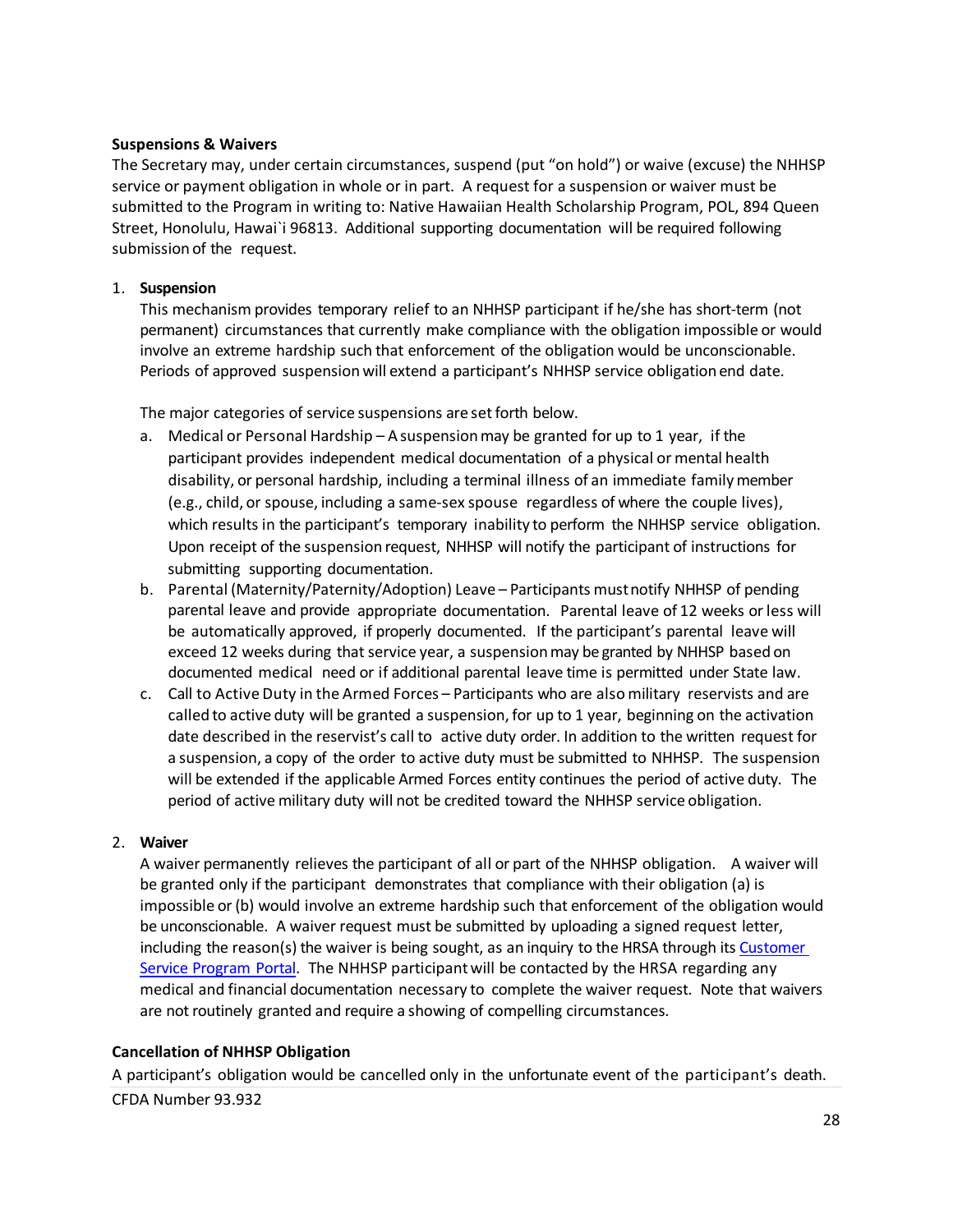No liability would be transferred to the participant's heirs.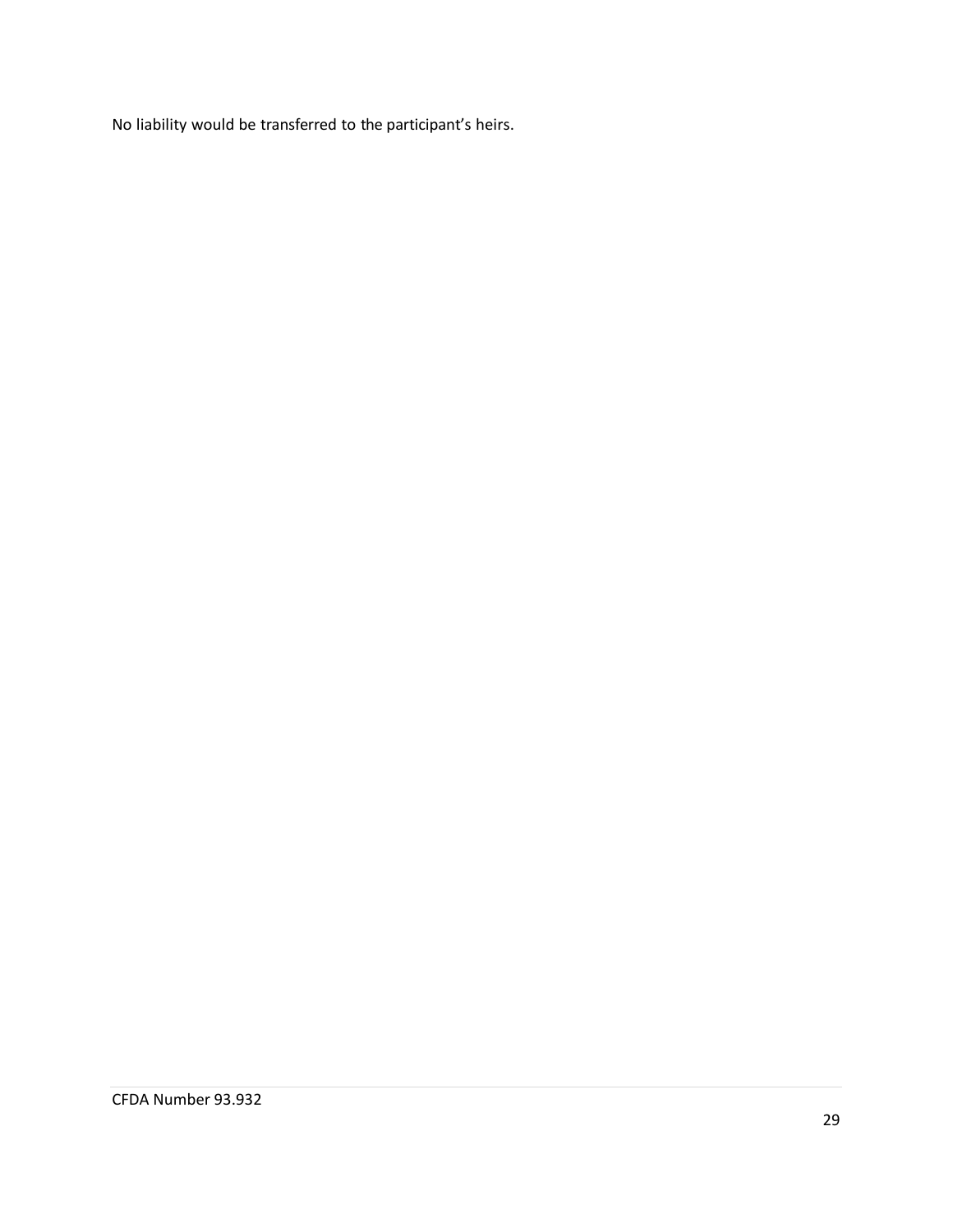#### **APPLICATION INFORMATION**

<span id="page-29-0"></span>Please read the APG in its entirety before proceeding with an application. This Guidance explains in detail the rights and obligations of individuals selected to participate in NHHSP. A complete understanding of the commitment to serve at a NHHSP-approved site and the financial, legal, and other consequences of failing to perform that commitment is critical to successful completion of the mandatory service obligation associated with any NHHSP award.

#### <span id="page-29-1"></span>APPLICATION DEADLINE

Application Submission Deadline: March 15, 2022, 11:59 pm HST

#### <span id="page-29-2"></span>COMPLETINGANAPPLICATION

The NHHSP application consists of:

- 1. An online application,
- 2. Required supporting documentation, and
- 3. Additional supporting documentation (if applicable).

Applicants should keep a copy of the application package for their records. Applicants are responsible for submitting a complete application.It is required that the information in the online application match the submitted supporting documentation. Application packages will be initially reviewed to determine their completeness. Application packages deemed incomplete (e.g., missing, illegible, or incomplete application materials) as of the application deadline will not be considered for funding.

NHHSP will not accept requests to update a submitted application or permit the submission/ resubmission of incomplete, rejected, or otherwise delayed application materials after the deadline. In addition, NHHSP staff will not fill in any missing information or contact applicants regarding missing information. No changes will be accepted to an applicant's choice of school or discipline entered on the submitted application prior to award. Awardees who wish to enter a different school and/or program should contact NHHSP immediately.

#### **1. Online Application**

Applicants are required to complete each of the sections below to be able to submit an online application. Complete the NHHSP online application and submit all required documents and forms no later than March 15, 2022 by 11:59 pm HST or as otherwise indicated in the application instructions.

#### **2. Required Supporting Documentation**

It is the applicant's responsibility to upload required supporting documents by 11:59 pm HST on March 15, 2022. Failure to submit a complete application package by the deadline will deem the applicant ineligible, and the applicant will not be considered for an NHHSP award. Applicants must upload all supporting documents at the time of the online application submission.

Detailed instructions and guidance will be available on th[e NHHSP website](http://www.papaolalokahi.org/native-hawaiian-programs/scholarship-program.html) regarding how to upload the required supporting documentation.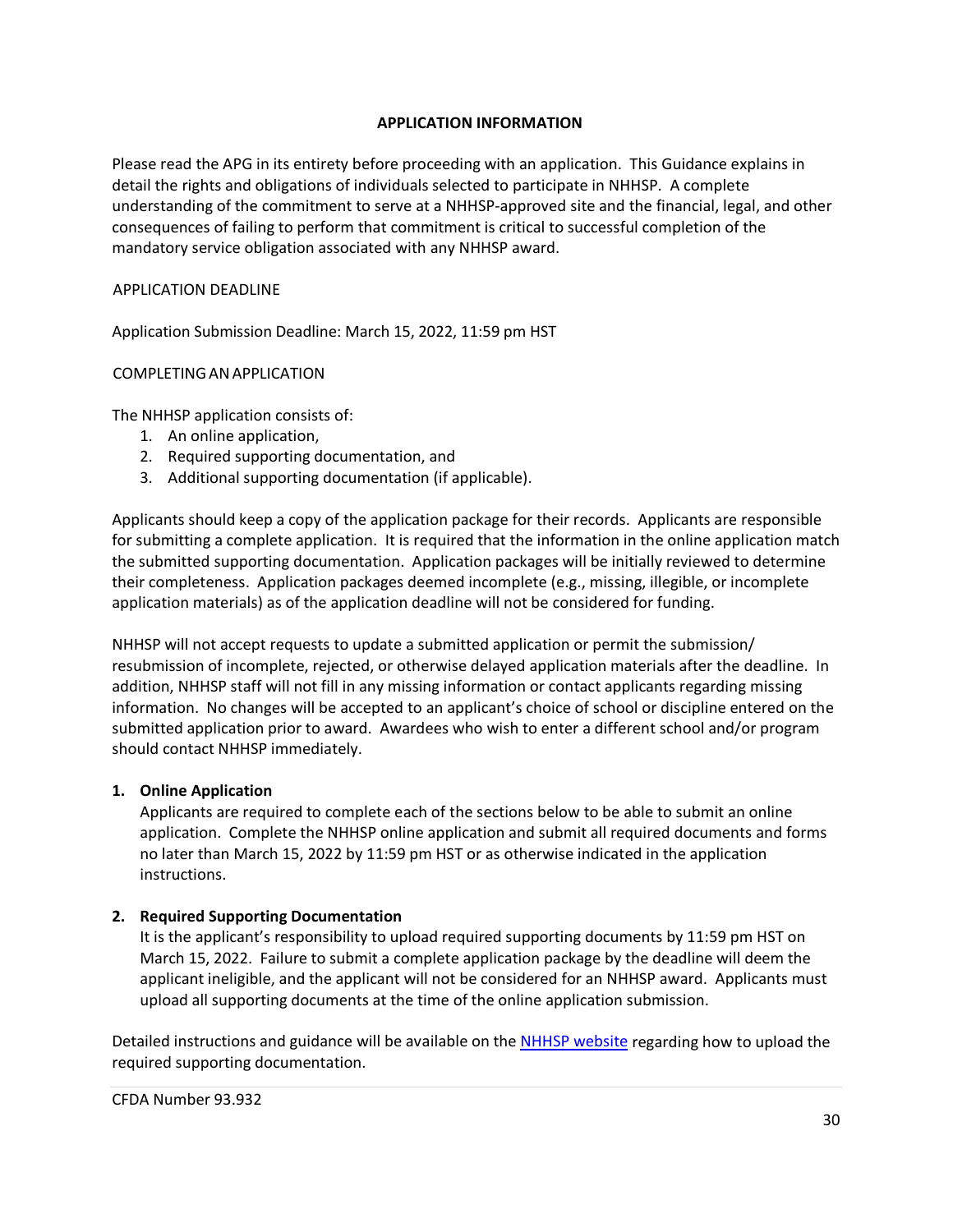#### **Application Review and Award Process**

HRSA administers the NHHSP through a cooperative agreement with POL. POL will recruit eligible applicants to NHHSP based on the results of its needs assessment, and will be responsible for reviewing the applications, interviewing eligible applicants, and providing HRSA with a list of recommended applicants.

NHHSP will provide participants with an orientation outlining requirements, and monitor to ensure that all NHHSP participants remain both in compliance with NHHSP obligations and in good academic standing as determined by the school in which the participant is enrolled, and provide supportive counseling as needed throughout their education and service obligations. HRSA will collaborate with POL to select the final applicants to participate in the program; grant deferments of service to pursue postgraduate training; assign NHHSP participants to placement sites; grant waivers and suspensions of the service obligation where warranted; and determine when a NHHSP participant has breached the scholarship obligation.

# <span id="page-30-0"></span>NOTIFICATION OF AWARD

Upon reviewing applications, NHHSP will identify applicants for potential awards. NHHSP will notify potential awardees by telephone and by e-mail on or about July 1, 2022; potential awardees must acknowledge receipt of the notification (by signature) within a week of the notification. NHHSP will then send to HRSA the recommended list of potential awardees and their application documents for final review and approval. On or before September 30, 2022, HRSA will make the final selection and awards. After HRSA has made the final selections, NHHSP will send the successful applicants' information regarding the award and instructions on completing other required documents.

Individuals whose application and interview scores did not fall within the competitive range to be considered as a recipient or alternate will receive a Notification of Non-Selection letter no later than July 1, 2022.

Potential awardee alternates will receive a Notification of Alternate Status letter no later than July 1, 2022. By September 30, 2022, if not sooner, these potential awardee alternates will be notified as to the status of their application.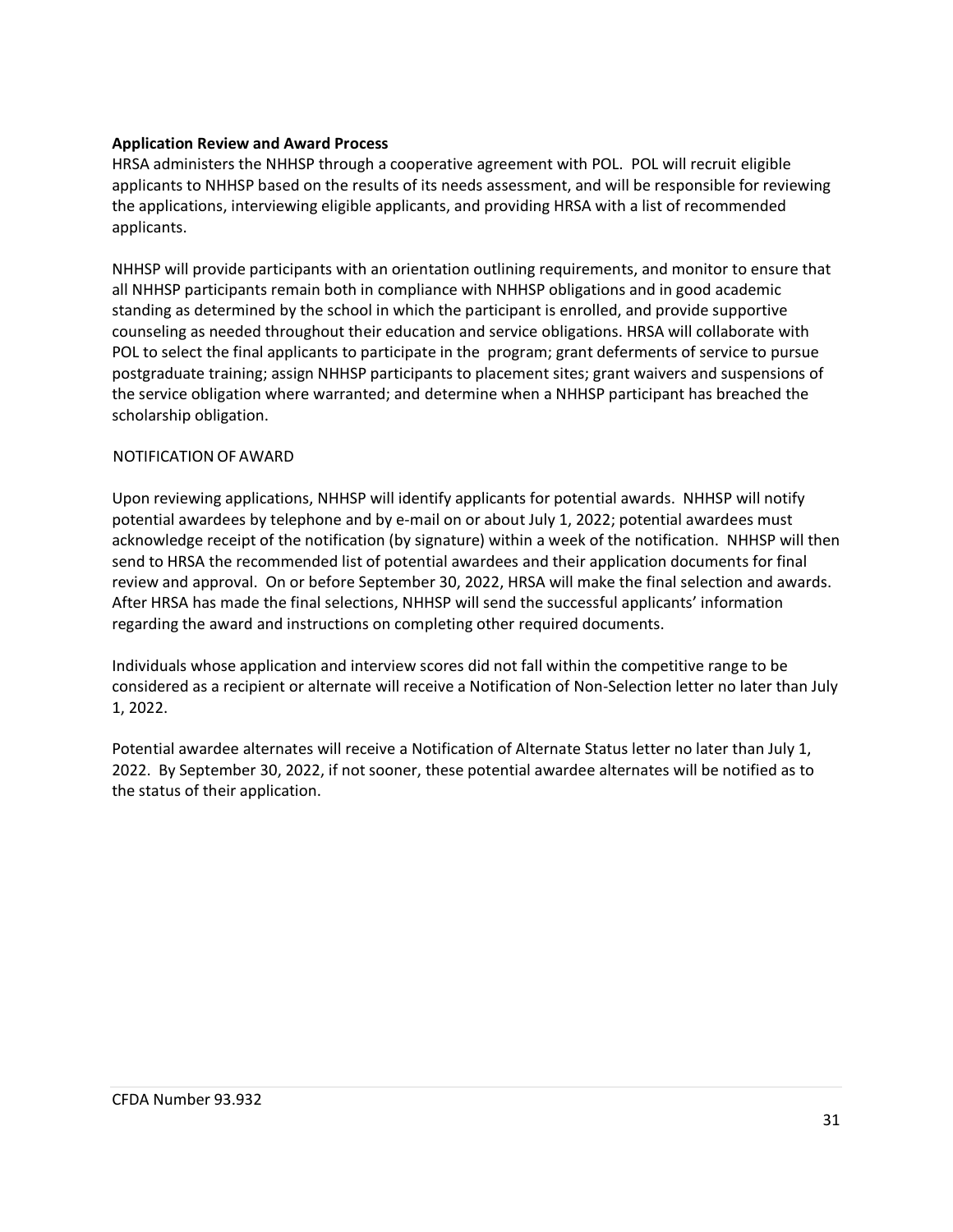#### **ADDITIONAL INFORMATION**

#### <span id="page-31-1"></span><span id="page-31-0"></span>RESOURCES FOR APPLICANTS

#### **Health Workforce Connector**

[Health Workforce Connector](https://connector.hrsa.gov/connector/) contains a searchable database with current job openings. These openings may or may not be approved for NHHSP. Please refer all job openings in the State of Hawai'i to POL. POL will determine if the open position is at a NHHSP-approved site. Notably, this website is designed to include NHSC- and Nurse Corps–approved service sites, including those with current job openings.

#### **HPSA Find**

HPSAs are eligible NHHSP service obligation settings and are prioritized second after any of the NHHCS. The websites below provide an understanding of where HPSAs are currently located.

- [HPSA Find](http://hpsafind.hrsa.gov/)
- [Find Shortage Areas by Address](http://datawarehouse.hrsa.gov/GeoAdvisor/ShortageDesignationAdvisor.aspx)

#### **Customer Care Center**

Any individual with questions about NHHSP may contact the Customer Care Center Monday through Friday (except federal holidays), 8:00 am to 8:00 pm ET at 1-800-221-9393 (TTY – 1-877-897-9910).

#### **NHHSP Customer Service Portal**

Once an applicant has been selected for an award, they will receive instructions for establishing an account on the [Customer Service Portal.](https://programportal.hrsa.gov/) This web-based system will allow NHHSP participants to communicate with the HRSA NHHSP representatives.

#### **NHHSP Websites**

- [HRSA NHHSP Website](https://bhw.hrsa.gov/funding/apply-scholarship/native-hawaiian-health)
- [POL NHHSP Website](http://www.papaolalokahi.org/native-hawaiian-programs/scholarship-program.html)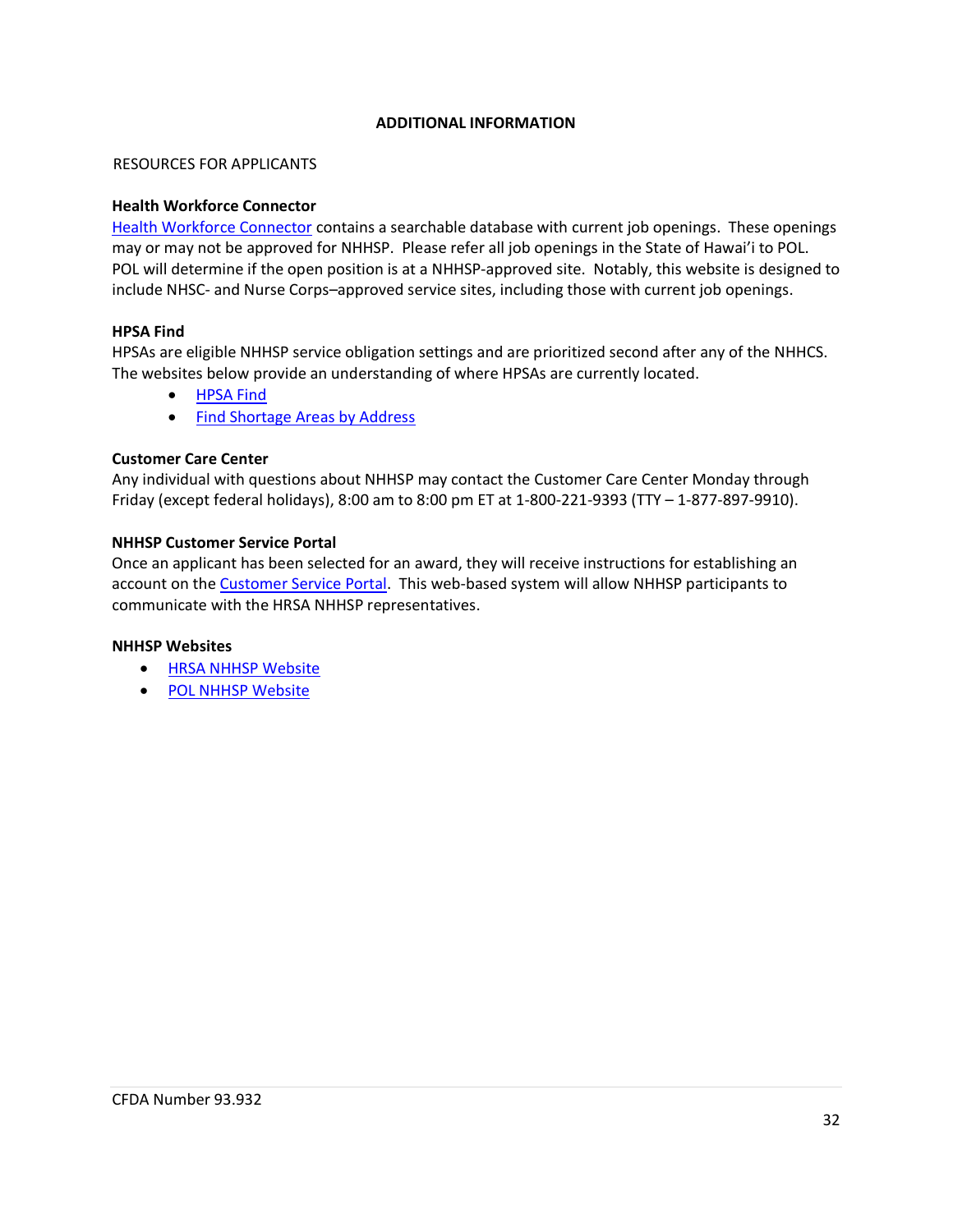#### <span id="page-32-0"></span>**DEFINITIONS**

For additional definitions, see the glossary of terms and definitions at the [BHW Health Workforce](https://bhw.hrsa.gov/grants/resourcecenter/glossary)  [Glossary.](https://bhw.hrsa.gov/grants/resourcecenter/glossary)

- **1. ACADEMIC YEAR** All NHHSP scholarshipcontracts are for a specific year. Under NHHSP, all academic years run from July 1 through June 30 of the following year.
- **2. ACCEPTABLE LEVEL OF ACADEMIC STANDING** The level at which a student retains eligibility to continue attending school under the school's standards and practices. Applicants on academic probation will not be considered atan acceptable level of academic standing by NHHSP.
- **3. ADMINISTRATIVE OFFSET** The withholding offunds payable by the United States to, or held by the United States for, a person to satisfy a debt. For NHHSP participants who received overpayments which have not been repaid, NHHSP will withhold scholarship funds payable to, or on behalf of, the participant (including stipends, ORC payments, and, if necessary, tuition payments) until the overpayment owed is paid in full. Administrative offsetis not a repayment option for NHHSP participants who wish to terminate a contract.
- **4. CONTRACT** A written contract for an academic year pursuant to which (1) the individual agrees to serve for a period of not less than 2 years at an NHHSP-approved eligible service obligation site, and (2) the Federal Government agrees to provide the individual with a scholarship, for attendance at an accredited school/program during that academic year.
- **5. DEFAULT OF SERVICE OBLIGATION** Failure for any reason to beginor complete a contractual obligation resulting in a breach of the NHHSP contract.
- **6. DEFERMENT** Deferment is a delay in the start of service obligation granted by NHHSP upon a NHHSP participant's request, for a specified period of time, to enter and complete an approved postgraduate nursing residency program.
- **7. DISADVANTAGED BACKGROUND** refers to a citizen, national, or a lawful permanent resident of the 50 United States, the Commonwealths of Puerto Rico or the Marianas Islands, the U.S. Virgin Islands, Guam, American Samoa, the Trust Territory of the Pacific Islands, the Republic of Palau, the Republic of the Marshall Islands, or the Federated State of Micronesia who is:
	- Environmentally Disadvantaged an individual's environment inhibited him/her from obtaining the knowledge, skills, and abilities required to enroll in and graduate from a health professions school; and/or
	- Economically Disadvantaged an individual from a family with an annual income below a level based on low-income thresholds, according to family size established by the U.S. Census Bureau, adjusted annually for changes in the Consumer Price Index, and adjusted by the Secretary, for use in all health professions programs. A family is a group of two or more individuals. The Secretary updates these income levels in the Federal Register annually; and/or
	- Educationally Disadvantaged an individual who comes from a social, cultural, or educational environment that has demonstrably and directly inhibited the individual from obtaining the

CFDA Number 93.932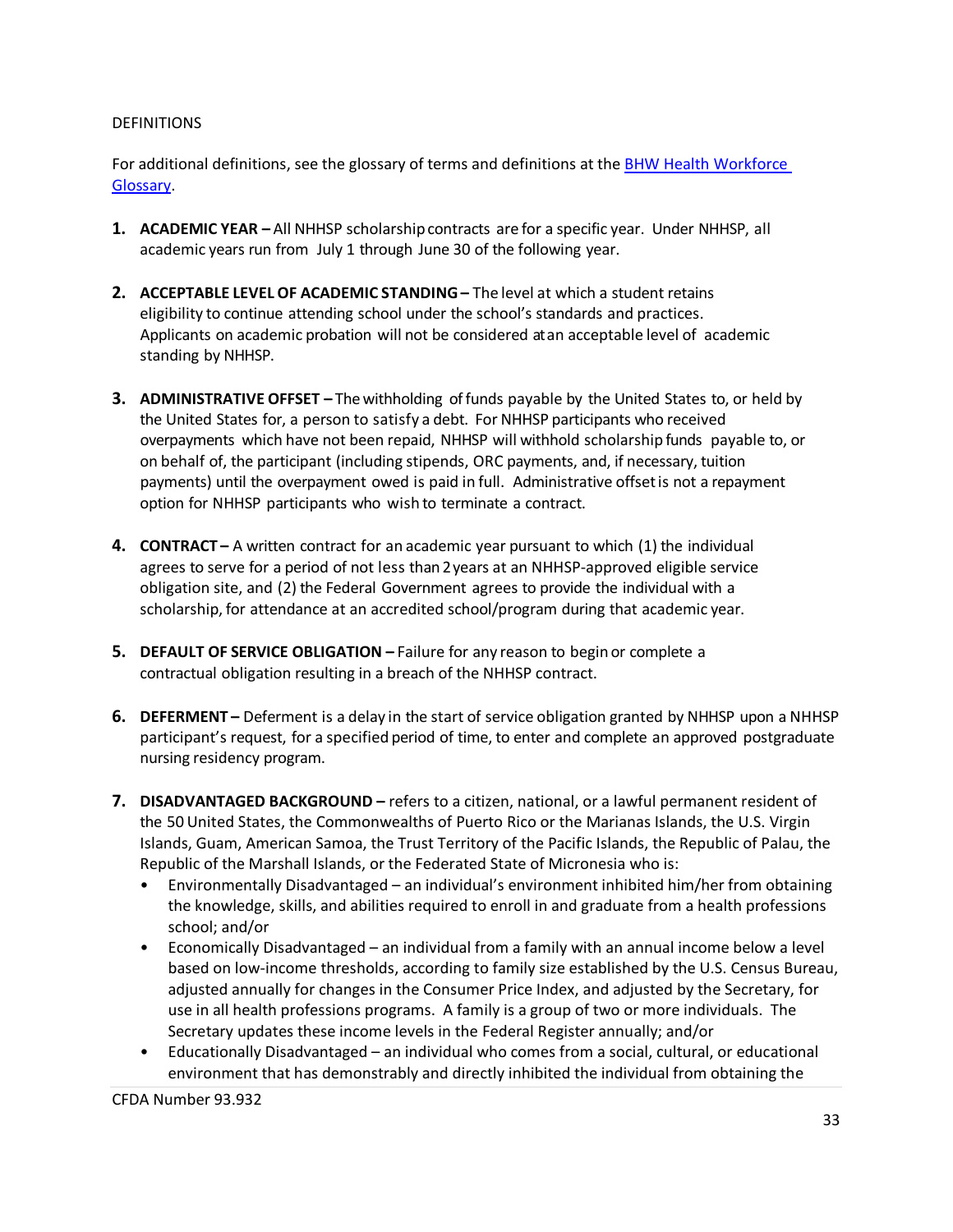knowledge, skills, and abilities necessary to develop and participate in a health professions education or training program.

**8. ELIGIBLE AND INELIGIBLE TUITION, FEES AND OTHER RELATED COST ITEMS –** Non-tuition educational expenses (fees and ORC) are expenses incurred by all students within the same discipline/program and class year. If all students will not incur an expense in a category, the expense is not eligible for payment. Amounts should be based on the least expensive means of satisfying the educational requirements.

The following are eligible for payment as part of the scholarship award:

- Books (subscriptions to professional journals are not eligible)
- Computer Software (if it replaces all books and related course materials) (dental students only)
- School ID Cards/ID Fees (if not billed as part of tuition and fees)
- Uniforms (limited to two sets) and Name Tags
- Clinical Costs
- Microscope (Rental or Purchase [purchases must be accompanied by documentation that rental is not available)
- Instruments
- Health Insurance (only for student if not billed as a fee; family members are not eligible)
- Malpractice Insurance (if not billed as part of tuition and fees)
- Disability Insurance (if not billed as part of tuition and fees)
- National Boards (Parts I and II CS and CK) (medical and dental students only)
- Travel for Clinical Training (this does not include local commuting expenses)
- Educational Material Costs
- Computer/PDA rental or purchase, only if required of all students
- Graduation Fees (if not billed as part of tuition and fees)
- CPR Certification Fee

NOTE: All ORC items are subject to evaluation by NHHSP and may be limited to what the NHHSP considers as a reasonable cost.

The following are eligible under Tuition and Fees:

- Tuition (resident or Non-Resident)
- Surcharge (when added by the school to the tuition)
- Education Fees
- University Fees
- Administrative Fees
- Matriculation Fees
- Curriculum Fee
- Academic Support Services Fee
- Health Insurance (if a charged fee of all students)
- Malpractice Insurance (if a charged fee of all students)
- Disability Insurance (if a charged fee of all students)
- Health Services Fees and Immunizations
- Transportation Fee (does not include privately owned vehicle related costs)
- Student Activities Fee
- Student Services Fee

CFDA Number 93.932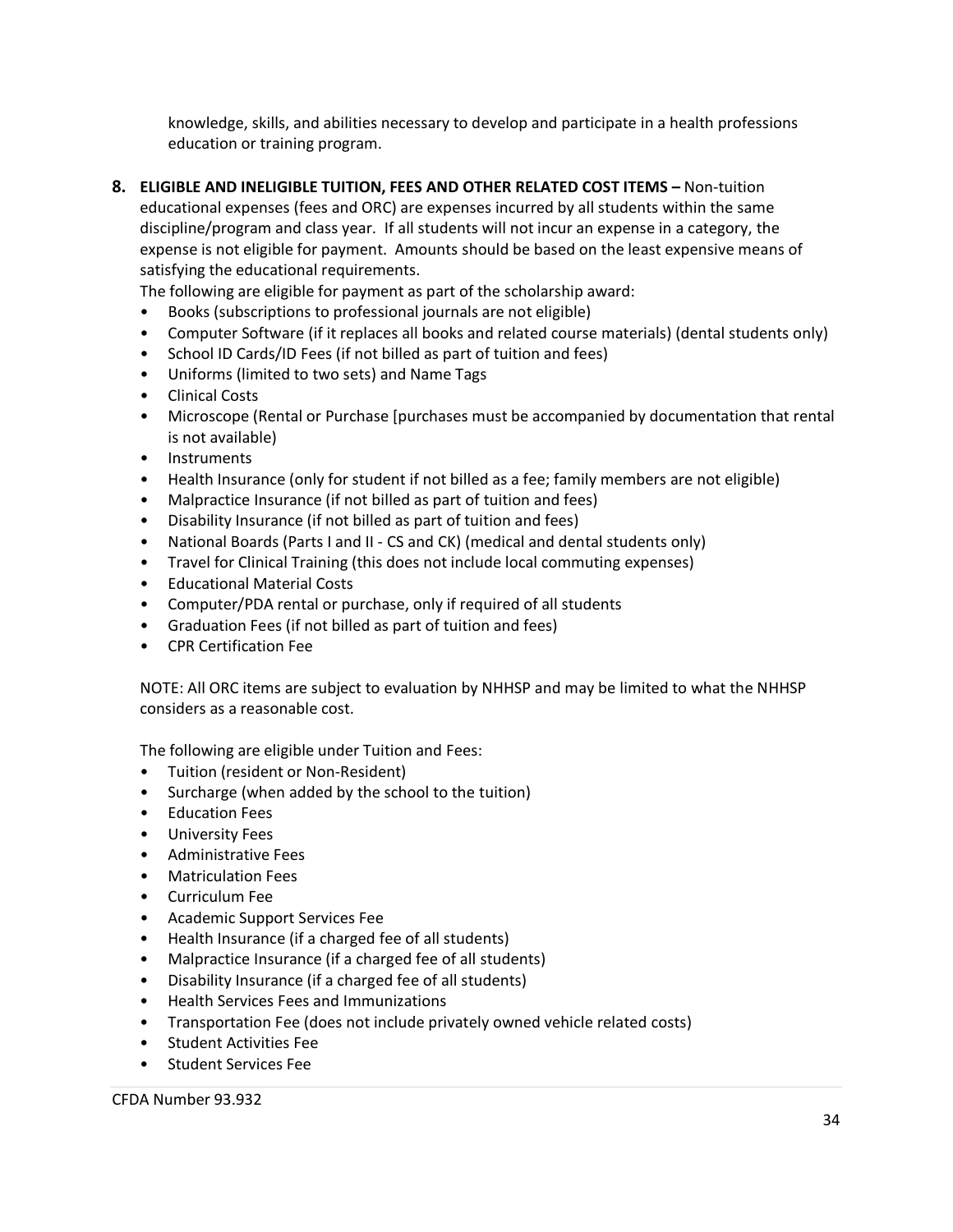- Laboratory Fees
- Building Use or Facility Fee
- Technology Fee
- Computer Lab Fee
- Library Fee
- Recreation Fee
- Processing Fee Campus Life Fee
- Background Check (if required)
- Capstone Course (if required) mandatory preparatory course
- Counseling Fees
- Drug Testing
- Material Fees (if required and not specifically covered by the ORC does not include books)
- NCLEX Review (if part of curriculum or program) mandatory preparatory course
- Registration Fees
- Student Association and Union for campus services; not educational associations
- Testing Fees (if required) for course advancement
- Transportation Fees (if required) for campus-wide system only, not personal transportation or parking
- Transcript Fees

The following are ineligible for payment as Tuition and Fees or ORC:

- ID Maintenance
- Parking Fees
- Yearbook
- Educational Associations
- Financial Aid Trust Funds
- Attorney Fees
- Residency Interviews
- Certification Boards/Licensure Exams for non-MD/DO health professionals
- Post Office Box Rental
- Class Dues
- Room and Board Expenses
- Personal Laundry
- Automobiles and Automobile Maintenance Expenses
- National Boards (Part III) for medical students
- Dental Insurance (if separate from general health insurance)
- Life Insurance
- Student Association/Unions for educational associations
- Refundable Property Deposit
- Penalty Fees for Over extension in the Distance Learning Programs
- Late Charges
- Subscriptions to Professional Journals
- **9. ENROLLEDOR ACCEPTED FOR ENROLLMENT** NHHSP defines "Accepted" to a school as having been officially granted entrance without contingencies. Wait-listed and alternate selection candidates do not meet this criterion. A Letter of Acceptance is typically provided by the school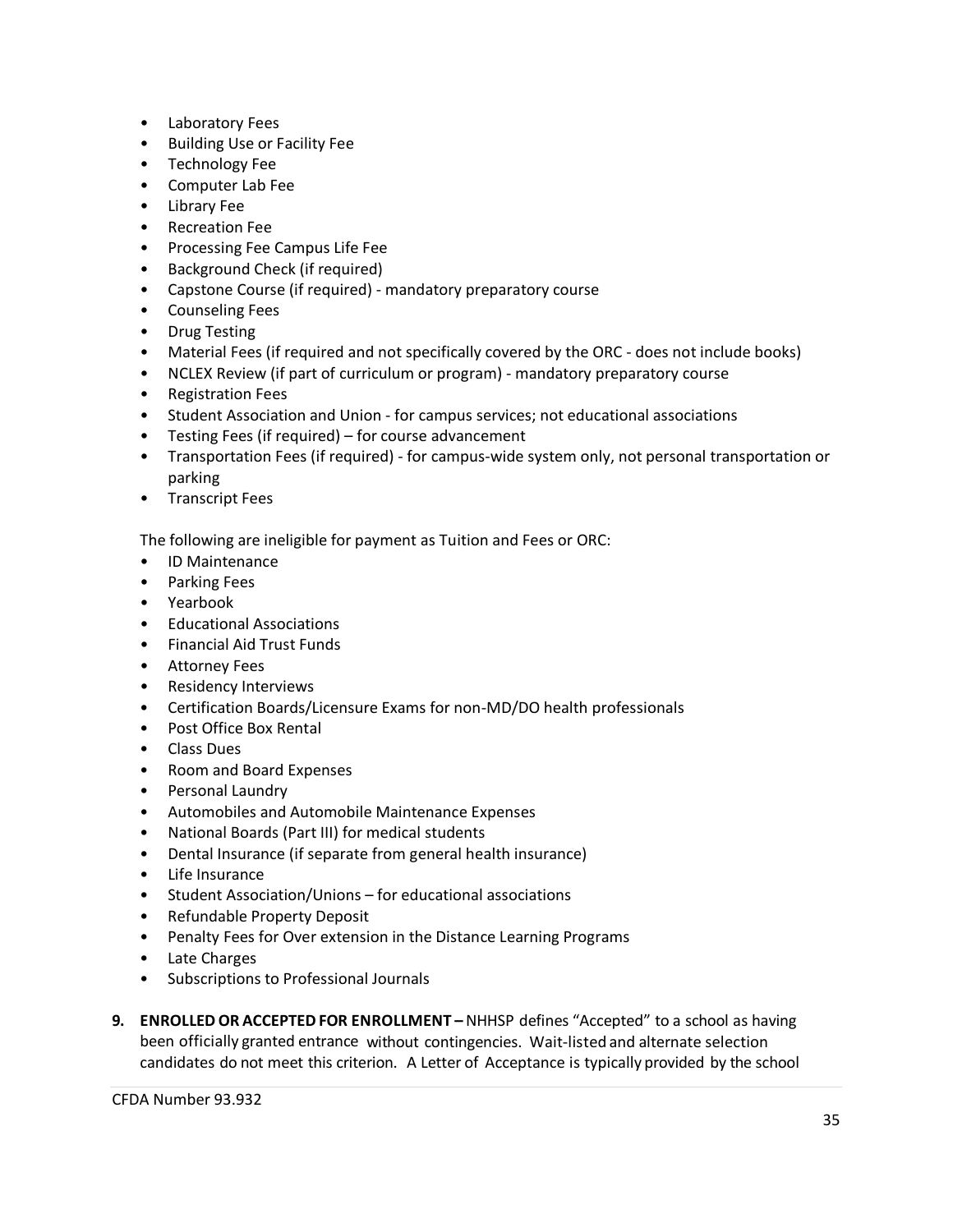for confirmation. " Enrolled" is defined as having been formally admitted to a program at an accredited school, committed to attend the program and have scheduled or are eligible to schedule classes which have begun, or will begin, no laterthan September 30 of the year for which the award was made.

- **10. EXPECTED FAMILY CONTRIBUTION** The Expected Family Contribution (EFC) is the amount of money your family is expected to contribute to your college education for 1 year, as determined by the Department of Education in your Official Student Aid Report.
- **11. FAMILY/FAMILY MEMBER** As used in this Guidance and for the purposes of NHHSP, "family member" includes spouse, as well as unmarried partner (same-sex or opposite-sex).
- **12. FULL-TIME CLINICAL PRACTICE** Full-time practice is defined as the provision of services for a minimum of 32 hours per week. At least 26 hours per week, of the minimum 32 hours per week, must be spent providing clinical services (direct patient care) to patients. No more than 35 work days per service year can be spent away from the approved practice site for vacation, holidays, continuing education, illness, maternity, or any other reason. Absences of greater than 35 work days in a 52-week service year will extend the service obligation end date or result in a breach of contract, as determined by NHHSP.
- **13. FULL-TIME STUDENT** A student will be considered full-time if the student meets the school of study's (e.g., School of Nursing, Medical School) definition of a full-time student.
- **14. INITIAL SCHOOL OF RECORD** The school indicated on the NHHSP application and attended at the time the initial contract is executed.
- **15. LEAVE OF ABSENCE** A period of approved absence from a course of study granted to a student by his or her school for medical, personal, and other reasons. The leave of absence is usually granted for a period of 1 year or less. When a leave of absence is expected, a participant is required to notify NHHSP immediately in writing and submit a letter from the school approving the leave of absence and indicating the start and end dates for the period of the absence. Payment of all benefits is discontinued when a participant is on an approved leave of absence and may be resumed when the student returns to the course of study for which the scholarship was awarded.
- **16. NATIVE HAWAIIAN HEALTH CARE SYSTEMS (NHHCS)**  The NHHCS consists of five Native Hawaiian health care organizations that are in Hawai`i. These organizations are the "**Priority One**" sites for NHHSP participants to complete their service obligation and include:
	- HUI MALAMA OLA NA `OIWI (Hawai`i Island)
	- HUI NO KE OLA PONO (Maui Island)
	-
	-
	- KE OLA MAMO (O`ahu Island)
	- NA PU`UWAI (Molokai & Lanai Islands)
	- HO`OLA LAHUI HAWAI'I (Kaua`i Island)
- **17. POSTGRADUATE TRAINING –**Types of postgraduate training include residencies and fellowships. No credit towards NHHSP service obligation is given.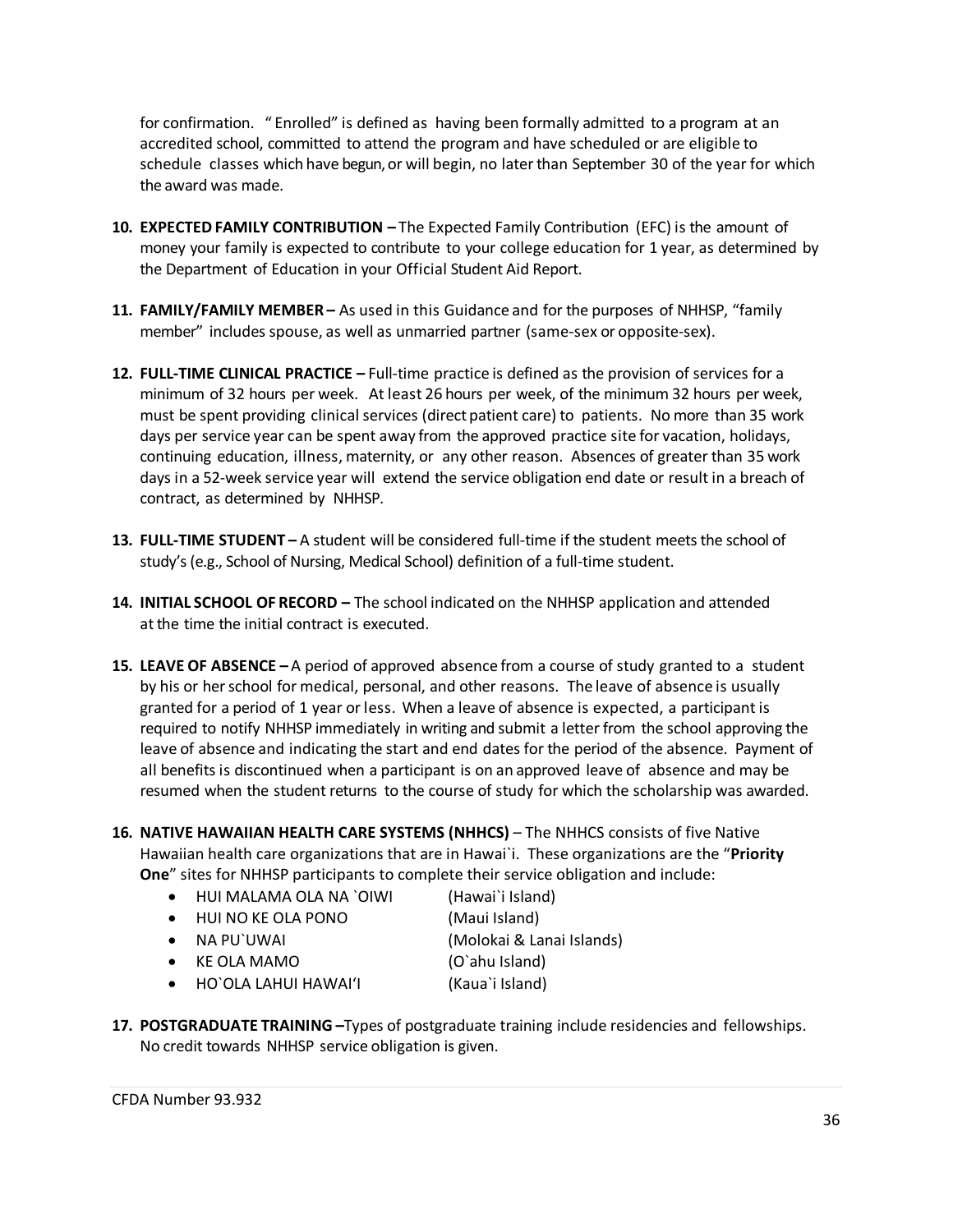- **18. SPOUSE** As used in this Guidance and for the purposes of the NHHSP, "spouse" includes same-sex married couples, as well as opposite-sex married couples. In accordance with the Supreme Court decisions in United States v. Windsor and in Obergefell v. Hodges, the Department of Health and Human Services will treat as valid marriages of same-sex couples. The term "spouse" does not include individuals in registered domestic partnerships, civil unions, or similar formal relationships recognized under state law as something other than a marriage.
- **19. SUSPENSION** A temporary status. A suspensionof the service or payment obligation will be granted if compliance with the obligation by the participant (1) is temporarily impossible or (2) would involve a temporary extreme hardship such that enforcement of the obligation would be unconscionable. All requests for a suspension must be submitted in writing via the Program Portal and be supported by full medical and/or financial documentation.
- **20. THE SECRETARY** The Secretary of Health and Human Services, and any other officer or employee of the U.S. Department of Health and Human Services to whom the authority to administer NHHSP has been delegated.
- **21. UNENCUMBERED LICENSE** A license is unencumbered if it is not revoked, suspended, or made probationary or conditional by a licensing or registering authority in the applicable jurisdiction as the result of disciplinary action.
- **22. U.S. SYSTEM OF AWARD MANAGEMENT** A website [\(https://www.sam.gov/SAM/\)](https://www.sam.gov/SAM/) maintained by the General Services Administration for the purpose of disseminating information on parties that are excluded from receiving federal contracts, subcontracts, and federal financial and nonfinancial assistance andbenefits, pursuant to E.O. 12549, E.O. 12689, and implementing regulations.
- **23. WAIVER** A permanent release of all or part of a participant's NHHSP service or payment obligation. A waiver will only be granted if compliance with the obligation by the participant (1) is impossible or (2) would involve an extreme hardship such that enforcement of the obligation would be unconscionable.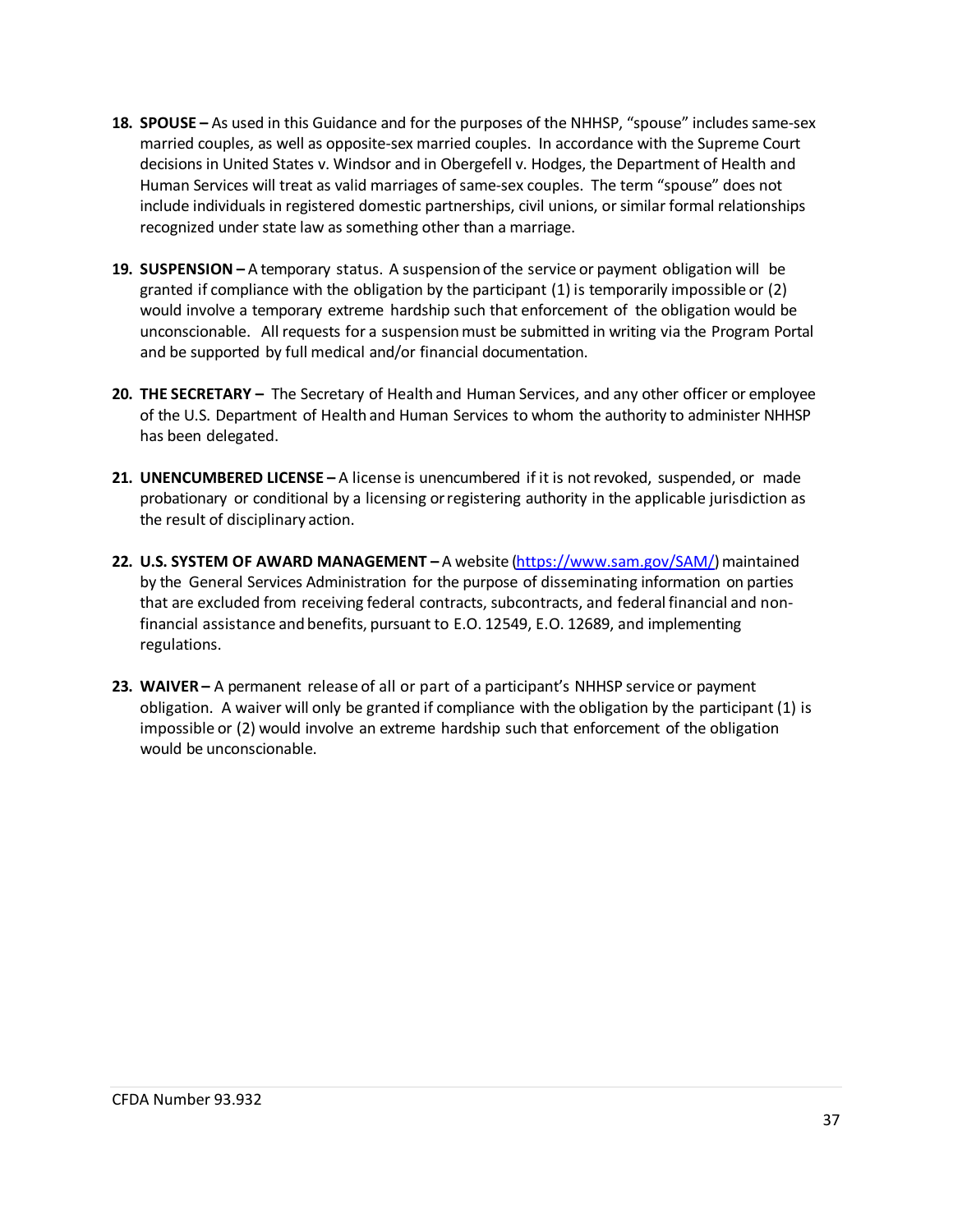# <span id="page-37-0"></span>FREQUENTLY ASKED QUESTIONS

# **1. Howdo interested applicants apply to NHHSP?**

The application deadline for the 2022-2023 academic year is 11:59 pm HST, March 15, 2022. Those interested in applying to NHHSP should read the APG. To apply for NHHSP, complete the online application at<http://www.papaolalokahi.org/native-hawaiian-programs/scholarship-program.html> and submit the required Supporting Documentation.

# **2. What if an awardee changes his/her mind about going into his/her chosen field after they have accepted NHHSP?**

Accepting an NHHSP award is a serious commitment to serve Native Hawaiian communities. Individuals who accept the scholarship and change their mind before completing their degree or the service commitment, have breached their contract with the U.S. Government and must pay back all monies paid to directly them and to the school on their behalf, with interest. The amount owed, including interest, must be paid within 3 years of the date of default. Please note that participants who default on their NHHSP contract become ineligible to participate in any HRSA scholarship and loan repayment programs, including the Nurse Corps and the NHSC programs.

The Secretary or his/her designeemay terminate an NHHSP contract for an academic year if the participant, on or before June 1 of the school year: (1) submits a written request to terminate the contract for that academic year; and (2) repays all amounts paid to, or on behalf of, that participant (tuition, stipends and ORC) for that academic year.

# **3. What if an NHHSP participant changes his/her mind about the type of degree he/she want to complete?**

Participants cannot change degree once the NHHSP contract has been signed. The terminal degree indicated on a participant's application is the ONLY degree that NHHSP will support. Service commitment must be consistent with the degree for which the award was made. For example, if you received an award for NP degree, you must perform service as a NP, and not as a RN.

# **4. Can an NHHSP participant defer the scholarship start date?**

No, scholarship start dates cannot be deferred. The scholarship will start at the beginning of the 2022-2023 academic year.

# **5. Why are NHHSP awards taxable?**

The NHHSP awards are considered payment for services required as a condition of receiving the scholarship, and therefore, the Internal Revenue Service classifies them as taxable. Consequently, HRSA withholds federal income tax on the components of the award (i.e., tuition, fees, stipend, ORC), as well as the "employee" share of the Federal Insurance Contributions Act tax. All funds disbursed to NHHSP participants, or schools on your behalf, will be reported to the IRS on Form W-2 (Wage and Tax Statement). Federal scholarships with components exempt from taxation, such as the National Health Service Corps, are specified in statute.

# **6. What part of my NHHSP award is taxable?**

All components of the NHHSP award are taxable, including tuition, fees, ORC annual payment and monthly stipend payments. Withholding income and employee FICA tax from tuition payments means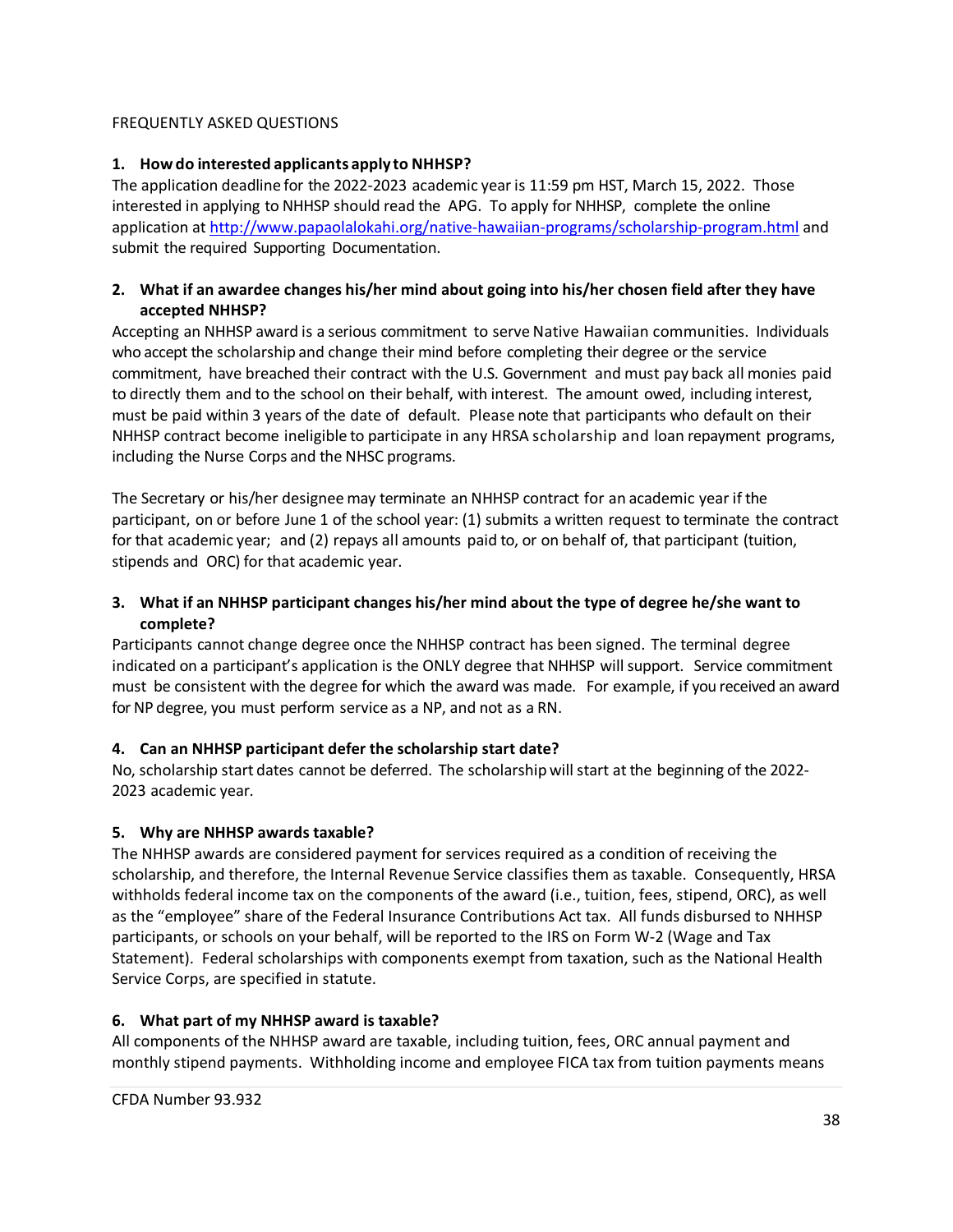that portions of your award may be reduced. If the amount withheld does not cover your tax obligations, you are responsible for paying the remainder to the IRS.

# **7. Is tax advice or assistance available to me?**

HRSA does not provide tax advice and suggests you speak with a tax professional by visiting [www.irs.gov](https://www.irs.gov/) or contacting the IRS through their TAX HELP LINE at (800) 829-1040.

# **8. What is an eligible health facility where NHHSP participants can fulfill the service obligation?**

By law, the NHHSP service commitment must be completed in a full-time capacity, in order of priority, in:

- First, one of the five Native Hawaiian Health Care Systems (NHHCS), or
- Second, in a HPSA or MUA in Hawai`i<sup>[6](#page-38-0)</sup> or a geographic area or facility that is: o Located in the State of Hawai`i; and
	- $\circ$  Has a designation that is similar to the designation that is made by the Secretary,<sup>[7](#page-38-1)</sup> acting through the Public Health Service.

NHHSP participants cannot fulfill their NHHSP service obligations:

- Outside of the State of Hawai`i;
- By serving in one of the Armed Forces of the United States or a Veterans Health Administration facility; or
- By membership in NHSC.

NHHSP participants are responsible for finding their own employment site and confirming its eligibility with the Program. NHHSP reserves the right of final approval to ensure a participant's compliance with statutory requirements related to the service obligation as referenced above.

# **9. How many hours must an NHHSP participant work at an NHHSP-approved site to be considered full-time?**

Full-time employment is considered no less than32 hours of services per week. At least 26 hours of the minimum 32 hours per week must be spent providing clinical services (direct patient care) to patients.

# **10. When does the NHHSP service obligation begin?**

Participants have up to nine months from the date of graduation to (1) obtain a license, and (2) accept an offer of employment from an NHHSP-approved facility.

# **11. How much is the NHHSP monthly stipend and when is the payment made?**

For the 2022-2023 academic year, the monthly stipend will be \$1,466. The stipend is disbursed by the end of each month; payments are not considered late until the 15<sup>th</sup> of the following month. The first stipend payment is issued in November and includes a lump sum payment for all months (July through October) of the fall term and summer term only if the summer term was still in session onJuly 1. Payment of tuition and fees are made directly to the school on the participant's behalf. The Notice of Award Letter

<span id="page-38-1"></span><sup>7</sup> "Secretary" means the U.S. Secretary of Health and Human Services or his/her designee.

 $\overline{a}$ 

<span id="page-38-0"></span><sup>&</sup>lt;sup>6</sup> An MUA is an urban or rural area that the Secretary has determined to have a shortage of personal health services pursuant to criteria published in the Federal Register on October 15, 1976.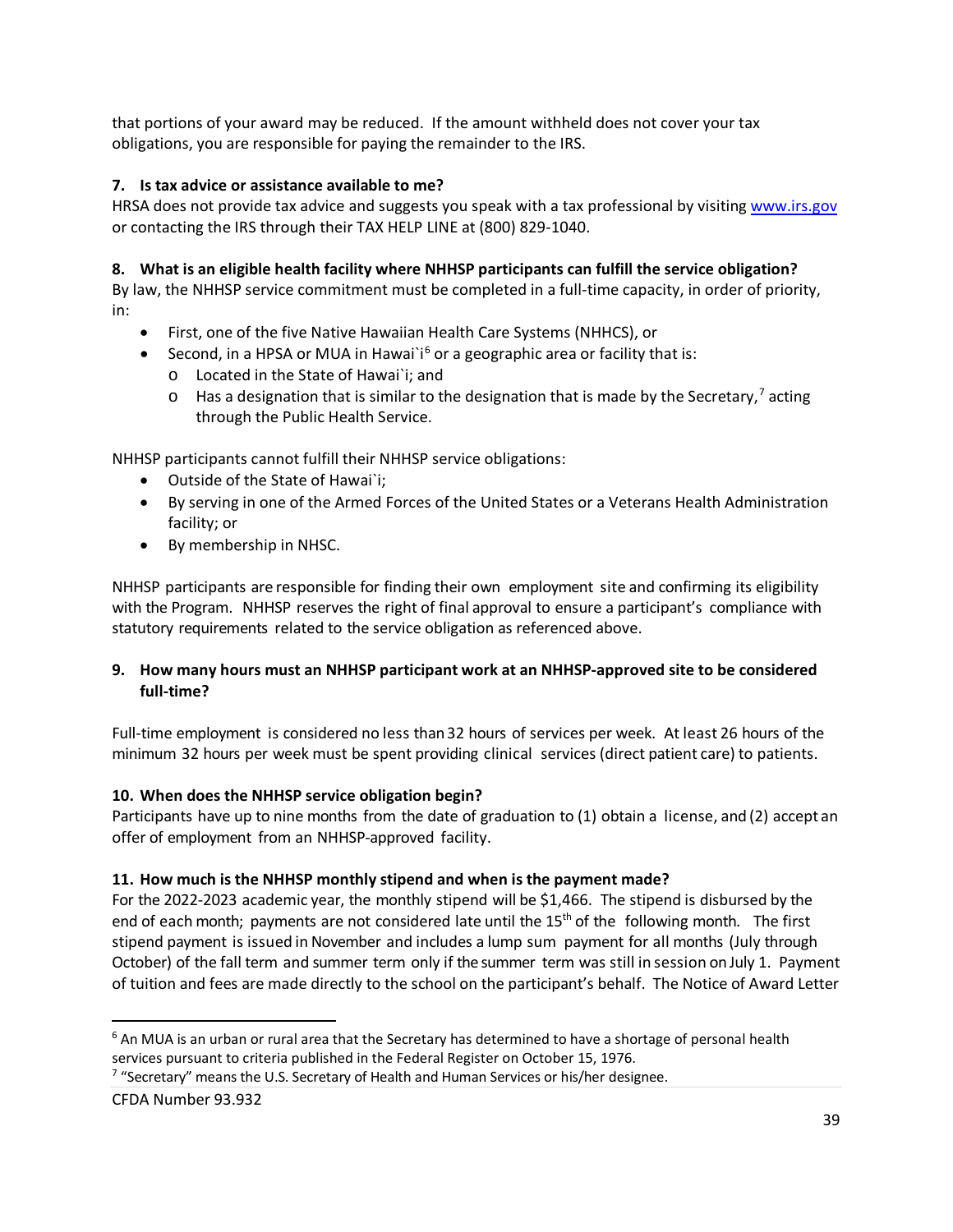issued by NHHSP to the participant serves as authorization to the school to bill NHHSP directly for tuition and required fees. It takes approximately 6 weeks from date of receipt of the invoice by NHHSP for the school to receive payment.

# **12. Once a participant is selected to receive an NHHSP award, will the Program cover tuition and fees if the academic program started prior to July 1, 2022?**

Yes, NHHSP will pay tuition and required fees for summer sessions when (1) summer school is an academic term normally required by the school for all students in the same program and (2) the summer session is in progress during the participant's contract period (i.e., through July 1, 2022).

# **13. How are NHHSP stipend and other reasonable cost payments issued?**

NHHSP stipend and other reasonable cost payments are transferred electronically to each participant's financial institution through direct deposit. Direct deposit is mandatory.

# **14. What happens if tuition has been paid by another source of financial aid before the participant receives notice of NHHSP?**

Tuition and fees are paid directly to the educational institution that the scholarship participant is attending.

If tuition and fees for the initial summer and/or fall term of the academic year have been paid by another scholarship or a grant (e.g., Pell Grant, state grants or other scholarships) pending notice of an NHHSP award, the school may return payments to the source of funding and then submit an invoice to NHHSP for payment.

If a scholarship participant has taken out a student loan to cover the cost of tuition and fees for their initial summer and/or fall semester(s) while waiting for notice of an NHHSP award, the student should supply an itemized invoice to NHHSP showing the amount of tuition and fees paid for with the student loan. NHHSP will then pay that amount to the academic institution.

# **15. Does NHHSP cover additional books or materials a participant is required to purchase during the school year?**

During the fall of the academic year, NHHSP makes a single ORC payment to the participant. This payment is to assist with covering expenses for required materials such as books, clinical supplies/ instruments, and uniforms during that school year. If additional expenses for books and other materials arise, those expenses are not covered by NHHSP. The participant is responsible for paying those expenses. The "other reasonable cost" payment is established in the initial award year and cannot be adjusted.

# **16. Is health insurance coverage included in the fees paid for by NHHSP?**

If health insurance is required and purchase through the school is mandatory, the cost can be included in the fees paid by NHHSP to the school. Insurance for family members is not covered. If the required insurance is purchased through any other source, then the school will not be allowed to submit the costs for the insurance fee.

# **17. Can the rules change after an individual selected to receive NHHSP has accepted the scholarship?** NHHSP participants may be subject to changes in the statute, regulations, and/or policies of NHHSP that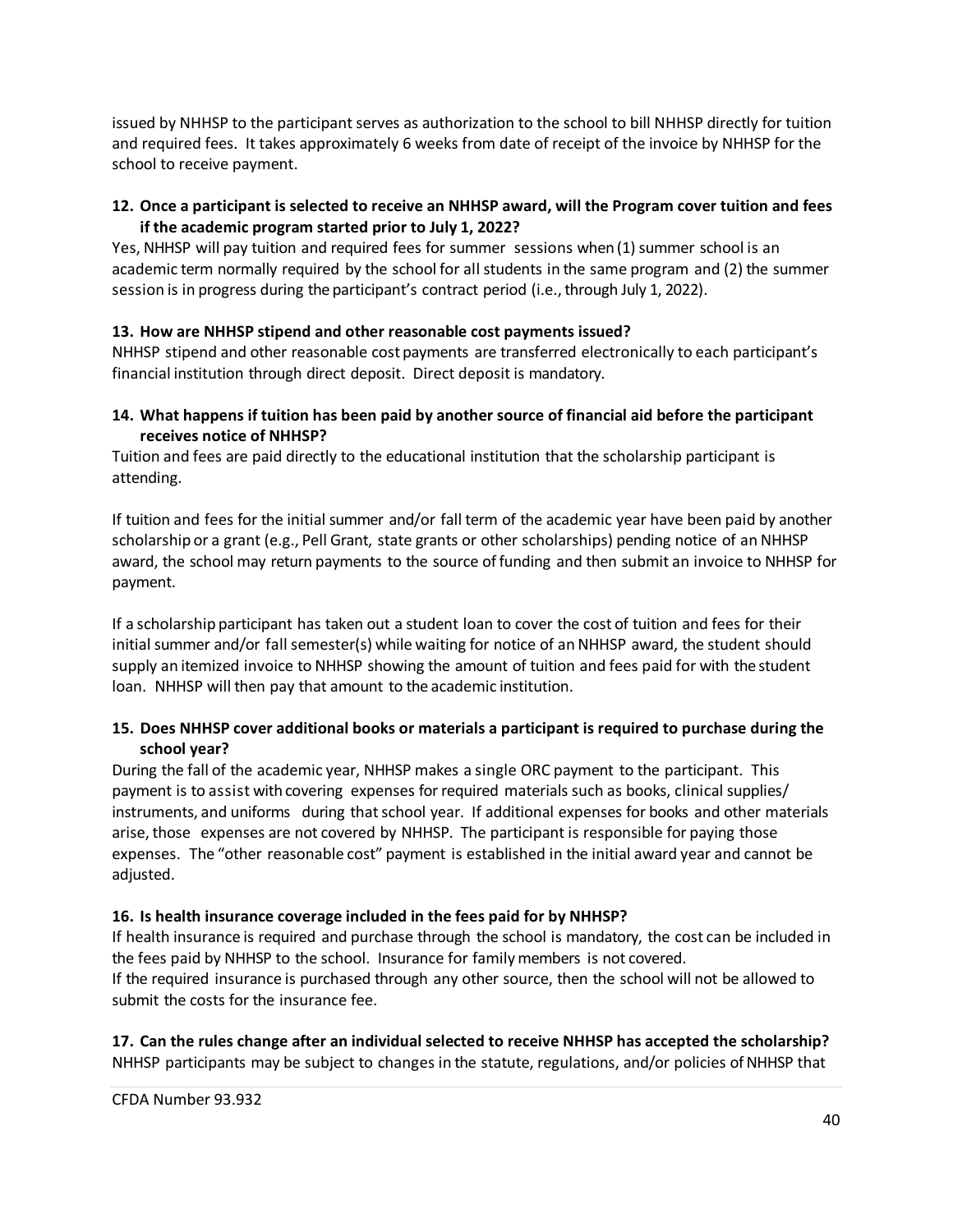occur after they have received their awards.

# **18. What happens if an NHHSP participant takes a leave of absence and/or repeats course work while attending college?**

NHHSP will discontinue the payment of all benefits during a leave of absence approved by the school (for personal, medical or other reasons). If the participant is repeating course work for which NHHSP has already paid, NHHSP will not pay for that repeated course work but may maintain payments for stipends and all other non-repeated course work provided that the participant continues to meet the NHHSP requirements.

# **19. What if an NHHSP participant's college does not offer courses needed during the participant's first fall semester in the program?**

NHHSP participants must be enrolled full-time in classes by September 30, 2022 in the program. If a participant's school does not offer enough courses for the participant to enroll full-time, they will have to forfeit the scholarship. An exception is granted if the participant is on an official leave of absence from the school. In this case, the participant must provide official documentation from the school confirming the leave of absence. During this leave of absence, the participant will not be eligible toreceive stipend or ORC payments but can apply to have their stipend and ORC reinstated at the conclusion of their leave of absence.

#### **20. When can an NHHSP participant start applying for positions to fulfill the service commitment?**

Participants are encouragedto begin searching and applying for open positions as soon as possible. Participants have up to ninemonths from the date of graduation to obtain a license, begin an approved residency program or accept an offer of employment, and commence full-time (work providing clinical services.

# **21. Who pays the salary of an NHHSP participant fulfilling the service commitment?**

The health care facility that employs the NHHSP participant pays the participant's salary. Each NHHSP participant negotiates their own salary and benefits packages with the employer. There is no "typical" salary. Salaries vary by employing facility and location.

# **22. What does NHHSP mean when it says participants must make "at least a 2-year service commitment"?**

Individuals who receive NHHSP are required to serve, at a minimum, a 2-year full-time service obligation. NHHSP participants who receive less than 2 years of scholarship support willstill owe the equivalent of 2 years of full-time service. The service obligation is extended by 1 year for each full-time year of NHHSP support received beyond 2 years.

NHHSP hopes that participants will remain at their service sites and continue serving those in need even after the service commitment is fulfilled.

# **23. Can an NHHSP participant transfer schools and still receive NHHSP support?**

Transferring to another school or changing programs is strongly discouraged once the applicant has been accepted into NHHSP. Transferring to another school or changing programs will be considered only for exceptional circumstances and must be approved in advance to ensure continued eligibility for funding. If a transfer is approved, no additional funding will be given to pay nursing school expenses.